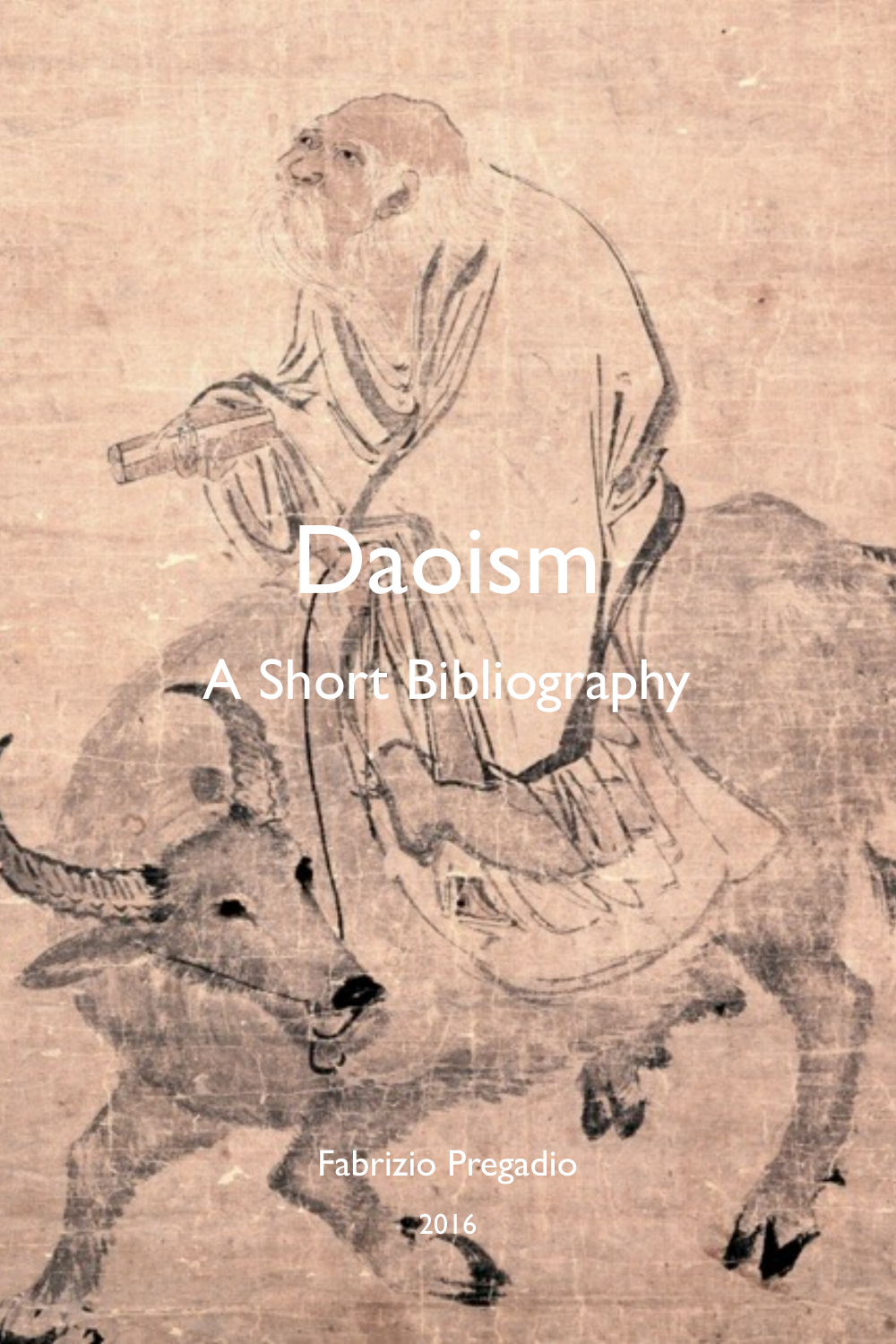This bibliography is addressed in the first place to students of my courses on Daoism. The earliest version dates from 1998. From time to time I update it, adding new materials and omitting a few of the older ones. The present version contains works dating to 2016. — *FP*

# 1. OVERVIEWS AND GENERAL WORKS

# **Books**

- Bokenkamp, Stephen R. 1997. *Early Daoist Scriptures*. Berkeley: University of California Press.
- Kaltenmark, Max. 1969. *Lao Tzu and Taoism*. Stanford: Stanford University Press. Originally published as *Lao tseu et le taoïsme* (Paris: Editions du Seuil, 1965).
- Kirkland, Russell. 2004. *Taoism: The Enduring Tradition*. New York and London: Routledge.
- Kohn, Livia. 1993. *The Taoist Experience: An Anthology*. Albany: State University of New York Press.
- Kohn, Livia, ed. 2000. *Daoism Handbook*. Leiden: E.J. Brill.
- Kohn, Livia. 2009. *Introducing Daoism*. London and New York: Routledge.
- Lagerwey, John. 2010. *China: A Religious State*. Hong Kong: Kong Kong University Press.
- Maspero, Henri. 1981. *Taoism and Chinese Religion*. Translated by Frank A. Kierman, Jr. Amherst: University of Massachusetts Press. [Originally published as *Le Taoïsme et les religions chinoises* (Paris: Gallimard, 1971).]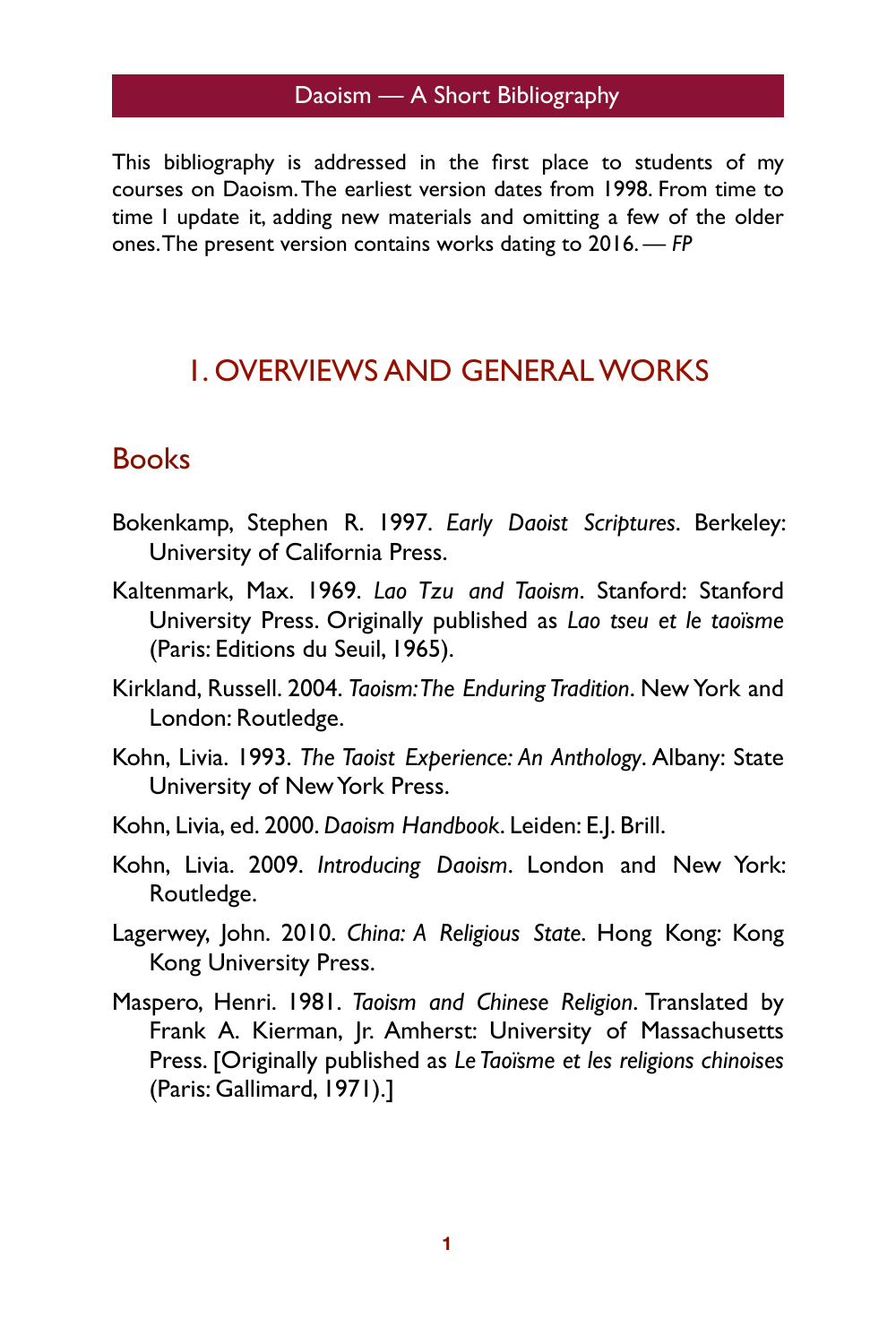- Miller, James. 2003. *Daoism: A Short Introduction*. Oxford: Oneworld. [Republished as *Daoism: A Beginner's Guide* (Oxford: Oneworld, 2008).]
- Pregadio, Fabrizio, ed. 2008. *The Encyclopedia of Taoism*. 2 vols. London and New York: Routledge.
- Robinet, Isabelle. 1997. *Taoism: Growth of a Religion*. Stanford: Stanford University Press. Originally published as *Histoire du Taoïsme des origines au XIVe siècle* (Paris: Les Éditions du Cerf, 1991).
- Schipper, Kristofer. 1993. *The Taoist Body*. Berkeley: University of California Press. Originally published as *Le corps taoïste: Corps physique, corps social* (Paris: Librairie Arthème Fayard, 1979).
- Schipper, Kristofer. 2008. *La religion de la Chine: La tradition vivante*. Paris: Fayard.

#### **Articles**

- Baldrian, Farzeen. 1987. "Taoism: An Overview." In Mircea Eliade, ed., *The Encyclopedia of Religion*, first edition, 14: 288-306. New York and London: Macmillan.
- Barrett, T.H. 2000. "Daoism: A Historical Narrative." In Livia Kohn, ed., *Daoism Handbook*, xviii-xxvii. Leiden: E.J. Brill.
- Bokenkamp, Stephen R. 2005. "Daoism: An Overview." In Lindsay Jones, ed., *The Encyclopedia of Religion*, second edition, 4: 2176-92. New York and London: Macmillan.
- Kirkland, Russell. 2000. "Explaining Daoism: Realities, Cultural Constructs and Emerging Perspectives." In Livia Kohn, ed., *Daoism Handbook*, xi-xviii. Leiden: E.J. Brill.
- Lagerwey, John. 2005. "Daoist Devotional Life." In Lindsay Jones, ed., *Encyclopedia of Religion*, second edition, 14: 9842-46. New York and London: Macmillan.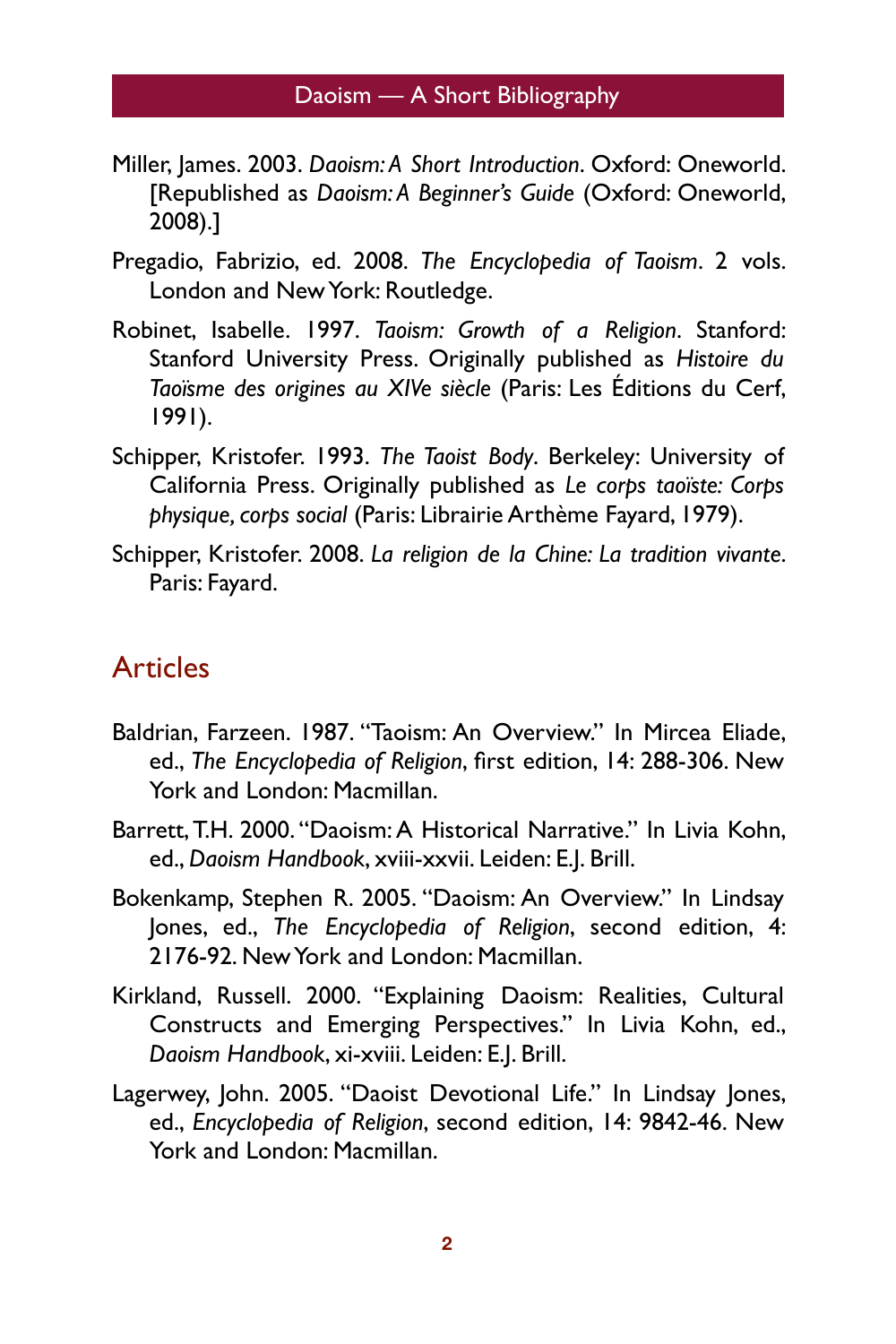- Lagerwey, John. 1987 and 2005. "The Taoist Religious Community." In Mircea Eliade, ed., *The Encyclopedia of Religion*, first edition, 14: 306-17; Lindsay Jones, ed., second edition, 4: 2192-202. New York and London: Macmillan.
- Pregadio, Fabrizio. 2016. Religious Daoism". In Edward N. Zalta, ed., [The Stanford Encyclopedia of Philosophy](http://plato.stanford.edu/entries/daoism-religion/). <plato.stanford.edu/ entries/daoism-religion/>.
- Schipper, Kristofer. 2000. "The Story of the Way." In Stephen Little, *Taoism and the Arts of China*, 33-55. Chicago: The Art Institute of Chicago.
- Seidel, Anna. 1997. "Taoism: The Unofficial High Religion of China." *Taoist Resources* 7.2: 39-72.

Daoist Canon (*Daozang* 道藏) and Daoist Literature

- Bokenkamp, Stephen R. 1986. "Taoist Literature. Part I: Through the T'ang Dynasty." In William H. Nienhauser, Jr., ed., *The Indiana Companion to Traditional Chinese Literature*, 138-52. Bloomington: Indiana University Press.
- Boltz, Judith M. 1986. "Taoist Literature. Part II: Five Dynasties to the Ming." In William H. Nienhauser, Jr., ed., *The Indiana Companion to Traditional Chinese Literature*, 152-74. Bloomington: Indiana University Press.
- Boltz, Judith M. 1987 and 2005. "Taoism: Taoist Literature." In Mircea Eliade, ed., *The Encyclopedia of Religion*, first edition, 14: 317-29; Lindsay Jones, ed., second edition, 4: 2202-12. New York and London: Macmillan.
- Boltz, Judith M. 1987. *A Survey of Taoist Literature: Tenth to Seventeenth Centuries*. Berkeley: Institute of East Asian Studies, University of California. Repr. 1995, with corrigenda.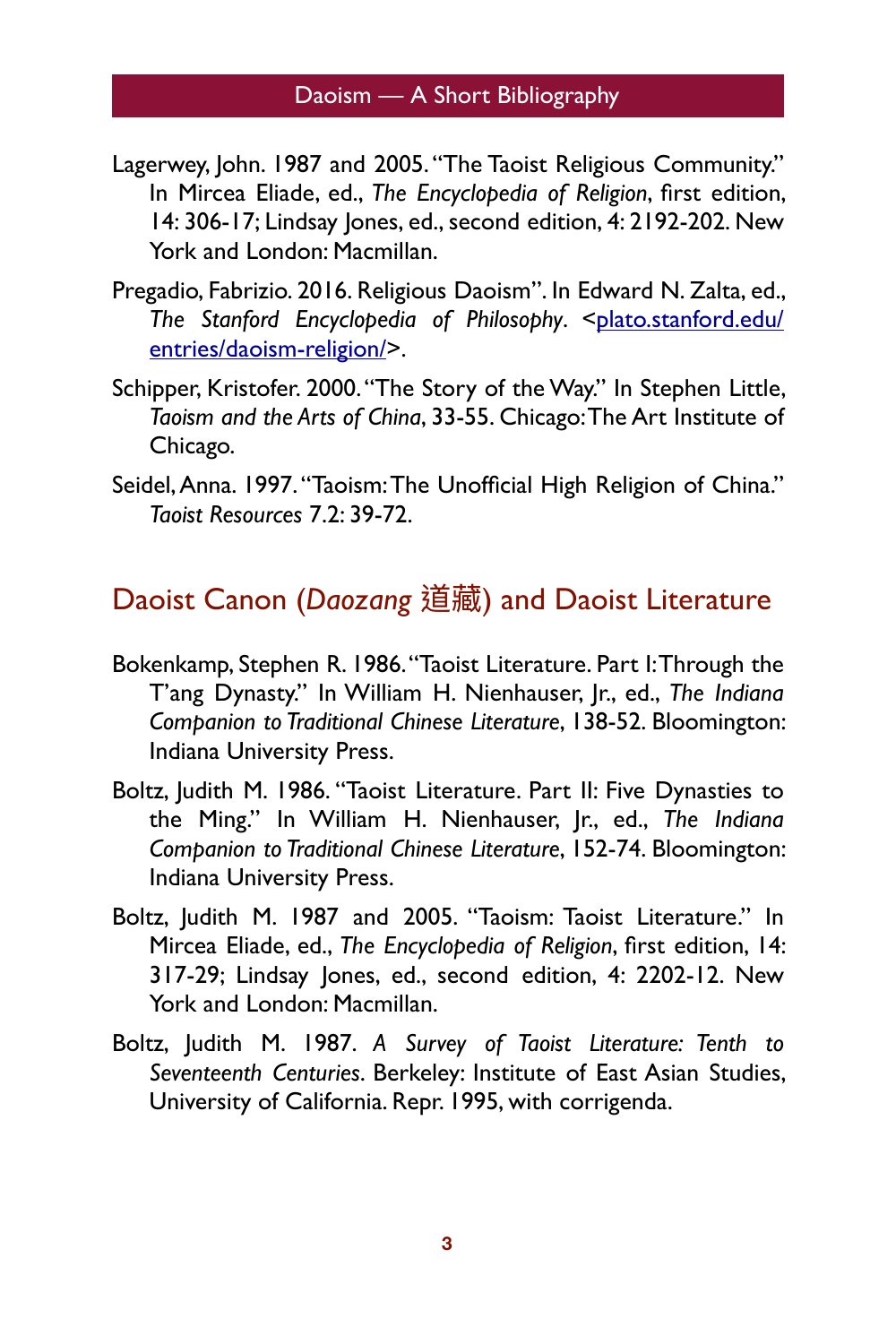- Lagerwey, John. 2009. "Littérature taoïste et formation du Canon." In John Lagerwey, ed., *Religion et société en Chine ancienne et médiévale*, 459-92. Paris, Les Éditions du Cerf / Institute Ricci.
- Schipper, Kristofer, and Franciscus Verellen, eds. 2004. *The Taoist Canon: A Historical Companion to the Daozang*. Chicago: Chicago University Press.
- Van der Loon, Piet. 1984. *Taoist Books in the Libraries of the Sung Period: A Critical Study and Index*. London: Ithaca Press.
- Wang Chengwen. 2010. "The Revelation and Classification of Daoist Scriptures." In John Lagerwey and Lü Pengzhi, eds., *Early Chinese Religion*, Part Two: *The Period of Division (220-589 AD)*, 2: 775-888. Leiden and Boston: E.J. Brill.

#### Daoism and Buddhism

- Bokenkamp, Stephen R. 2004, "Daoism and Buddhism." In Robert E. Buswell, ed., *Encyclopedia of Buddhism*, 197-201. New York: Macmillan.
- Bumbacher, Stephan Peter. 2012. "Early Buddhism in China: Daoist Reactions." In Ann Heirman and Stephan Peter Bumbacher, eds., *The Spread of Buddhism*, 203-46. Leiden: E.J. Brill.
- Mollier, Christine. 2008. *Buddhism and Taoism Face to Face: Scripture, Ritual, and Iconographic Exchange in Medieval China*. Honolulu: University of Hawai'i Press.
- Robinet, Isabelle. 2004. "De quelques effects du bouddhisme sur la problématique taoïste: Aspects de la confrontation du taoïsme au bouddhisme." In John Jagerwey, ed., *Religion and Chinese Society*, 1: 411-516. Hong Kong: Chinese University Press and Paris: École Française d'Extrême-Orient.
- Sharf, Robert H. 2002. *Coming to Terms with Chinese Buddhism: A Reading of the Treasure Store Treatise*. Honolulu: University of Hawai'i Press.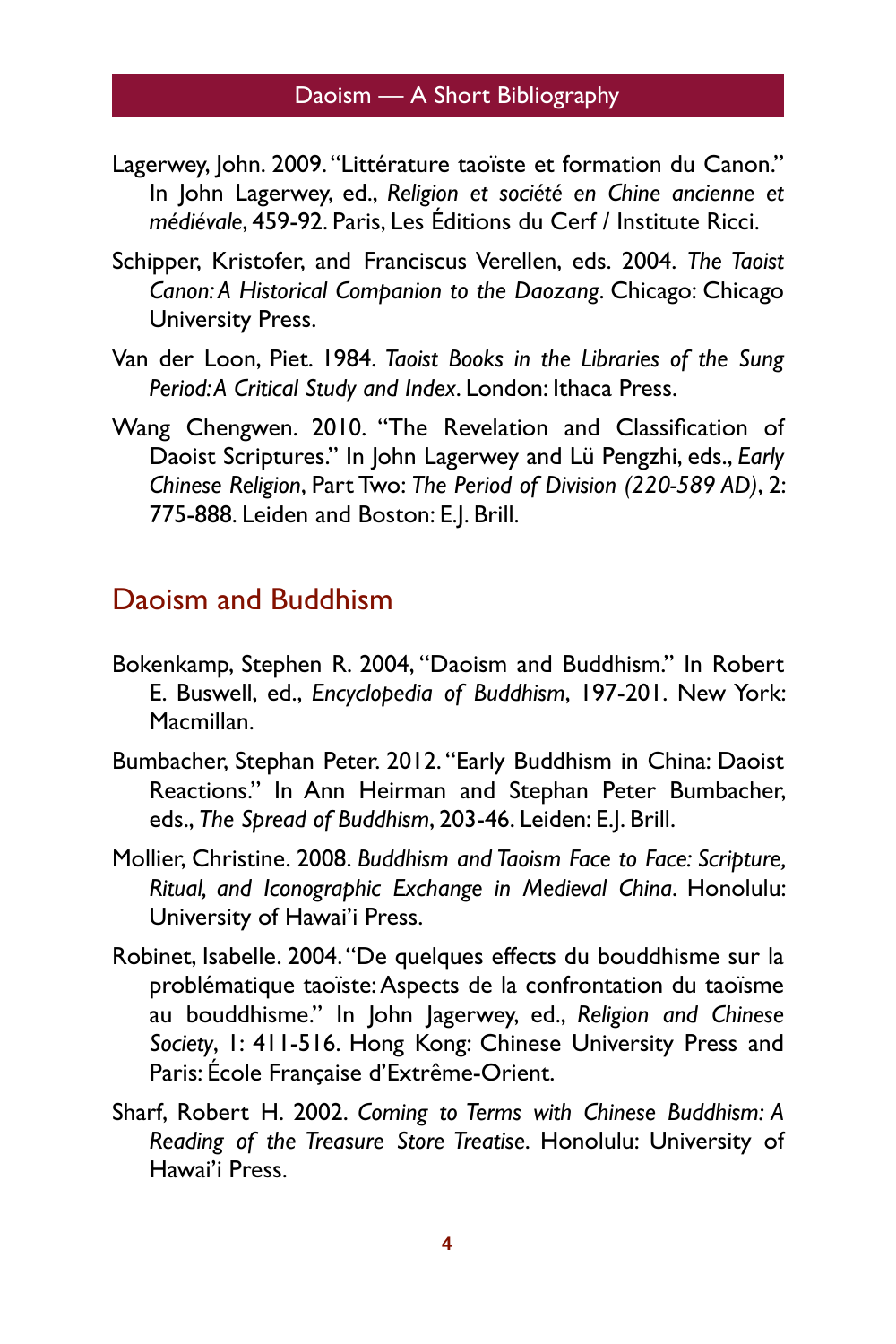- Wang Youru. 2003. *Linguistic Strategies in Daoist Zhuangzi and Chan Buddhism: The Other Way of Speaking*. London: Routledge-Curzon.
- Zürcher, Erik. 1980. "Buddhist Influence on Early Taoism: A Survey of Scriptural Evidence." *T'oung Pao* 66: 84-147.

#### Daoist Art and Iconography

- Cedzich, Ursula-Angelika. 2005. "Daoist Iconography." In Lindsay Jones, ed., *Encyclopedia of Religion*, second edition, 7: 4331-36. New York and London: Macmillan.
- Huang, Shih-shan Susan. 2012. *Picturing the True Form: Daoist Visual Culture in Traditional Chin*a. Cambridge, MA: Harvard University Press.
- Little, Stephen. 2000. *Taoism and the Arts of China*. Chicago: The Art Institute of Chicago.
- Little, Stephen. 2000. "Daoist Art." In Livia Kohn, ed., *Daoism Handbook*, 709-46. Leiden: E.J. Brill.
- Schipper, Kristofer. 2005. "The True Form: Reflections on the Liturgical Basis of Taoist Art." *Sanjiao wenxian* 4: 91–113.
- Verellen, Franciscus. "The Dynamic Design: Ritual and Contemplative Graphics in Daoist Scriptures." In Benjamin Penny, ed., *Daoism in History: Essays in Honour of Liu Ts'un-yan*, 159-86. London and New York: Routledge, 2006.

## Daoism and Literature

- Kroll, Paul. 1996. "On 'Far Roaming.'" *Journal of the American Oriental Society* 116: 653-69.
- Kroll, Paul. 1999. "The Light of Heaven in Medieval Taoist Verse." *Journal of Chinese Religions* 27: 1-12.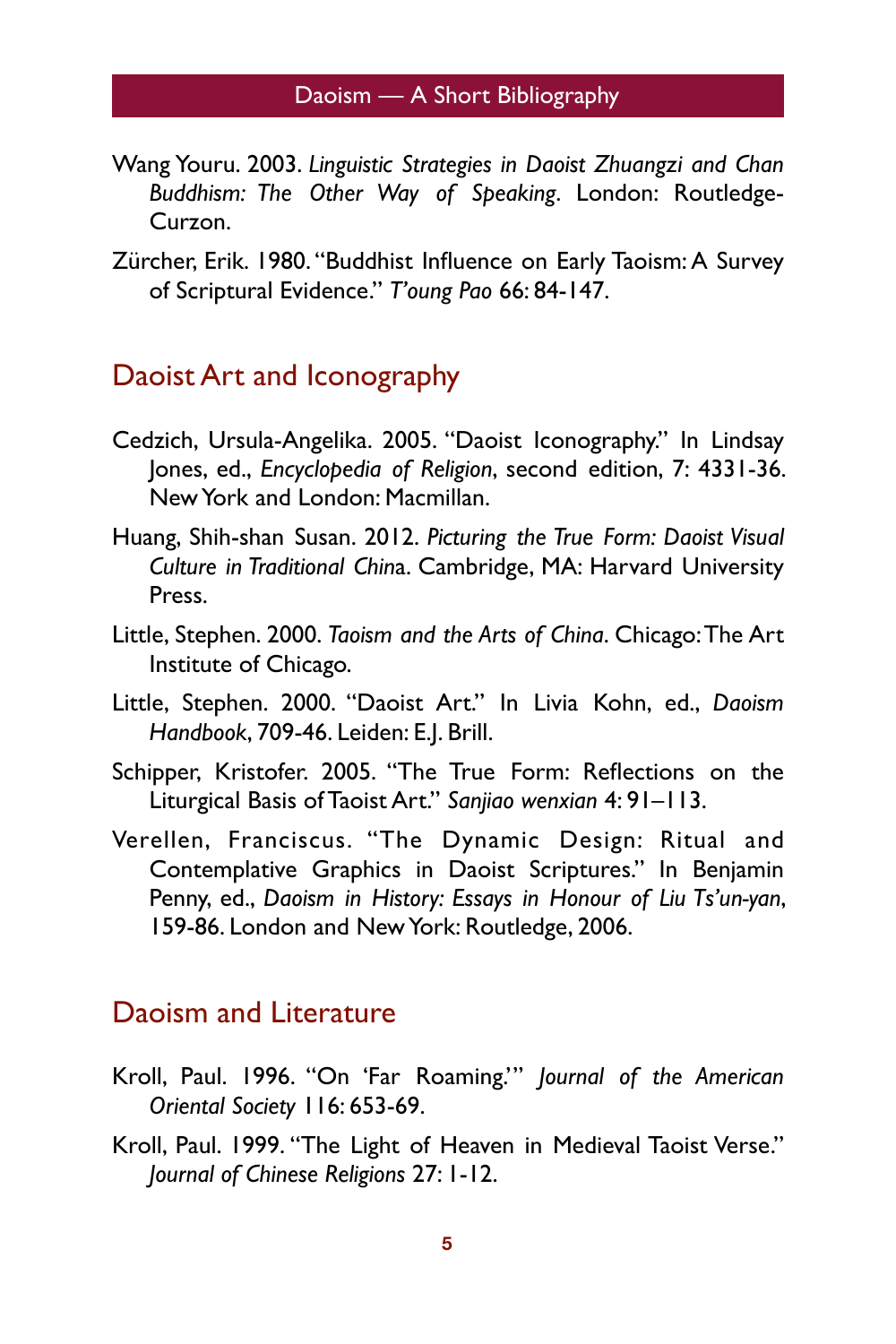- Kroll, Paul. 2010. "Daoist Verse and the Quest of the Divine." In John Lagerwey and Lü Pengzhi, eds., *Early Chinese Religion*, Part Two: *The Period of Division (220-589 AD)*, 2: 953-85. Leiden and Boston: E.J. Brill.
- Schafer, Edward H. 1985. *Mirages on the Sea of Time: The Taoist Poetry of Ts'ao T'ang*. Berkeley: University of California Press.
- Schipper, Kristofer. 1965. *L'Empereur Wou des Han dans la legende taoiste: Han Wou-ti nei-tchouan*. Paris: École Française d'Extrême-Orient.

#### Daoism and Women

*See also titles listed in Section 10: "Alchemy: Nüdan* 穇Ԅ *(Internal Alchemy for Women)"*

- Despeux, Catherine. 2000. "Women in Daoism." In Livia Kohn, ed., *Daoism Handbook*, 384-412. Leiden: E.J. Brill.
- Despeux, Catherine, and Livia Kohn. 2003. *Women in Daoism*. Cambridge, MA: Three Pines Press.

#### Daoism and Ecology

- Girardot, Norman J., James Miller, and Liu Xiaogan, eds. 2001. *Daoism and Ecology: Ways within a Cosmic Landscape*. Cambridge, MA: Harvard University Press.
- Goldin, Paul R. 2005. "Why Daoism Is Not Environmentalism." *Journal of Chinese Philosophy* 32: 75-87.
- Miller, James. 2005. "Ecology and Daoism." In Lindsay Jones, ed., *Encyclopedia of Religion*, second edition, 4: 2635-38. New York and London: Macmillan.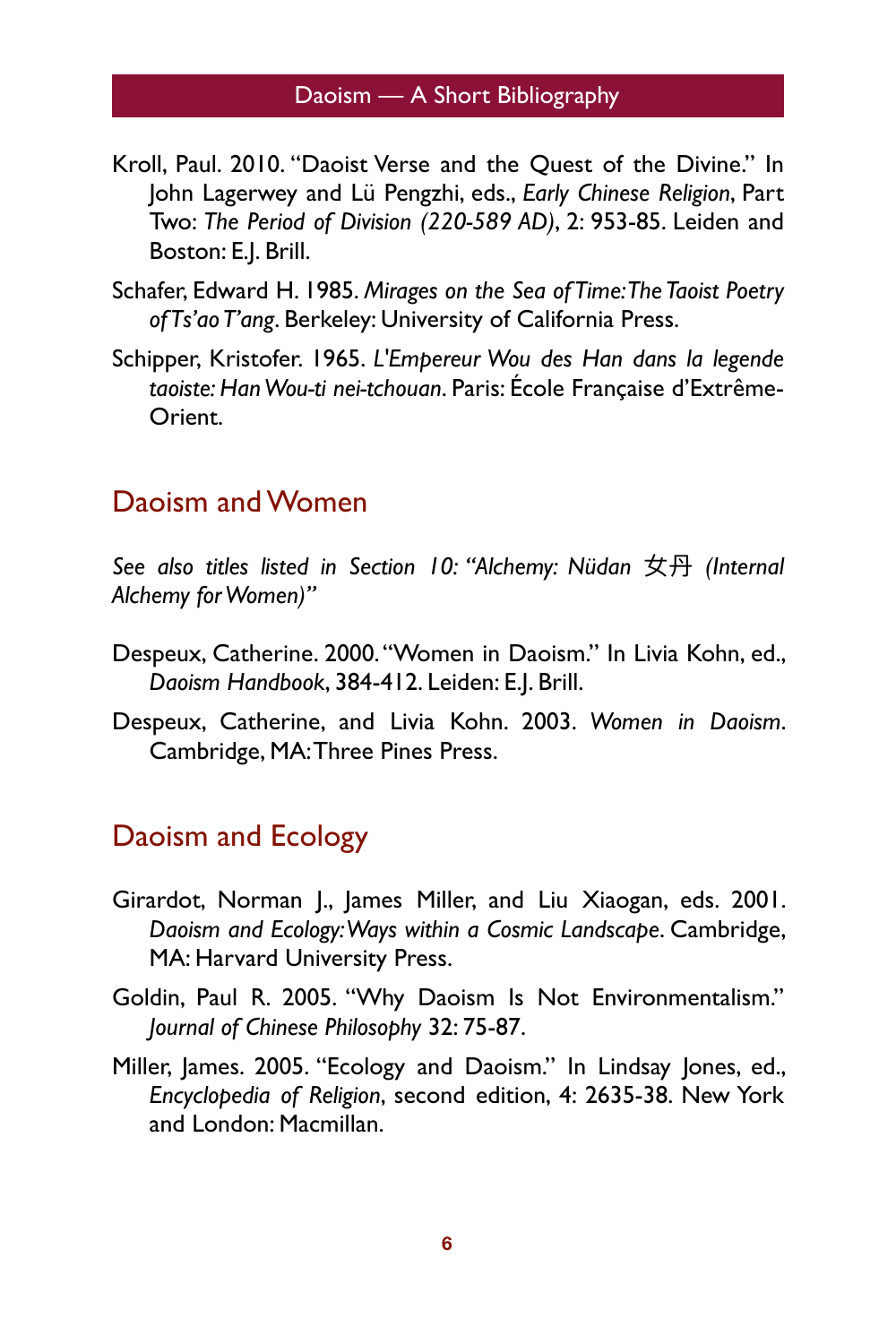#### Daoism Outside China

- Jung, Jae-seo. 2000. "Daoism in Korea." In Livia Kohn, ed., *Daoism Handbook*, 792-820. Leiden: E.J. Brill.
- Masuo, Shin'ichirō. 2000. "Daoism in Japan." In Livia Kohn, ed., *Daoism Handbook*, 821-42. Leiden: E.J. Brill.

#### Surveys of Daoist Studies

- Barrett, T.H. 1987 and 2005. "Taoism: History of Study." In Mircea Eliade, ed., *The Encyclopedia of Religion*, first edition, 14: 329-32; Lindsay Jones, ed., second edition, 4: 2212-16. New York and London: Macmillan.
- Ding Huang. 2000. "The Study of Daoism in China Today." In Livia Kohn, ed., *Daoism Handbook*, 765-91. Leiden: E.J. Brill.
- Kohn, Livia. 2000. "Research on Daoism." In Livia Kohn, ed., *Daoism Handbook*, xxvii-xxxiii. Leiden: E.J. Brill.
- Seidel, Anna. 1989-90. "Chronicle of Taoist Studies in the West 1950-1990." *Cahiers d'Extrême-Asie* 5: 223-347.
- Verellen, Franciscus. 1995. "Taoism," in "Chinese Religions: The State of the Field." *Journal of Asian Studies* 54: 322-46.

# 2. EARLY DAOIST TEXTS

# Laozi 老子 (Daode jing 道德經): (1) Translations

Chen, Ellen Marie. 1989. *The Tao te ching: A New Translation with Commentary*. St. Paul, MN: Paragon House.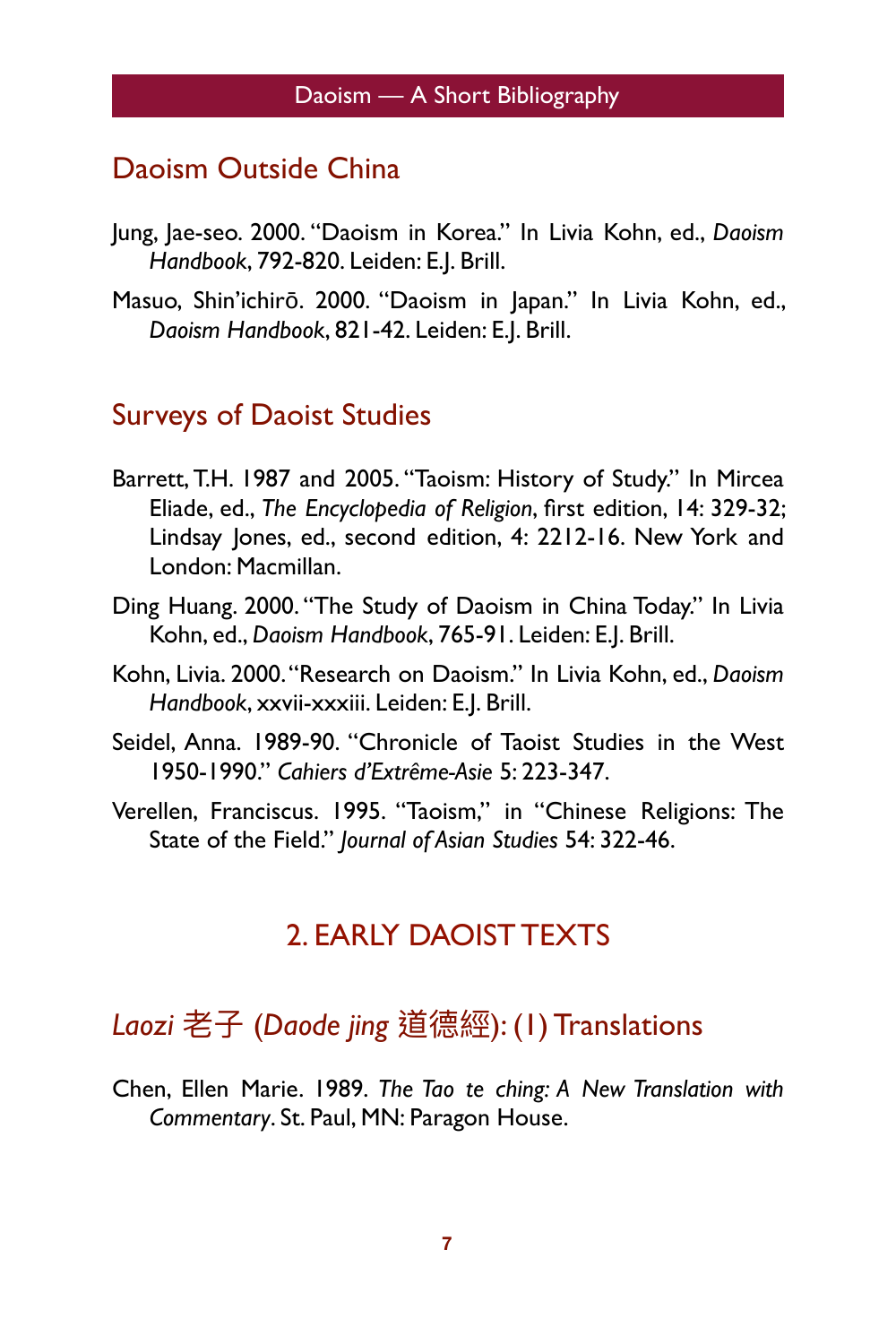- Henricks, Robert G. 1989. *Lao-Tzu: Te-Tao Ching. A New Translation Based on the Recently Discovered Ma-wang-tui Texts*. New York: Ballantine Books.
- Henricks, Robert G. 2000. *Lao Tzu's Tao Te ching: A Translation of the Startling New Documents Found at Guodian*. New York: Columbia University Press.
- Ivanhoe, Philip J. 2002. *The Daodejing of Laozi*. Indianapolis: Hackett.
- Izutsu, Toshihiko. 2001. *Lao-tzu: The Way and Its Virtue*. Tokyo: Keio University Press.
- Lau, D. C. 1982. *Tao Te Ching*. Hong Kong: Hong Kong University Press.
- Mair, Victor. *Tao Te Ching: The Classic Book of Integrity and the Way*. New York: Bantam Books, 1990.
- Waley, Arthur. 1934. *The Way and Its Power: A Study of the Tao Te Ching and Its Place in Chinese Thought*. London: George Allen and Unwin.

#### *Laozi* (*Daode jing*): (2) Studies

- Baxter, William H. 1998. "Situating the Language of the *Lao-tzu*: The Probable Date of the T*ao-te-ching*." In Livia Kohn and Michael LaFargue, eds., *Lao-tzu and the Tao-te-ching*, 231-53. Albany: State University of New York Press.
- Boltz, William G. 1993. "*Lao tzu Tao te ching*." In Michael Loewe, ed., *Early Chinese Texts: A Bibliographical Guide*, 269–92. Berkeley: Society for the Study of Early China and Institute of East Asian Studies, University of California.
- Chan, Alan K.L. 2000. "The *Daode jing* and Its Tradition." In Livia Kohn, ed., *Daoism Handbook*, 1-29. Leiden: E.J. Brill.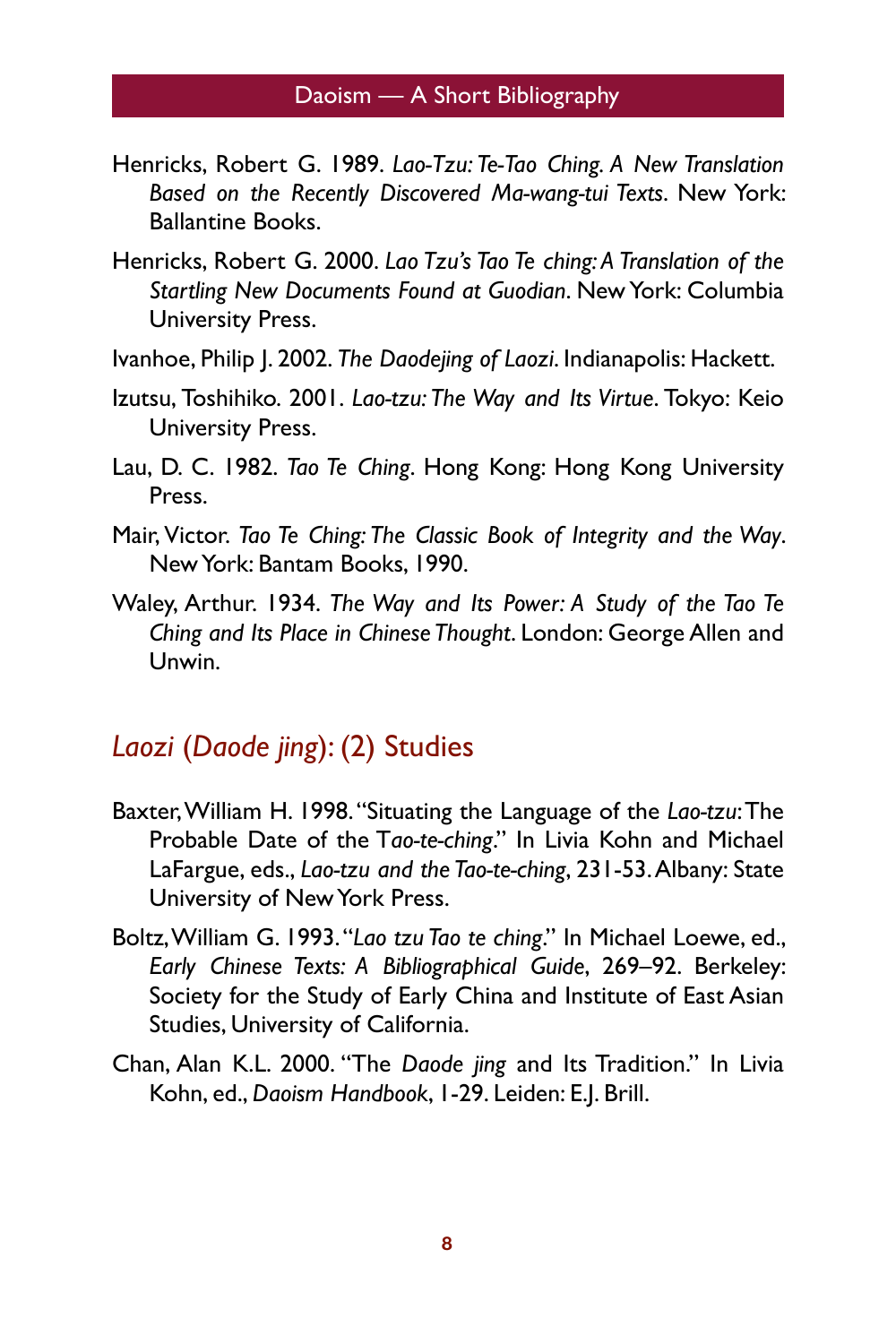- Chan, Alan K.L. 2014. "Laozi." In Edward N. Zalta, ed., *The Stanford*  Encyclopedia of Philosophy[. <plato.stanford.edu/archives/](http://plato.stanford.edu/archives/spr2014/entries/laozi/) spr2014/entries/laozi/>.
- Csikszentmihalyi, Mark, and Philip J. Ivanhoe, eds. 1999. *Religious and Philosophical Aspects of the Laozi*. Albany: State University of New York Press.
- Graham, A.C. 1989. *Disputers of the Tao: Philosophical Argument in Ancient China*. La Salle, IL: Open Court. [Pp. 215-35.]
- Kohn, Livia, and Michael LaFargue, eds. 1998. *Lao-tzu and the Tao-teching*. Albany: State University of New York Press.
- Kohn, Livia. 2008. "The Reception of Laozi." In Gary D. DeAngelis and Warren G. Frisina, eds., *Teaching the Daode Jing*, 131-45. Oxford and New York: Oxford University Press.
- Roth, Harold D. 1999. "The *Laozi* in the Context of Early Daoist Mystical Praxis." In Mark Csikszentmihalyi and Philip J. Ivanhoe, eds., *Religious and Philosophical Aspects of the Laozi*, 59-96. Albany: State University of New York Press.
- Schwartz, Benjamin. 1985. "The Thought of the *Tao-te-ching*." In Livia Kohn and Michael LaFargue, eds., *Lao-tzu and the Tao-teching*, 198-210. Albany: State University of New York Press. [Shorter version of a chapter in *The World of Thought in Ancient China*, 186-254 (Cambridge, MA: Harvard University Press).]

# *Laozi* (*Daode jing*): (3) Commentaries

- Chan, Alan K.L. 1998. "A Tale of Two Commentaries: Ho-shangkung and Wang Pi on the *Lao-tzu*." In Livia Kohn and Michael LaFargue, eds., *Lao-tzu and the Tao-te-ching*, 89-117. Albany: State University of New York Press.
- Chan, Alan K.L. 1991. *Two Visions of the Way: A Study of the Wang Pi and Ho-shang Kung Commentaries on the Lao-tzu*. Albany: State University of New York Press.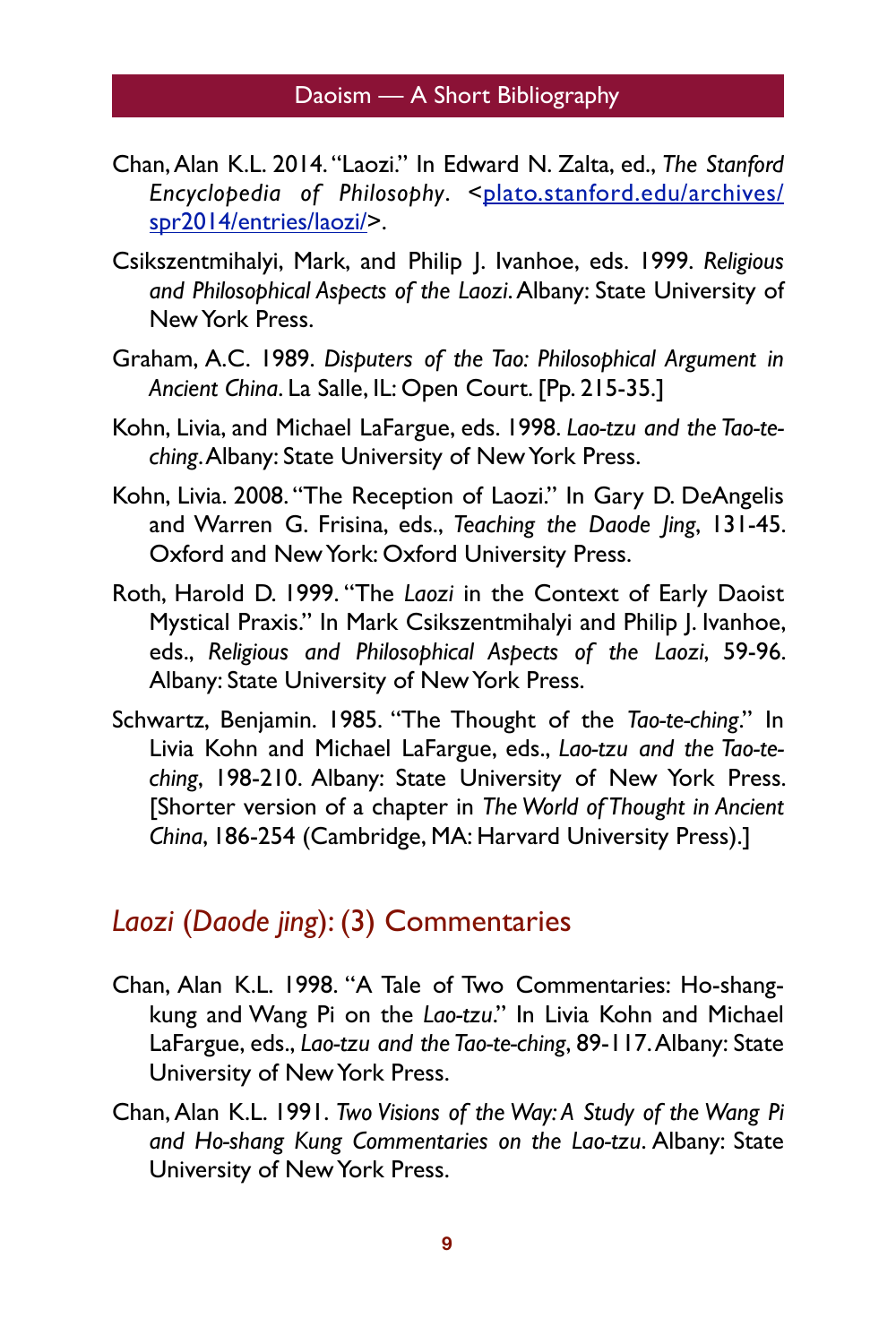- Lynn, Richard John. 1999. *Lao Tzu. The Classic of the Way and Virtue: A New Translation of the Tao-Te Ching of Laozi as Interpreted by Wang Bi*. New York: Columbia University Press.
- Robinet, Isabelle. 1977. *Les commentaires du Tao tö king jusqu'au VIIe siècle*. Paris: Collège de France, Institut des Hautes Études Chinoises.
- Robinet, Isabelle. 1998. "Later Commentaries: Textual Polysemy and Syncretistic Interpretations." In Livia Kohn and Michael LaFargue, eds., *Lao-tzu and the Tao-te-ching*, 119-42. Albany: State University of New York Press.
- Robinet, Isabelle. 1999. "The Diverse Interpretations of the *Laozi*." In Mark Csikszentmihalyi and Philip J. Ivanhoe, eds., *Religious and Philosophical Aspects of the Laozi*, 127-59. Albany: State University of New York Press.
- Wagner, Rudolf G. 2000. *The Craft of a Chinese Commentator: Wang Bi on the Laozi*. Albany: State University of New York Press.
- Wagner, Rudolf G. 2003. *A Chinese Reading of the Daodejing: Wang Bi's Commentary on the Laozi with Critical Text and Translation*. Albany: State University of New York Press.

# **Zhuangzi** 莊子: (1) Translations

- Graham, A.C. 1981. *Chuang-tzu: The Seven Inner Chapters and Other Writings*. London: Allen and Unwin.
- Mair, Victor H. 1994. *Wandering on the Way: Early Taoist Tales and Parables of Chuang Tzu*. New York: Bantam Books.
- Watson, Burton. 1968. *The Complete Works of Chuang-tzu*. New York: Columbia University Press.
- Ziporyn, Brook A. 2009. *The Essential Writings with Selections from Traditional Commentaries*. Indianapolis: Hackett.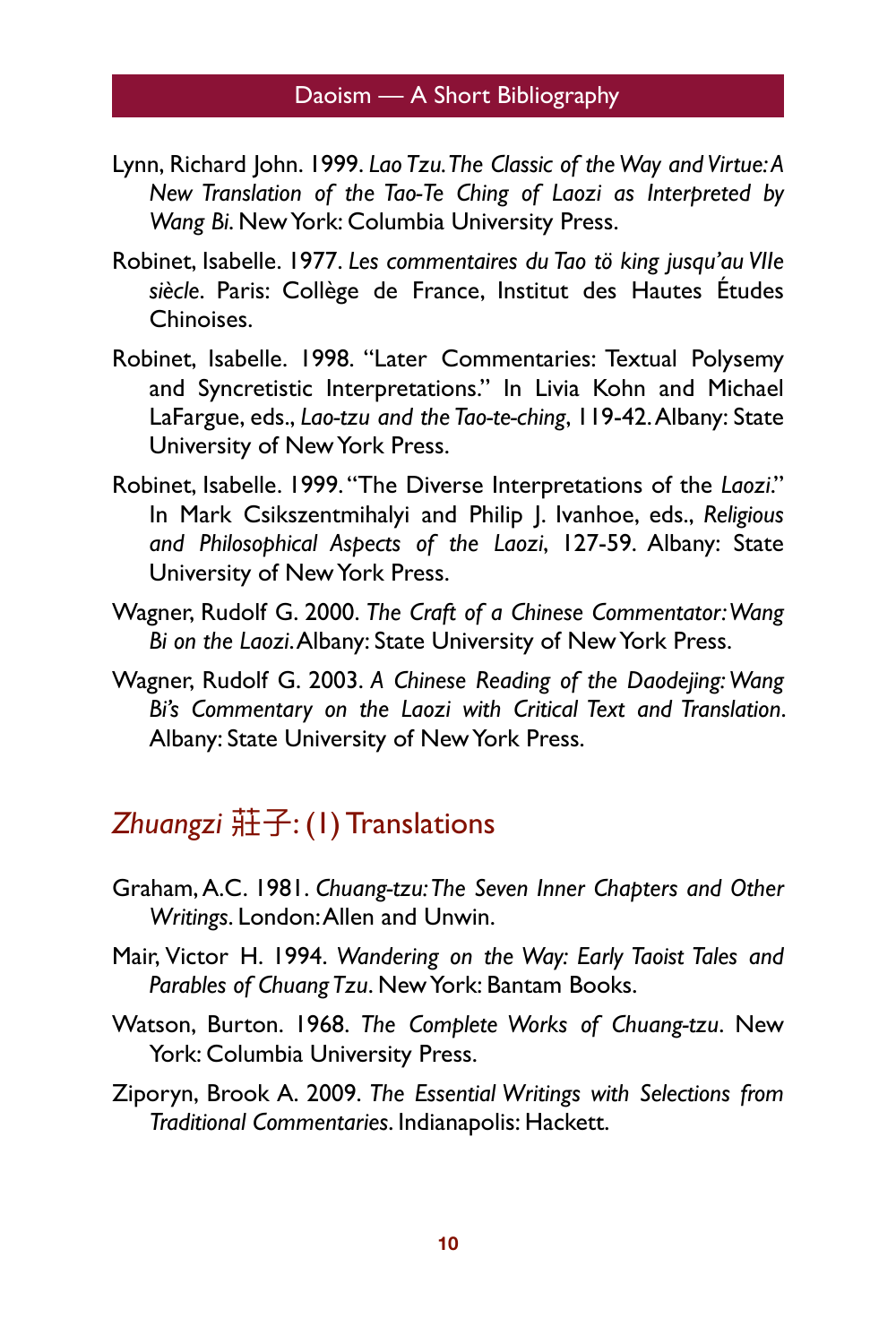#### *Zhuangzi*: (2) Studies

- Graham, A.C. 1969-70. "Chuang-tzu's Essay on Seeing Things as Equal." *History of Religions* 9: 137-59.
- Graham, A.C. 1989. *Disputers of the Tao: Philosophical Argument in Ancient China*. La Salle, IL: Open Court. [Pp. 170-211, 306-11.]
- Liu Xiaogan. 1994. *Classifying the Zhuangzi Chapters*. Ann Arbor: University of Michigan, Center for Chinese Studies.
- Mair, Victor H. 2000. "The *Zhuangzi* and Its Impact." In Livia Kohn, ed., *Daoism Handbook*, 30-52. Leiden: E.J. Brill.
- Robinet, Isabelle. 1983. "Chuang Tzu et le taoïsme 'religieux.'" *Journal of Chinese Religions* 11: 59-105.
- Roth, Harold D. 1991. "Who Compiled the *Chuang-tzu*?" In H. Rosemont, ed., *Chinese Texts and Philosophical Contexts*, 79-128. La Salle, IL: Open Court Press.
- Roth, Harold D. 2003. *A Companion to Angus C. Graham's Chuang Tzu*. Honolulu: University of Hawai'i Press.
- Roth, Harold. 2014. "Zhuangzi." In Edward N. Zalta, ed., *The*  [Stanford Encyclopedia of Philosophy](http://plato.stanford.edu/archives/spr2014/entries/zhuangzi/). <plato.stanford.edu/archives/ spr2014/entries/zhuangzi/>.

# Huang-Lao 黃老 and *Huainan zi* 淮南子

- Larre, Claude. 1982. *Le Traité VII du Houai nan tseu: Les esprits légers et subtils animateurs de l'essence*. Taipei, Paris, Hong Kong: Institut Ricci.
- Le Blanc, Charles, and Rémi Mathieu, eds. 2003. *Philosophes taoïste*s: II, *Huainan zi*. Paris: Gallimard.
- Major, John S. 1993. *Heaven and Earth in Early Han Thought: Chapters Three, Four and Five of the Huainanzi*. Albany: State University of New York Press.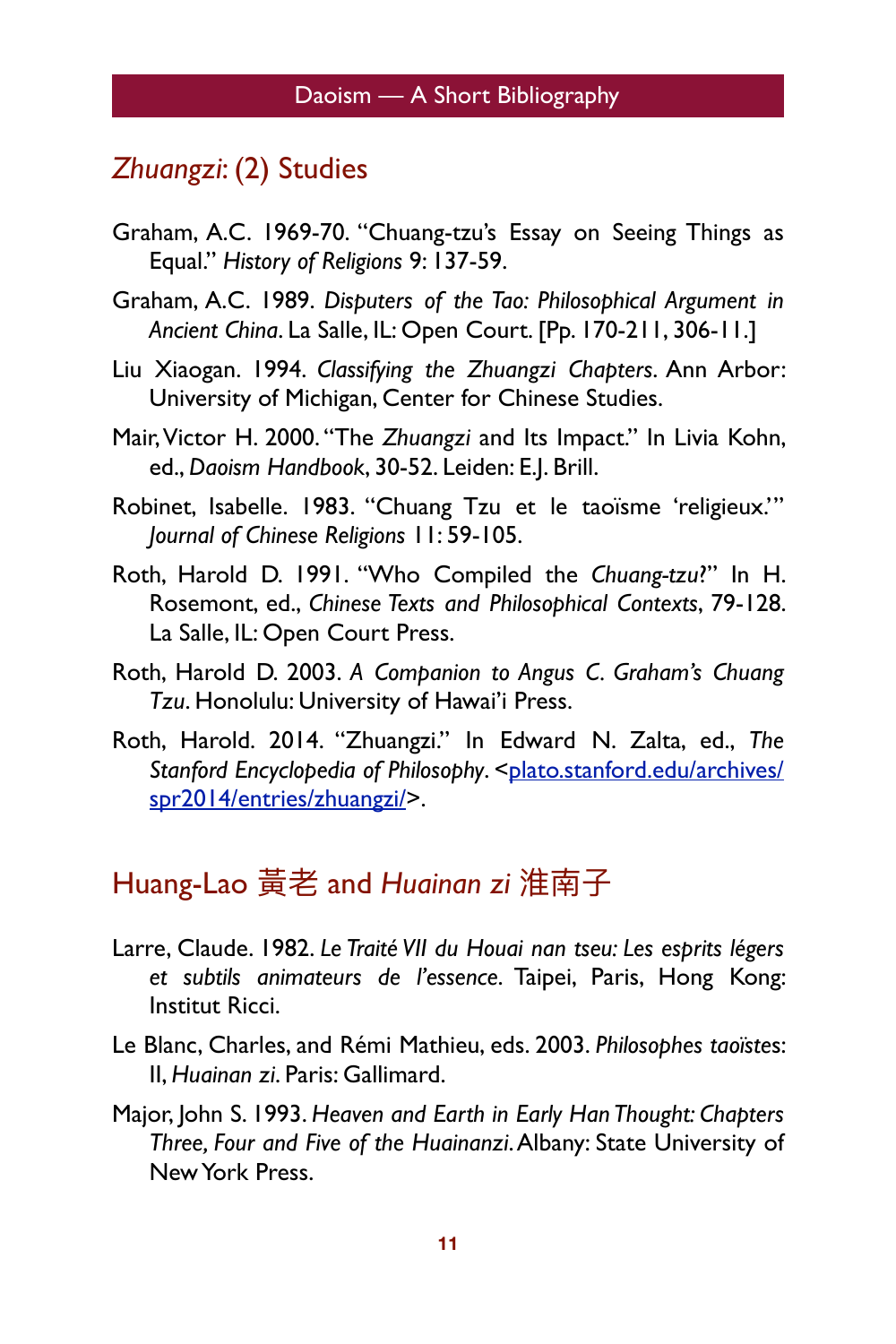- Major, John S., Sarah A. Queen, Andrew Seth Meyer, and Harold Roth. 2010. *The Huainanzi: A Guide to the Theory and Practice of Government in Early Han China*. New York: Columbia University Press.
- Yates, Robin D. S. 1997. *Five Lost Classics: Tao, Huanglao, and Yin-yang in Han China*. New York: Ballantine Books.

#### Other Studies on Daoist Thought

- Assandri, Friederike. 2009. *Beyond the Daode jing: Twofold Mystery in Tang Daoism*. Cambridge, MA: Three Pines Press.
- Izutsu, Toshihiko. 1983. *Sufism and Taoism: A Comparative Survey of Key Philosophical Concepts*. Tokyo: Iwanami Shoten.
- Kohn, Livia. 1991. *Taoist Mystical Philosophy: The Scripture of Western Ascension*. Albany: State University of New York Press.
- Kohn, Livia. 1992. *Early Chinese Mysticism: Philosophy and Soteriology in the Taoist Tradition*. Princeton: Princeton University Press.
- Michael, Thomas. 2005. *The Pristine Dao: Metaphysics in Early Daoist Discourse*. Albany: State University of New York Press.
- Schipper, Kristofer. 1993. *The Taoist Body*. Berkeley: University of California Press. [Chapter 10: "Teaching without Words."]

#### 3. HISTORY OF DAOISM

#### General Perpsectives and Background

*See also titles listed in Section 4: "Dao and Cosmos"*

Espesset, Grégoire. 2009. "Latter Han Religious Mass Movements and the Early Daoist Church." In John Lagerwey and Marc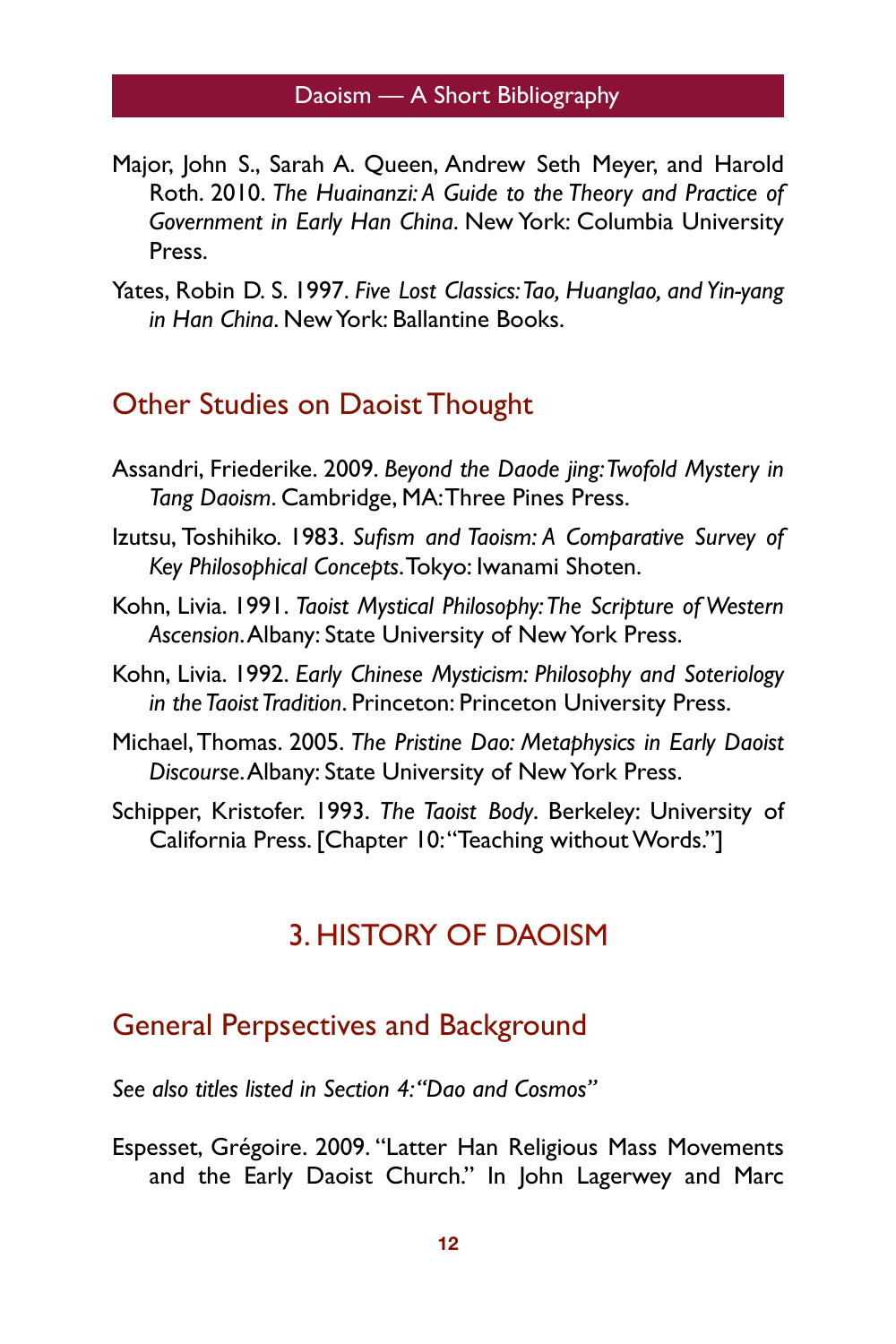Kalinowski, eds., *Early Chinese Religion*, Part One: *Shang through Han (1250 BC–220 AD)*, 2: 1061-1102. Leiden and Boston: E.J. Brill.

- Hendrischke, Barbara. 1992. "The Taoist Utopia of Great Peace." *Oriens Extremus* 35: 61-91.
- Hendrischke, Barbara. 2004. "The Place of the *Scripture on Great Peace* in the Formation of Taoism." In John Jagerwey, ed., *Religion and Chinese Society*, 1: 249-78. Hong Kong: Chinese University Press and Paris: École Française d'Extrême-Orient.
- Hendrischke, Barbara. 2006. *The Scripture on Great Peace: The*  Taiping jing *and the Beginnings of Daoism*. Berkeley: University of California Press.
- Kaltenmark, Max. 1979. "The Ideology of the T'ai-p'ing ching." In Holmes Welch and Anna Seidel, eds., *Facets of Taoism: Essays in Chinese Religion*, 19-52. New Haven and London: Yale University Press.
- Lagerwey, John. 1981. *Wu-shang pi-yao: Somme taoïste du VIe siècle*. Paris: École Française d'Extrême-Orient.
- Raz, Gil. 2012. *The Emergence of Daoism: Creation of Tradition*. London: Routledge.
- Seidel, Anna. 1983. "Imperial Treasures and Taoist Sacraments: Taoist Roots in the Apocrypha." In Michel Strickmann, ed., *Tantric and Taoist Studies in Honour of Rolf A. Stein*, 2: 291-371. Bruxelles: Institut Belge des Hautes Études Chinoises.
- Seidel, Anna. 1983. "Taoist Messianism." *Numen* 31: 161-74.
- Stein, Rolf A. 1963. "Remarques sur les mouvements du taoïsme politico-religieux au IIe siècle ap. J.-C." *T'oung pao* 50: 1–78.
- Stein, Rolf A. 1979. "Religious Taoism and Popular Religion from the Second to Seventh Centuries." In Holmes Welch and Anna Seidel, eds., *Facets of Taoism: Essays in Chinese Religion*, 53-81. New Haven and London: Yale University Press.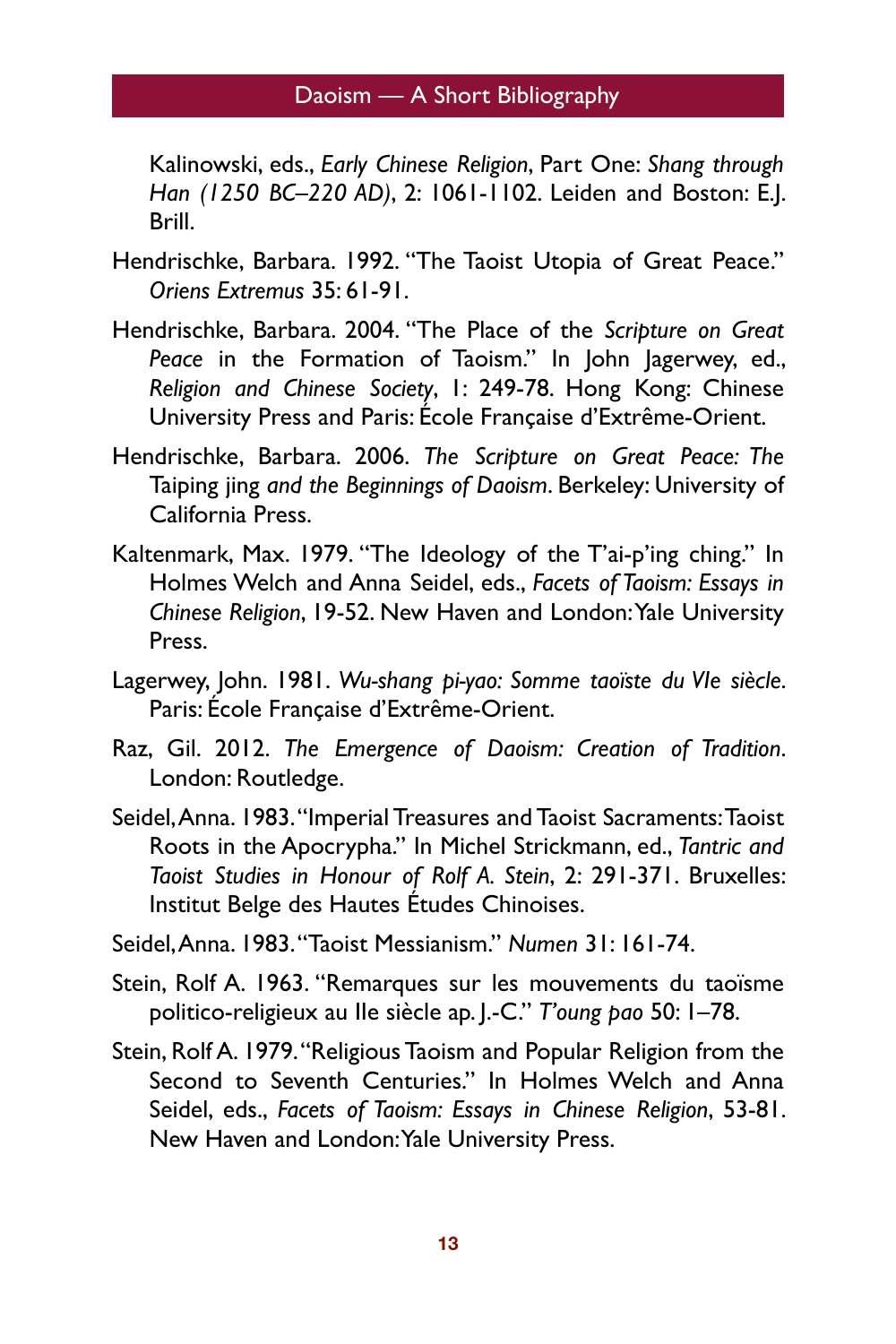#### Deification of Laozi

- Boltz, Judith M. 1987 and 2005. "Lao-tzu." In Mircea Eliade, ed., *The Encyclopedia of Religion*, first edition, 8: 454-59; Lindsay Jones, ed., second edition, 5315-20. New York and London: Macmillan.
- Graham, A.C. 1998. "The Origins of the Legend of Lao Tan." In Livia Kohn and Michael LaFargue, eds., *Lao-tzu and the Tao-te-ching*, 23-40. Albany: State University of New York Press.
- Kohn, Livia. 1996. "Laozi: Ancient Philosopher, Master of Immortality, and God." In Donald S. Lopez, ed., *Religions of China in Practice*, 52-63. Princeton: Princeton University Press.
- Kohn, Livia. 1998. *God of the Dao: Lord Lao in History and Myth*. Ann Arbor: Center for Chinese Studies, University of Michigan.
- Kohn, Livia. 1998. "The Lao-tzu Myth." In Livia Kohn and Michael LaFargue, eds., *Lao-tzu and the Tao-te-ching*, 41-62. Albany: State University of New York Press.
- Schafer, Edward H. 1997. "The Scripture of the Opening of Heaven by the Most High Lord Lao." *Taoist Resources* 7.2: 1-20.
- Seidel, Anna. 1969. *La divinisation de Lao tseu dans le Taoïsme des Han*. Paris: École Française d'Extrême-Orient.
- Seidel, Anna. 1969-70. "The Image of the Perfect Ruler in Early Taoist Messianism: Lao-tzu and Li Hung." *History of Religions* 9: 216-47.

## Tianshi dao 天師道 (Way of the Celestial Masters)

- Bokenkamp, Stephen R. 1997. "The *Xiang'er* Commentary to the *Laozi*." In *Early Daoist Scriptures*, 29-148. Berkeley: University of California Press.
- Hendrischke, Barbara. 2000. "Early Daoist Movements." In Livia Kohn, ed., *Daoism Handbook*, 134-64. Leiden: E.J. Brill.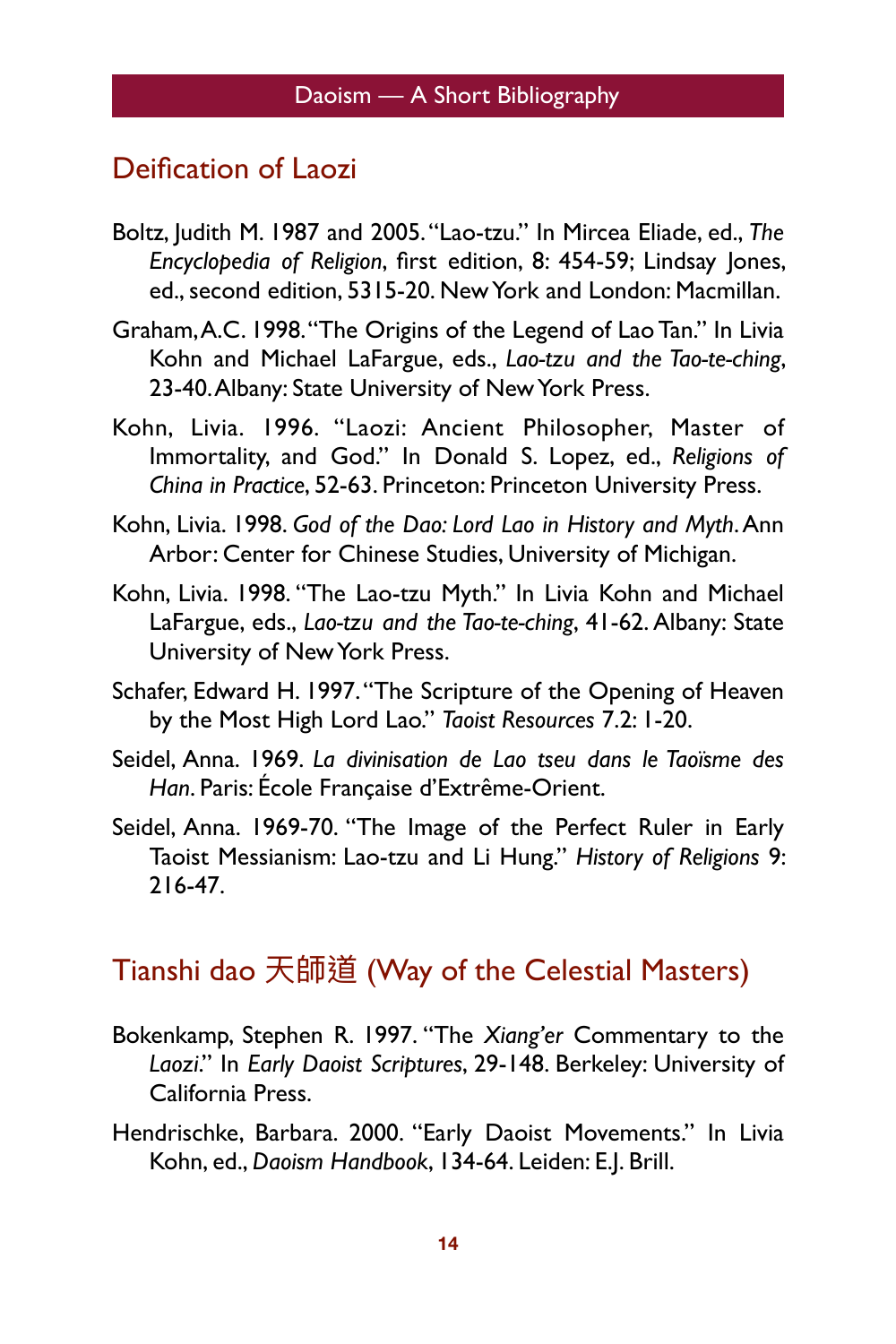- Kleeman, Terry. 2016. *Celestial Masters: History and Ritual in Early Daoist Communities*. Cambridge, MA: Harvard University Asia Center.
- Kobayashi, Masayoshi 1995. "The Establishment of the Taoist Religion (*Tao-chiao*) and Its Structure." *Acta Asiatica* 68: 19-36.
- Kohn, Livia. 2000. "The Northern Celestial Masters." In Livia Kohn, ed., *Daoism Handbook*, 283-308. Leiden: E.J. Brill.
- Mather, Richard B. 1979. "K'ou Ch'ien-chih and the Taoist Theocracy at the Northern Wei Court, 425-451." In Holmes Welch and Anna Seidel, eds., *Facets of Taoism: Essays in Chinese Religion*, 103-22. New Haven and London: Yale University Press.
- Nickerson, Peter S. 2000. "The Southern Celestial Masters." In Livia Kohn, ed., *Daoism Handbook*, 256-82. Leiden: E.J. Brill.
- Puett, Michael. 2004. "Forming Spirits for the Way: The Cosmology of the *Xiang'er* commentary to the *Laozi.*" *Journal of Chinese Religions* 32: 1-27.

# The "Southern Tradition"

- Andersen, Poul. 1994. "Talking to the Gods: Visionary Divination in Early Taoism (The Sanhuang Tradition)." *Taoist Resources* 5.1: 1-24.
- Campany, Robert F. 2002. *To Live as Long as Heaven and Earth: A Translation and Study of Ge Hong's* Traditions of Divine Transcendents. Berkeley: University of California Press.
- Ware, James. 1966. *Alchemy, Medicine and Religion in the China of A.D. 320: The Nei P'ien of Ko Hung (Pao-p'u tzu)*. Cambridge, MA: MIT Press.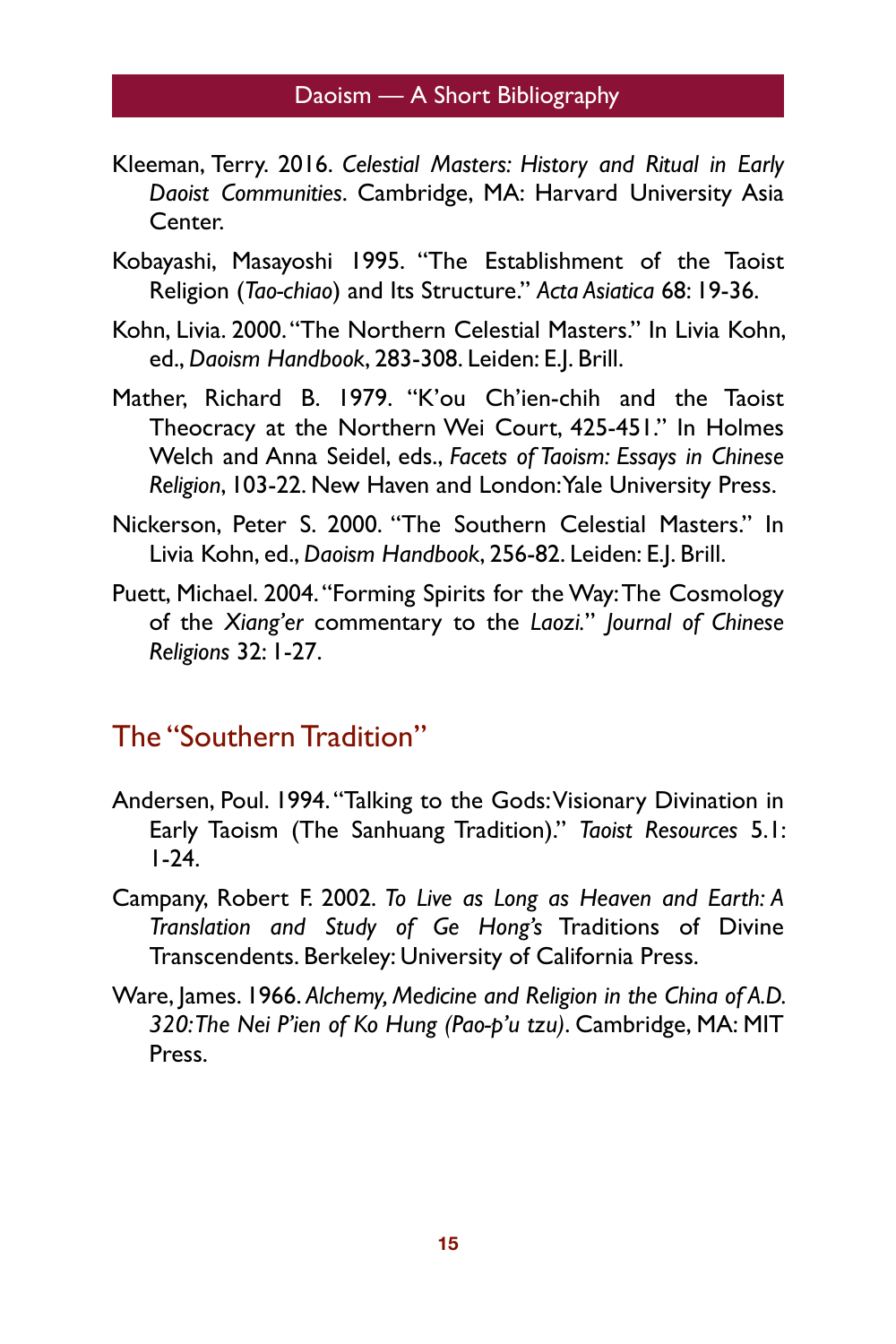# Shangqing  $\pm$ 清 (Highest Clarity)

- Bokenkamp, Stephen R. 1997. "The Upper Scripture of Purple Texts Inscribed by the Spirits." In *Early Daoist Scriptures*, 275-372. Berkeley: University of California Press.
- Miller, James. 2008. *The Way of Highest Clarity: Nature, Vision and Revelation in Medieval China*. Dunedin, FL: Three Pines Press.
- Robinet, Isabelle. 1984. *La révélation du Shangqing dans l'histoire du taoïsme*. 2 vols. Paris: École Française d'Extrême-Orient.
- Robinet, Isabelle. 2000. "Shangqing: Highest Clarity." In Livia Kohn, ed., *Daoism Handbook*: 196-224. Leiden: E.J. Brill.
- Strickmann, Michel. 1977. "The Mao shan Revelations: Taoism and the Aristocracy." *T'oung Pao* 63: 1-64.
- Strickmann, Michel. 1979. "On the Alchemy of T'ao Hung-ching." In Holmes Welch and Anna Seidel, eds., *Facets of Taoism: Essays in Chinese Religion*, 123-92. New Haven and London: Yale University Press.
- Strickmann, Michel. 1981. *Le Taoïsme du Mao Chan: Chronique d'une révélation*. Paris: Collège de France, Institut des Hautes Études Chinoises.

# Lingbao 靈寶 (Numinous Treasure)

- Bokenkamp, Stephen R. 1983. "Sources of the Ling-pao Scriptures." In Michel Strickmann, ed., *Tantric and Taoist Studies in Honour of Rolf A. Stein*, 2: 434-86. Bruxelles: Institut Belge des Hautes Études Chinoises..
- Bokenkamp, Stephen R. 1997. "The Wondrous Scripture of the Upper Chapters on Limitless Salvation." In *Early Daoist Scriptures*, 373-438. Berkeley: University of California Press.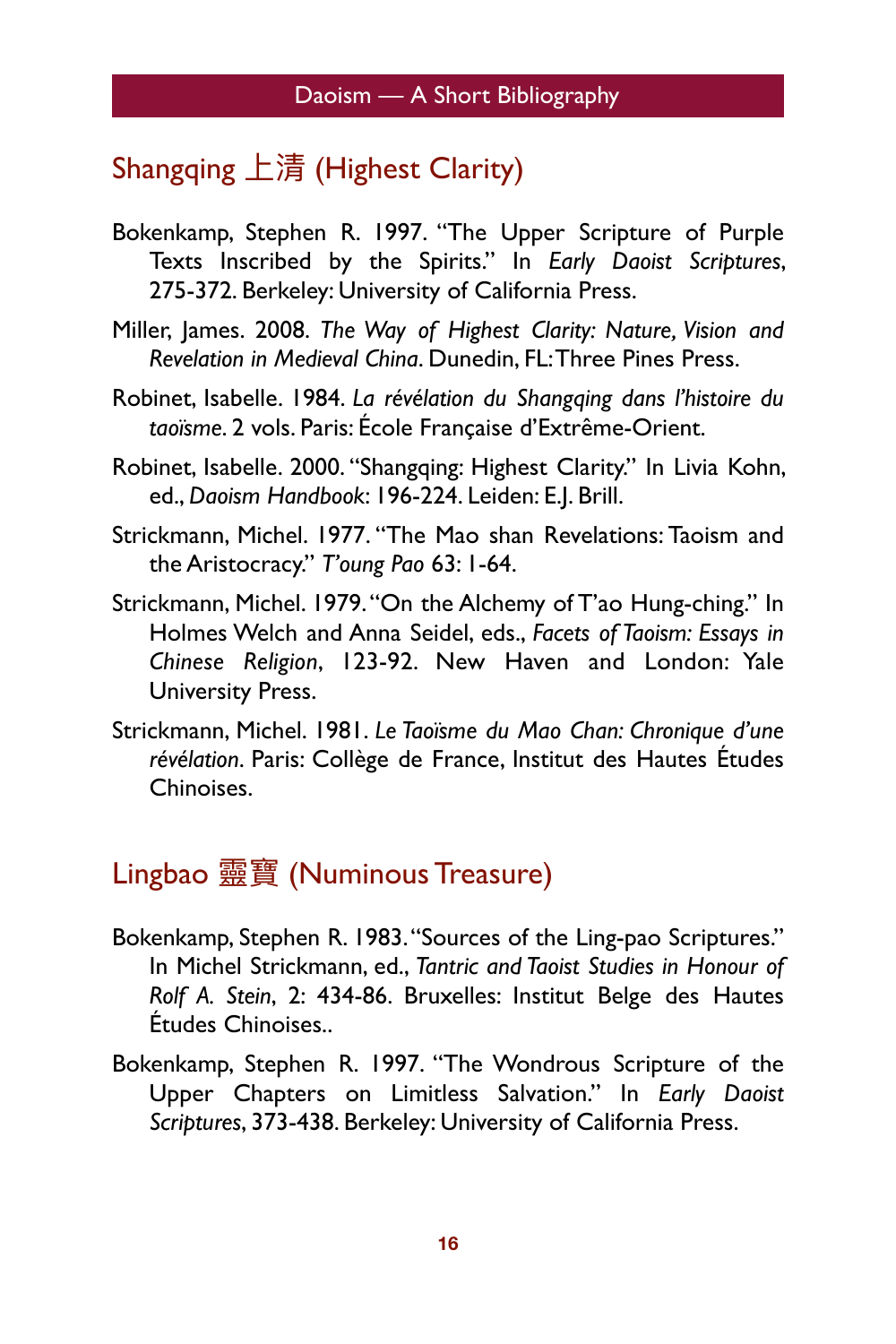- Kaltenmark, Max. 1960. "*Ling-pao* 覄䌌: Note sur un terme du taoïsme religieux." *Mélanges publiés par l'Institut des Hautes Études Chinoises, Collège de France* 2: 559-88. Paris: Institut des Hautes Études Chinoises, Collège de France.
- Lagerwey, John. 2004. "Deux écrits taoïstes anciens." *Cahiers d'Extrême-Asie* 14: 139-171.
- Lü, Pengzhi, and Patrick Sigwalt. 2005. "Les textes du Lingbao ancien dans l'histoire du taoïsme." *T'oung Pao* 91: 183-209.
- Nickerson, Peter S. 1996. "Abridged Codes of Master Lu for the Daoist Community." In Donald S. Lopez, ed., *Religions of China in Practice*, 347-59. Princeton: Princeton University Press.
- Yamada Toshiaki. 2000. "The Lingbao School." In Livia Kohn, ed., *Daoism Handbook*, 225-55. Leiden: E.J. Brill.

## Tang and Five Dynasties

- Barrett, Timothy H. 1994. "The Emergence of the Taoist Papacy in the T'ang Dynasty." *Asia Major*, Third series, 7: 89-106.
- Barrett, T.H. 1996. *Taoism under the T'ang: Religion and Empire during the Golden Age of Chinese History*. London: Wellsweep Press.
- Bokenkamp, Stephen R. 1994. "Time After Time: Taoist Apocalyptic History and the Founding of the Tang Dynasty." *Asia Major*, Third Series, 7: 59-88.
- Kohn, Livia, and Russell Kirkland. 2000. "Daoism in the Tang (618-907)." In Livia Kohn, ed., *Daoism Handbook*, 339-83. Leiden: E.J. Brill.
- Verellen, Franciscus. 1989. *Du Guangting (850-933): Taoïste de cour à la fin de la Chine médiévale*. Paris: Collège de France, Institut des Hautes Études Chinoises.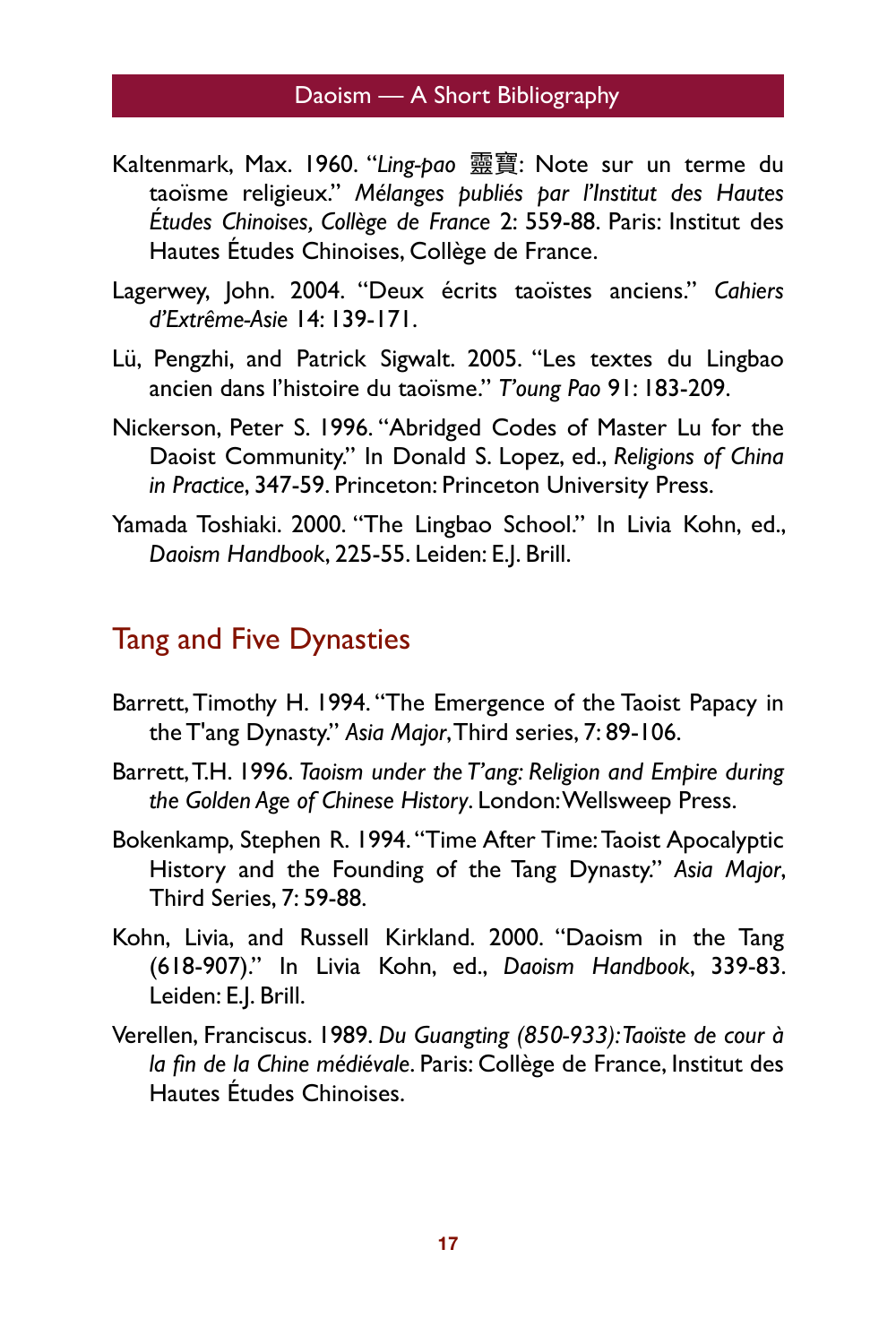#### Song Dynasty

- Davis, Edward L. 2001. *Society and the Supernatural in Song China*. Honolulu: University of Hawaii Press.
- Hymes, Robert P. 2002. *Way and Byway: Taoism, Local Religion, and Models of Divinity in Sung and Modern China*. Berkeley and Los Angeles: University of California Press.
- Skar, Lowell. 2000. "Ritual Movements, Deity Cults, and the Transformation of Daoism in Song and Yuan Times." In Livia Kohn, ed., *Daoism Handbook*, 413-63. Leiden: E.J. Brill.

# Quanzhen 全真 (Complete Reality): Early Period

- Goossaert, Vincent. 2001. "The Invention of an Order: Collective Identity in Thirteenth-Century Quanzhen Taoism." *Journal of Chinese Religions* 29: 111-38.
- Marsone, Pierre. 2001. "Accounts of the Foundation of the Quanzhen Movement: A Hagiographic Treatment of History." *Journal of Chinese Religions* 29: 95-110.
- Marsone, Pierre. 2010. *Wang Chongyang (1113-1170) et la foundation du Quanzhen: Ascètes taoïstes et alchimie intérieure*. Paris: Collège de France, Institut des Hautes Études Chinoises.
- Reiter, Florian. 1984-85. "'Ch'ung-yang Sets Forth his Teachings in Fifteen Discourses': A Concise Introduction to the Taoist Way of Life of Wang Che." *Monumenta Serica* 36: 33-54.
- Yao Tao-chung. 2000. "Quanzhen: Complete Perfection." In Livia Kohn, ed., *Daoism Handbook*, 567-93. Leiden: E.J. Brill.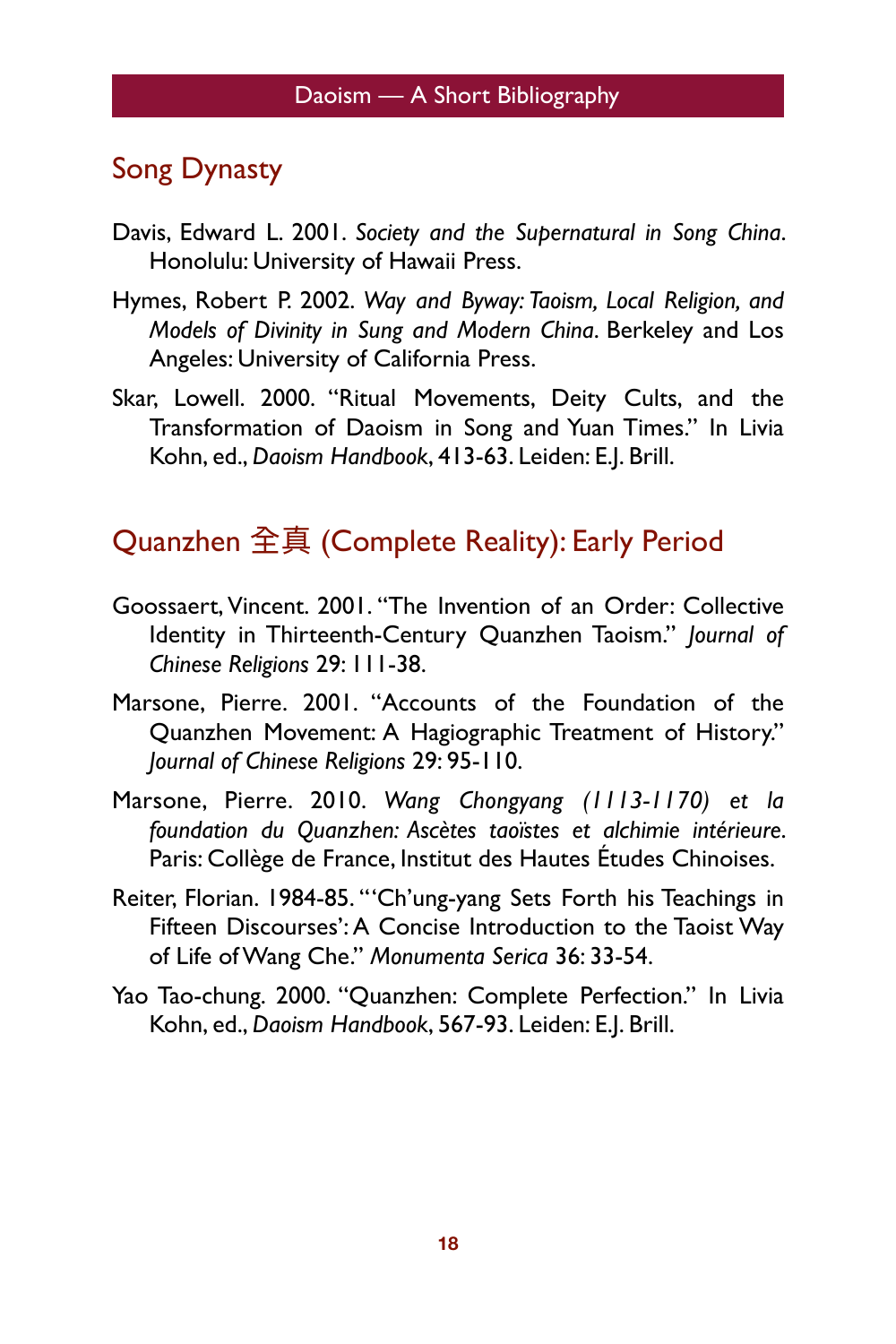# Ming Dynasty

- Berling, Judith A. 1998. "Taoism in Ming Culture." In *The Cambridge History of China*, Vol. 8: *The Ming Dynasty, 1368-1644*, Part 2, ed. by Denis Twitchett and Frederick W. Mote, 953-86. Cambridge: Cambridge University Press.
- De Bruyn, Pierre-Henri. 2000. "Daoism in the Ming (1368-1644)." In Livia Kohn, ed., *Daoism Handbook*, 594-622. Leiden: E.J. Brill.

# Qing Dynasty

- Esposito, Monica. 2000. "Daoism in the Qing (1644-1911)." In Livia Kohn, ed., *Daoism Handbook*, 623-58. Leiden: E.J. Brill.
- Esposito, Monica. 2004. "The Longmen School and Its Controversial History during the Qing Dynasty." In John Jagerwey, ed., *Religion and Chinese Society*, 2: 621-98. Hong Kong: Chinese University Press and Paris: École Française d'Extrême-Orient.
- Esposito, Monica. 2014. *Facets of Qing Daoism*. Wil (Switzerland): UniversityMedia.
- Mori Yuria. 2002. "Identity and Lineage: The *Taiyi jinhua zongzhi* and the Spirit-Writing Cult to Patriarch Lü in Qing China." In Livia Kohn and Harold D. Roth, eds., *Daoist Identity: History, Lineage, and Ritual*, 165-84. Honolulu: University of Hawai'i Press.

#### Modern and Contemporary Daoism

Lai, Chi-Tim. 2003. "Daoism in China Today, 1980-2002." *The China Quarterly* 174: 413-27. [Also published in Daniel L. Overmyer, ed., *Religion in China Today*, 107-121 (Cambridge: Cambridge University Press, 2003).]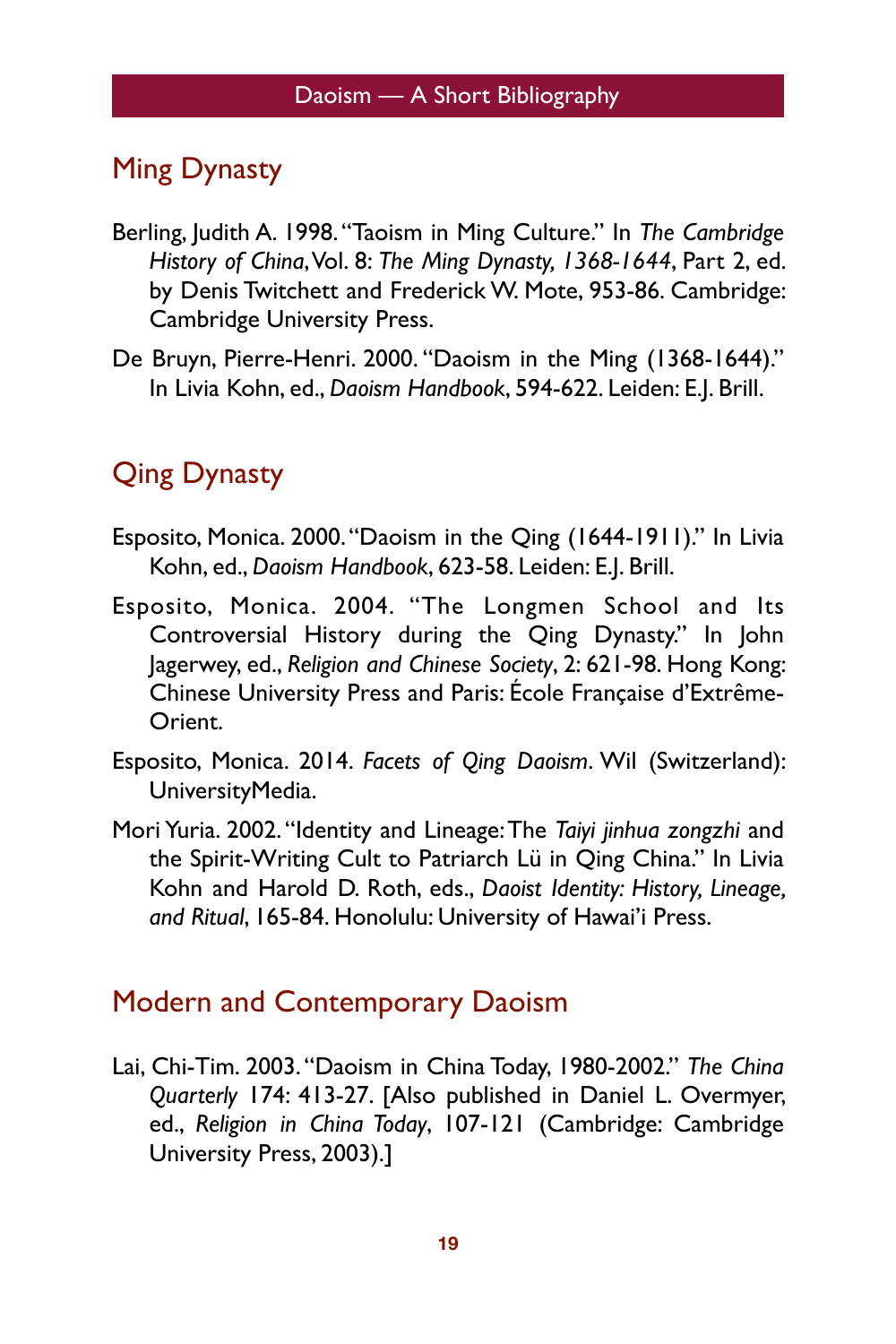- Overmyer, Daniel L., ed. 2003. *Religion in China Today*. Cambridge: Cambridge University Press.
- Saso, Michael. 2000. *Taoist Master Chuang*. Second edition. Eldorado Springs, CO: Sacred Mountain Press.

# 4. DAO AND COSMOS

## Background and General Perspectives

- Csikszentmihalyi, Mark. 2000. "Han Cosmology and Mantic Practices." In Livia Kohn, ed., *Daoism Handbook*, 53-73. Leiden: E.J. Brill.
- DeWoskin, Kenneth. 1983. *Doctors, Diviners, and Magicians of Ancient China*. New York: Columbia University Press.
- Graham, A.C. 1989. *Disputers of the Tao: Philosophical Argument in Ancient China*. La Salle, IL: Open Court. [Pp. 330-56.]
- Harper, Donald J. 1999. "Warring States Natural Philosophy and Occult Thought." In Michael Loewe and Edward L. Shaughnessy, eds., *The Cambridge History of Ancient China: From the Origins to 221 B.C*., 813-84. Cambridge: Cambridge University Press.
- Kalinowski, Marc. 2004. "Technical Traditions in Ancient China and *Shushu* Culture in Chinese Religion." In John Jagerwey, ed., *Religion and Chinese Society*, 1: 223-48. Hong Kong: Chinese University Press and Paris: École Française d'Extrême-Orient.
- Ngo Van Xuyet. 1976. *Divination, magie et politique dans la Chine ancienne. Essai suivi de la traduction des "Biographies des Magiciens" tirées de l'"Histoire des Han postérieurs."* Paris: Presses Universitaires de France.
- Sakade Yoshinobu. 2000. "Divination as Daoist Practice." In Livia Kohn, ed., *Daoism Handbook*, 541-66. Leiden: E.J. Brill.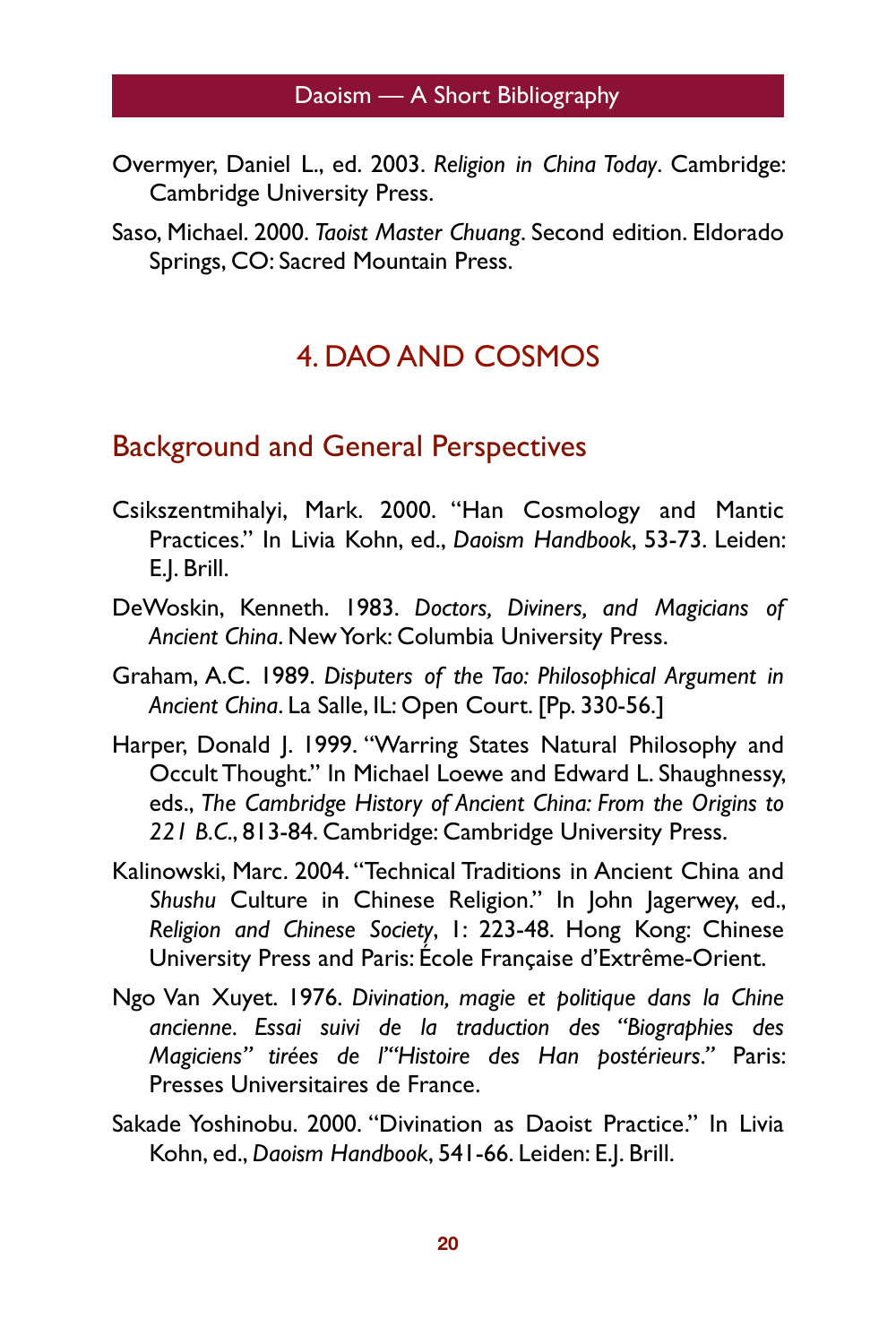#### **Cosmogony**

- Girardot, Norman J. 1983. *Myth and Meaning in Early Taoism: The Theme of Chaos (Hun-tun)*. Berkeley: University of California Press.
- Kaltenmark, Max. 1959. "La naissance du monde en Chine." In *La naissance du monde* (*Sources orientales 1*), 453-68. Paris: Editions du Seuil.
- Robinet, Isabelle. 1994. "Primus movens et création récurrente." *Taoist Resources*, 5.2: 29–70.
- Robinet, Isabelle. 1995. "Un, deux, trois: Les différentes modalités de l'Un et sa dynamique." *Cahiers d'Extrême-Asie*, 8: 175-220.
- Robinet, Isabelle. 1997. "Genèses: Au début, il n'y a pas d'avant." In Jacques Gernet and Marc Kalinowski, eds., *En suivant la Voie Royale: Mélanges en hommage à Léon Vandermeersch*, 121-40. Paris: École Française d'Extrême-Orient.
- Robinet, Isabelle. 2002. "Genesis and Pre-Cosmic Eras in Daoism." In Lee Cheuk Yin and Chan Man Sing, eds., *Daoyuan binfen lu* 道 舉媤羸袅 [*A Daoist Florilegium: A Festschrift Dedicated to Professor Liu Ts'un-yan on His Eighty-Fifth Birthday*], 144-84. Hong Kong: Shangwu yinshuguan.

# **Cosmology**

- Graham, A.C. 1986. *Yin-Yang and the Nature of Correlative Thinking*. Singapore: The Institute of East Asian Philosophies.
- Graham, A.C. 1989. *Disputers of the Tao: Philosophical Argument in Ancient China*. La Salle, IL: Open Court. ["Correlative Thinking and Correlative Cosmos-Building," pp. 319-25.]
- Kalinowski, Marc. 1991. *Cosmologie et divination dans la Chine ancienne: Le Compendium des Cinq Agents (Wuxing dayi, VIe siècle)*. Paris: École Française d'Extrême-Orient.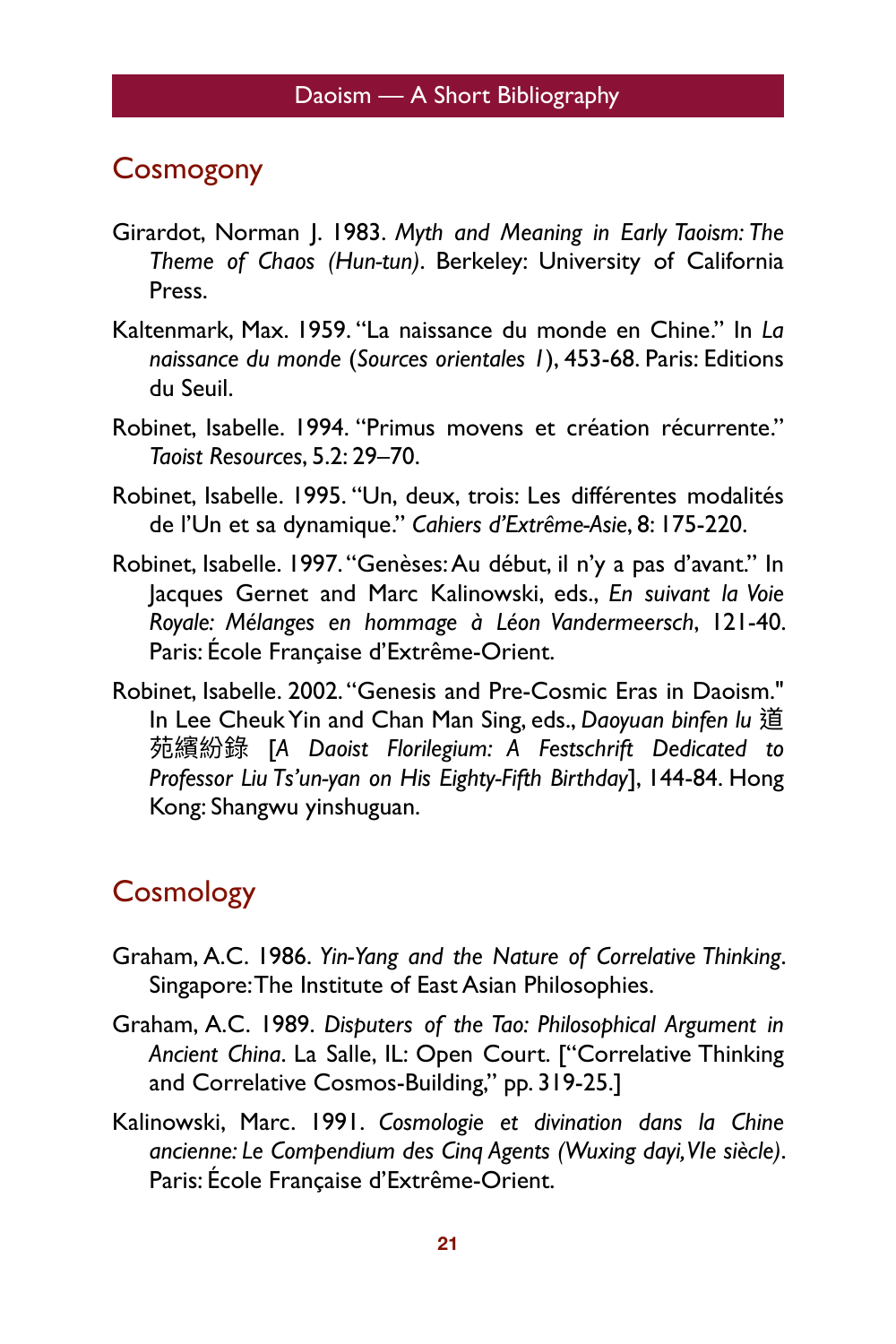- Needham, Joseph. 1956. *Science and Civilisation in China*. Vol. II: *History of Scientific Thought*. With the research assistance of Wang Ling. Cambridge: Cambridge University Press. ["The Fundamental Ideas of Chinese Science," pp. 216-345.]
- Robinet, Isabelle. 2011. "Role and Meaning of Numbers in Taoist Cosmology and Alchemy." In *The World Upside Down: Essays on Taoist Internal Alchemy*, 45-73. Mountain View, CA: Golden Elixir Press. [Originally published as "Le rôle et le sens des nombres dans la cosmologie et l'alchimie taoïstes," *Extrême-Orient, Extrême-Occident* 16: 93-120.]
- Schipper, Kristopher, and Wang Hsiu-huei. 1986. "Progressive and Regressive Time Cycles in Taoist Ritual." In J. T. Fraser, N. Lawrence, and F. C. Haber, eds., *Time, Science, and Society in China and the West* (The Study of Time, V), 185-205. Amherst: University of Massachusetts Press.
- Schwartz, Benjamin. 1985. *The World of Thought in Ancient China*. Cambridge, MA: Harvard University Press. ["Correlative Cosmology," pp. 350-82.]
- Sivin, Nathan. 1995. "State, Cosmos, and Body in the Last Three Centuries B.C." *Harvard Journal of Asiatic Studies* 55: 5-37.

## *Yijing* 易經 (Book of Changes)

- Graham, A.C. 1989. *Disputers of the Tao: Philosophical Argument in Ancient China*. La Salle, IL: Open Court. [Pp. 358-70.]
- Ho Peng Yoke. 1985. *Li, Qi and Shu: An Introduction to Science and Civilization in China*. Hong Kong: Hong Kong University Press. [Pp. 34-51: "The System of *Yijing*."]
- Lynn, Richard John. 1994. *The Classic of Changes: A New Translation of the I Ching as Interpreted by Wang Bi*. New York: Columbia University Press.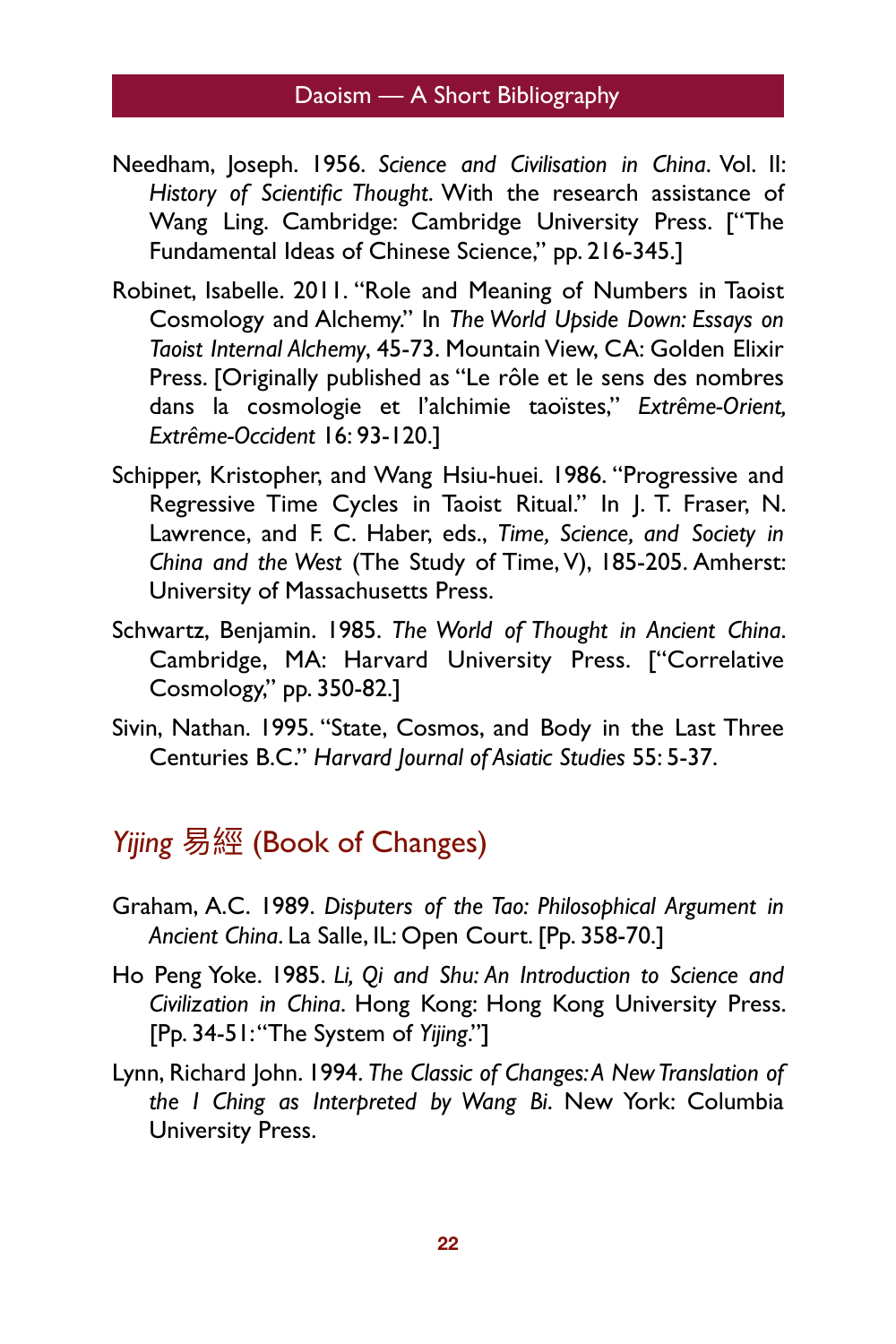- Shaughnessy, Edward L. 1993. "*I ching (Chou i)*." In Michael Loewe, ed., *Early Chinese Texts: A Bibliographical Guide*, 216-28. Berkeley: Society for the Study of Early China and Institute of East Asian Studies, University of California.
- Shaughnessy, Edward L. 1996. *I Ching: The Classic of Changes*. New York: Ballantine.
- Wilhelm, Richard. 1950. *The I-ching or Book of Changes*. New York: Bollingen.

#### 5. DEITIES, RITUALS, AND SACRED SITES

#### **Deities**

- Boltz, Judith M. 1986. "In Homage to T'ien-fei." *Journal of the American Oriental Society* 106: 211-32.
- Bokenkamp, Stephen R. 2010. "Daoist Pantheons." In John Lagerwey and Lü Pengzhi, eds., *Early Chinese Religion*, Part Two: *The Period of Division* (220–589 AD), 1169-1203. Leiden and Boston: E.J. Brill.
- Cahill, Suzanne E. 1993. *Transcendence and Divine Passion: The Queen Mother of the West in Medieval China*. Stanford: Stanford University Press.
- Kleeman, Terry. 1994. *A God's Own Tale: The Book of Transformations of Wenchang, the Divine Lord of Zitong*. Albany: State University of New York Press.
- Little, Stephen. 2000. *Taoism and the Arts of China*. Chicago: The Art Institute of Chicago. [Pp. 227-311.]
- Maspero, Henri. 1981. *Taoism and Chinese Religion*. Amherst: The University of Massachusetts Press. [Pp. 75-196, 364-72, 431-41.]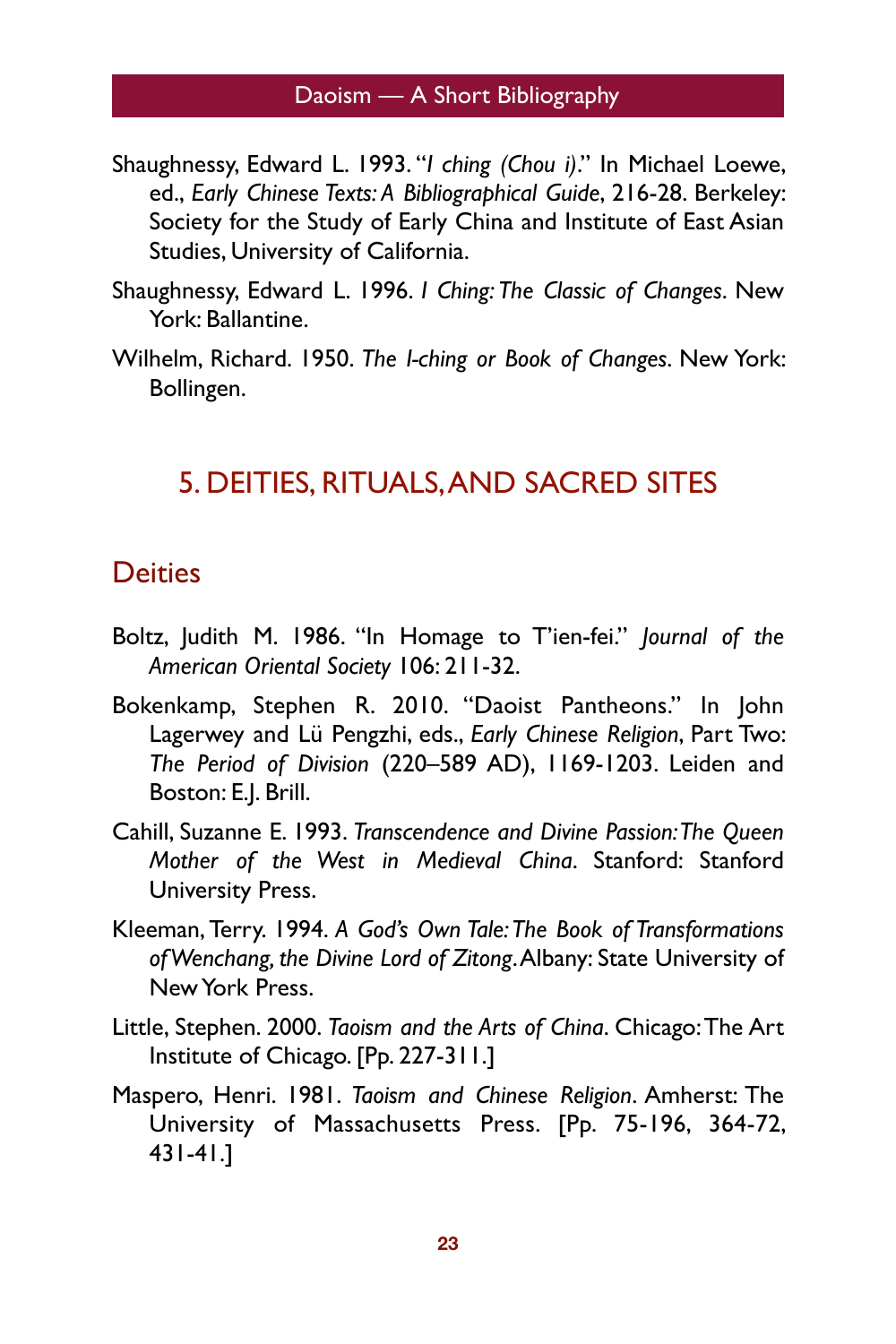## **Rituals**

- Andersen, Poul. 1995. "The Transformation of the Body in Taoist Ritual." In Jane Marie Law, *Religious Reflections on the Human Body*, 186-208. Bloomington and Indianapolis: Indiana University Press.
- Andersen, Poul. 2001. "Concepts of Meaning in Chinese Ritual." *Cahiers d'Extreme-Asie* 12: 155-83.
- Benn, Charles D. 1991. *The Cavern-Mystery Transmission: A Taoist Ordination Rite of A.D. 711*. Honolulu: University of Hawaii Press.
- Benn, Charles D. 2000. "Daoist Ordination and *Zhai* Rituals in Medieval China." In Livia Kohn, ed., *Daoism Handbook*, 309-39. Leiden: E.J. Brill.
- Boltz, Judith M. 1993. "Not by the Seal of Office Alone: New Weapons in the Battle with the Supernatural." In P. Ebrey and P. Gregory, eds., *Religion and Society in T'ang and Sung China*, 241-305. Honolulu: University of Hawaii Press.
- Cedzich, Ursula-Angelika. 1993. "Ghosts and Demons, Law and Order: Grave Quelling Texts and Early Taoist Liturgy." *Taoist Resources* 4.2: 23-35.
- Dean, Kenneth. 2000. "Daoist Ritual Today." In Livia Kohn, ed., *Daoism Handbook*, 659-82. Leiden: E.J. Brill.
- Hou Ching-lang. 1975. *Monnaies d'offrande et la notion de Trésorerie dans la religion chinoise*. Paris: Collège de France, Institut des Hautes Études Chinoises.
- Lagerwey, John. 1987. *Taoist Ritual in Chinese Society and History*. New York and London: Macmillan.
- Lagerwey, John. 2009. "Le rituel taoïste du IIe au VIe siècle." In John Lagerwey, ed., *Religion et société en Chine ancienne et médiévale*, 565-600. Paris, Les Éditions du Cerf / Institute Ricci.
- Lü Pengzhi. 2010. "Daoist Rituals." In John Lagerwey and Lü Pengzhi, eds., *Early Chinese Religion*, Part Two: *The Period of*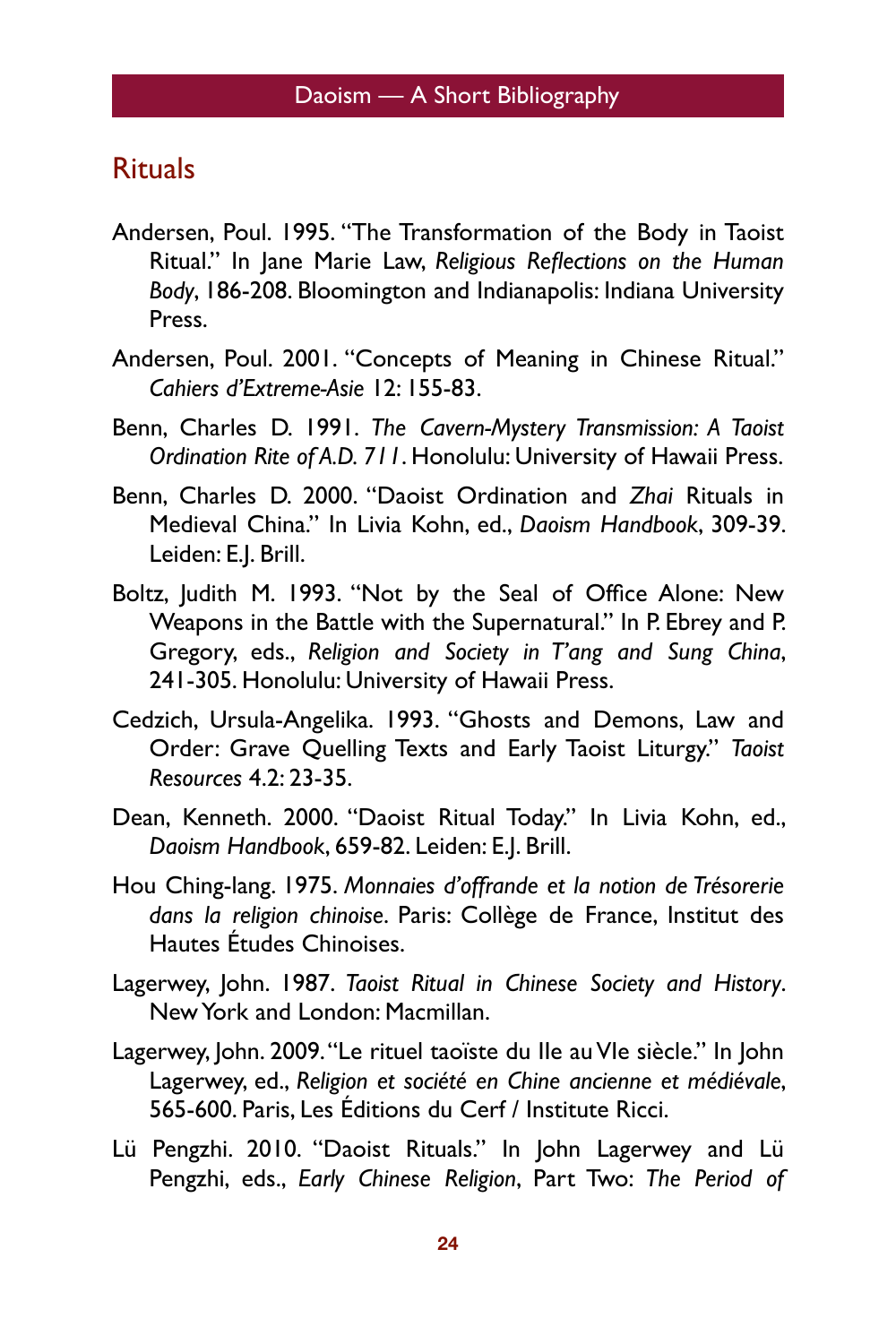*Division (220-589 AD)*, 2: 1245-1349. Leiden and Boston: E.J. Brill.

- Mollier, Christine. 1997. "La méthode de l'Empereur du Nord du Mont Fengdu: Une tradition exorciste du taoïsme médiéval." *T'oung Pao* 83: 329-85.
- Nickerson, Peter S. 1994. "Shamans, Demons, Diviners, and Taoists: Conflict and Assimilation in Medieval Chinese Ritual Practice (c. A.D. 100-1000)." *Taoist Resources* 5.1: 41-66.
- Reiter, Florian C., ed. 2009. *Foundations of Daoist Ritual: A Berlin Symposium*. Wiesbaden: Harrassowitz.
- Reiter, Florian C., ed. 2011. *Exorcism in Daoism: A Berlin Symposium*. Wiesbaden: Harrassowitz.
- Schipper, Kristofer. 1971. "Démonologie chinoise." In *Génies, Anges, et Démons* (Sources orientales 8), 405-27. Paris: Éditions du Seuil.
- Schipper, Kristofer. 1974. "The Written Memorial in Taoist Ceremonies." In Arthur P. Wolf, ed., *Religion and Ritual in Chinese Society*, 309-24. Stanford: Stanford University Press.
- Schipper, Kristofer. 1975. *Le Fen-teng: Rituel taoïste*. Paris: École Française d'Extrême-Orient.
- Schipper, Kristofer. 1985. "Vernacular and Classical Ritual in Taoism." *Journal of Asian Studies* 45: 21-57.
- Schipper, Kristofer. 1993. *The Taoist Body*. Berkeley: University of California Press. [Chapter 5: "Ritual."]
- Strickmann, Michel. 2002. *Chinese Magical Medicine*. Edited by Bernard Faure. Stanford: Stanford University Press.
- Takimoto, Yūzō, and Liu Hong. 2000. "Daoist Ritual Music." In Livia Kohn, ed., *Daoism Handbook*, 747-64. Leiden: E.J. Brill.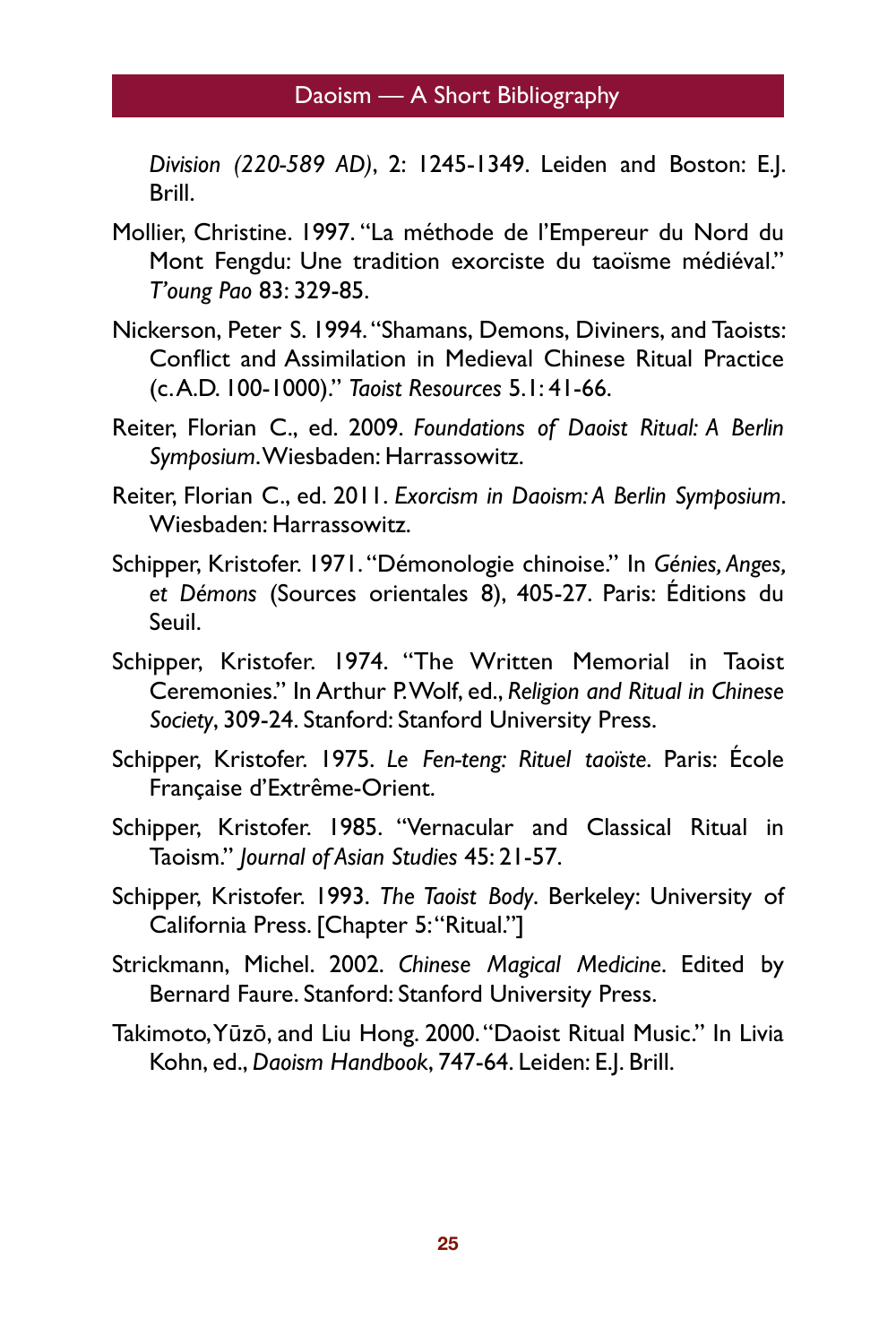#### Writing, Talismans, Registers, and Charts

- Bumbacher, Stephen Peter. 2012. *Empowered Writing: Exorcistic and Apotropaic Rituals in Medieval China*. St Petersburg, FL: Three Pines Press.
- Chen Hsiang-ch'un. 1942. "Examples of Charms against Epidemics with Short Explanations." *Folklore Studies* 1: 37-54.
- Despeux, Catherine. 2000. "Talismans and Sacred Diagrams." In Livia Kohn, ed., *Daoism Handbook*, 498-540. Leiden: E.J. Brill.
- Drexler, Monika. 1994. *Daoistische Schriftmagie: Interpretationen zu den Schriftamuletten Fu im Daozang*. Stuttgart: Franz Steiner.
- Lagerwey, John. 1986. "Ecriture et corps divin." In Charles Malamoud and Jean-Pierre Vernant, eds., *Corps des dieux (Le temps de la réflexion, 7)*, 275-86. Paris: Gallimard.
- Legeza, Lazlo. 1975. *Tao Magic: The Secret Language of Diagrams and Calligraphy*. London: Thames and Hudson.
- Mollier, Christine. 2003. "Talismans." In Marc Kalinowski, ed., *Divination et société dans la Chine médiévale: Étude des manuscrits de Dunhuang de la Bibliothèque nationale de France et de la British Library*, 405–29. Paris: Bibliothèque nationale de France.

#### Monasticism and Priesthood

- Bokenkamp, Stephen R. 2011. "The Early Lingbao Scriptures and the Origins of Daoist Monasticism." *Cahiers d'Extrême-Asie* 20: 95-124.
- Goossaert, Vincent. 2000. *Dans les temples de la Chine: Histoire des cultes, vie des communautés.* Paris, Albin Michel.
- Kim, Sung-hae. 2006. "Daoist Monasticism In Contemporary China." In James Miller, ed., *Chinese Religions in Contemporary Societies*, 101-22. Santa Barbara, CA: ABC-CLIO Press.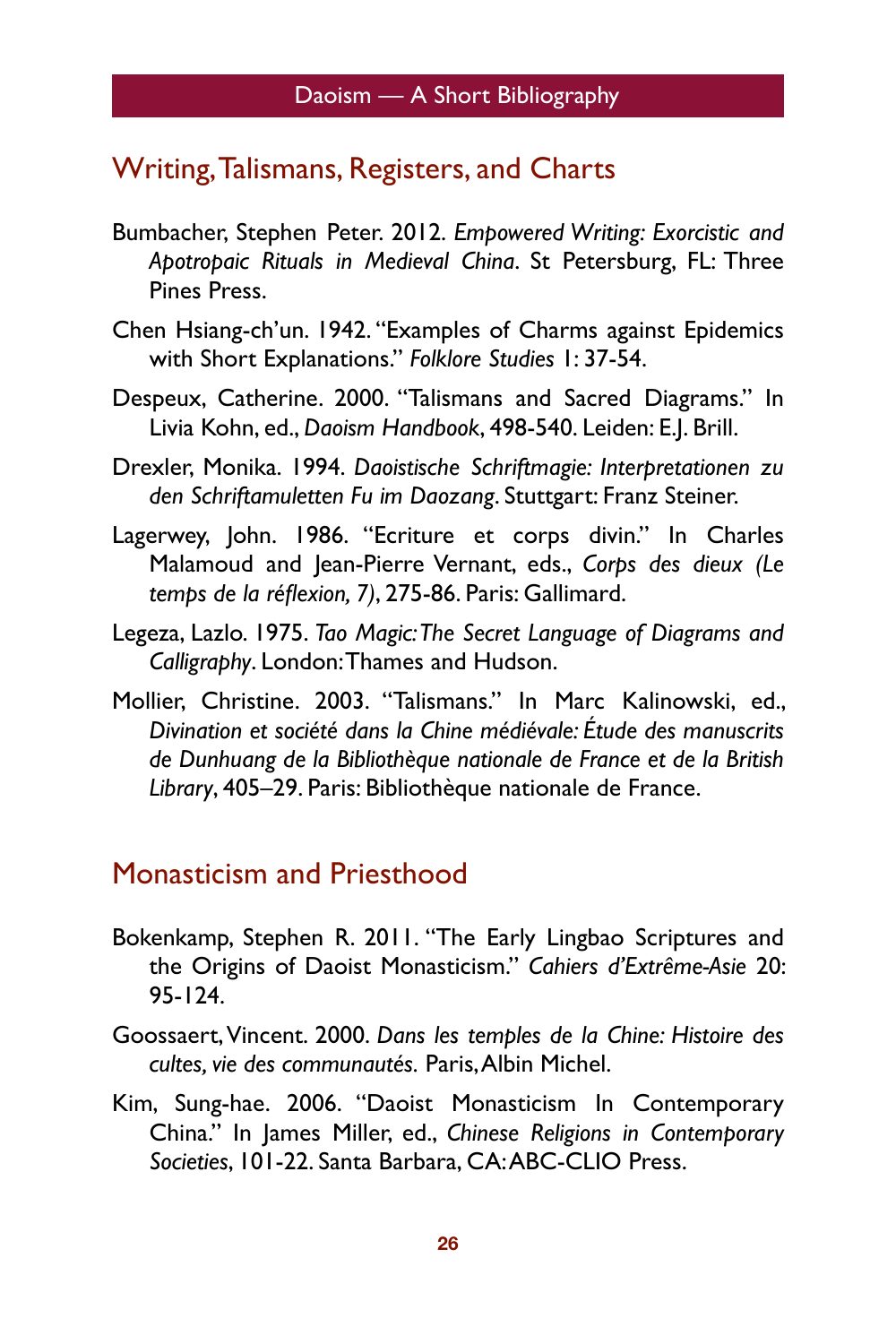- Kohn, Livia. 2001. "Daoist Monastic Discipline: Hygiene, Meals, and Etiquette." *T'oung Pao* 87: 153-93.
- Kohn, Livia. 2004. *The Daoist Monastic Manual: A Translation of the Fengdao kejie*. Oxford and New York: Oxford University Press.
- Lagerwey, John. 1987 and 2005. "Taoist Priesthood." In Mircea Eliade, ed., *The Encyclopedia of Religion*, 11: 547-50; Lindsay Jones, ed., second edition, 11: 7413-16. New York and London: Macmillan.
- Schipper, Kristofer. 1993. *The Taoist Body*. Berkeley: University of California Press. [Chapter 4: "The Masters of the Gods."]
- Yoshioka Yoshitoyo. 1979. "Taoist Monastic Life." In Holmes Welch and Anna Seidel, eds., *Facets of Taoism: Essays in Chinese Religion*, 229-52. New Haven and London: Yale University Press.

#### Temples and Monasteries

- Kohn, Livia. 2000. "A Home for the Immortals: The Layout and Development of Medieval Daoist Monasteries." *Acta Orientalia Academiae Scientiarum Hungaricae* 53: 79-106.
- Shatzman Steinhardt, Nancy. 2000. "Taoist Architecture." In Stephen Little, *Taoism and the Arts of China*, 57-75. Chicago: The Art Institute of Chicago.
- Shatzman Steinhardt, Nancy. 2005. "Daoist Temple Compounds." In Lindsay Jones, ed., *Encyclopedia of Religion*, 13: 9056-58. Second edition. New York and London: Macmillan.

# Sacred Geography and Sacred Sites

Hahn, Thomas. 2000. "Daoist Sacred Sites." In Livia Kohn, ed., *Daoism Handbook*, 683-708. Leiden: E.J. Brill.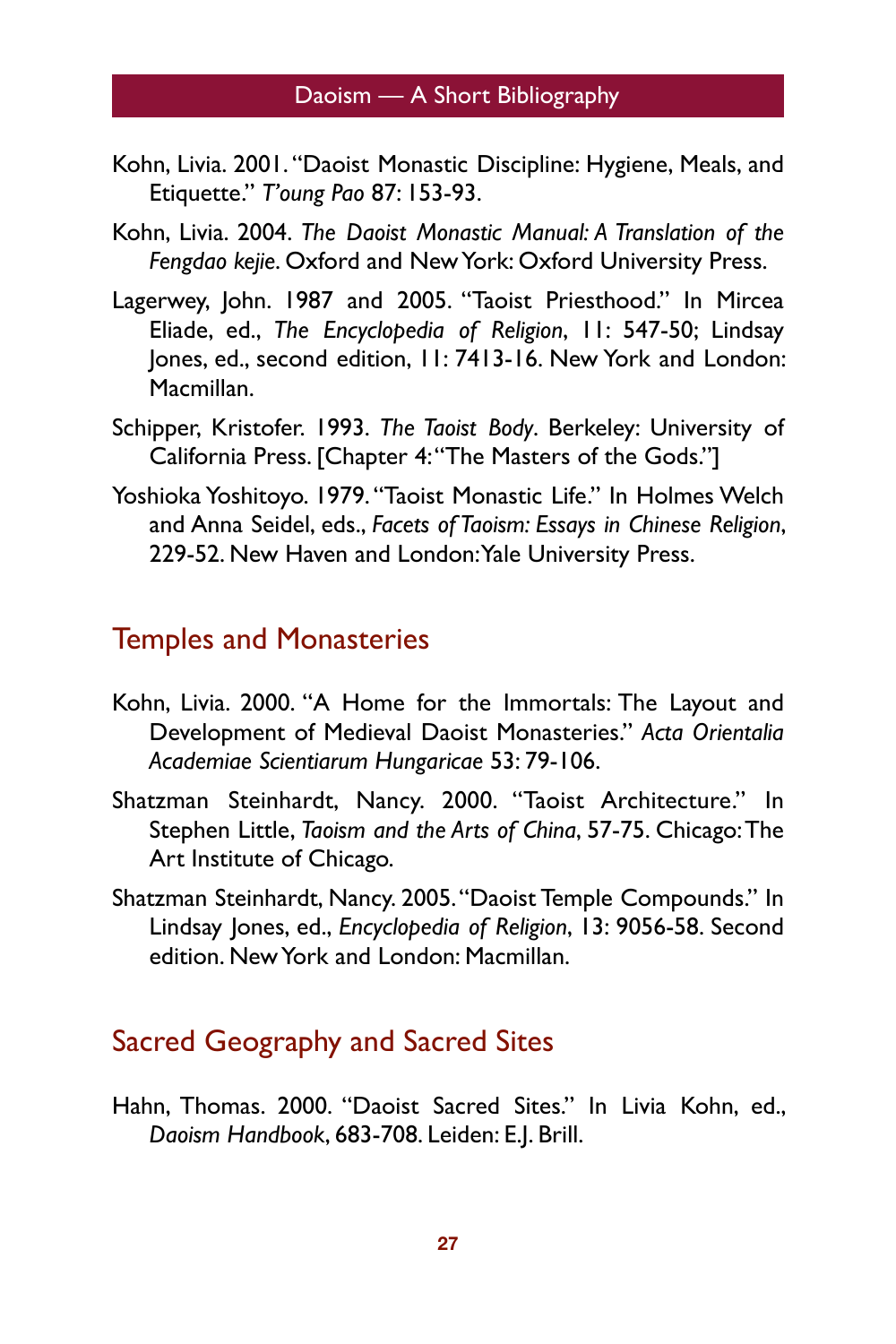- Little, Stephen. 2000. *Taoism and the Arts of China*. Chicago: The Art Institute of Chicago. [Pp. 147-61.]
- Raz, Gil. 2010. "Daoist Sacred Geography." In John Lagerwey and Lü Pengzhi, eds., *Early Chinese Religion*, Part Two: *The Period of Division (220-589 AD)*, 2: 1399-1442. Leiden and Boston: E.J. Brill.
- Robson, James. 2009. *Power of Place: The Religious Landscape of the Southern Sacred Peak (Nanyue* ܖ䑊*) in Medieval China*. Cambridge, MA: Harvard University Asia Center.
- Verellen, Franciscus. 1995. "The Beyond Within: Grotto-Heavens (*dongtian* ၏ॠ) in Taoist Ritual and Cosmology." *Cahiers d'Extreme Asie* 8: 265-90.

# 6. SOTERIOLOGY

#### General Perspectives

- Bokenkamp, Stephen R. 1990. "Stages of Transcendence: The Bhūmi Concept of Taoist Scripture." In Robert E. Buswell, ed., *Chinese Buddhist Apocrypha*, 119-47. Honolulu: University of Hawai'i Press.
- Boltz, Judith M. 1983. "Opening the Gates of Purgatory: A Twelfthcentury Meditation Technique for the Salvation of Lost Souls." In Michel Strickmann, ed., *Tantric and Taoist Studies in Honour of R.A. Stein*, 2: 487-511. Bruxelles: Institute Belge des Hautes Etudes Chinoises.
- Cedzich, Ursula-Angelika. 2001. "Corpse Deliverance, Substitute Bodies, Name Change, and Feigned Death: Aspects of Metamorphosis and Immortality in Early Medieval China." *Journal of Chinese Religion*s 29: 1-68.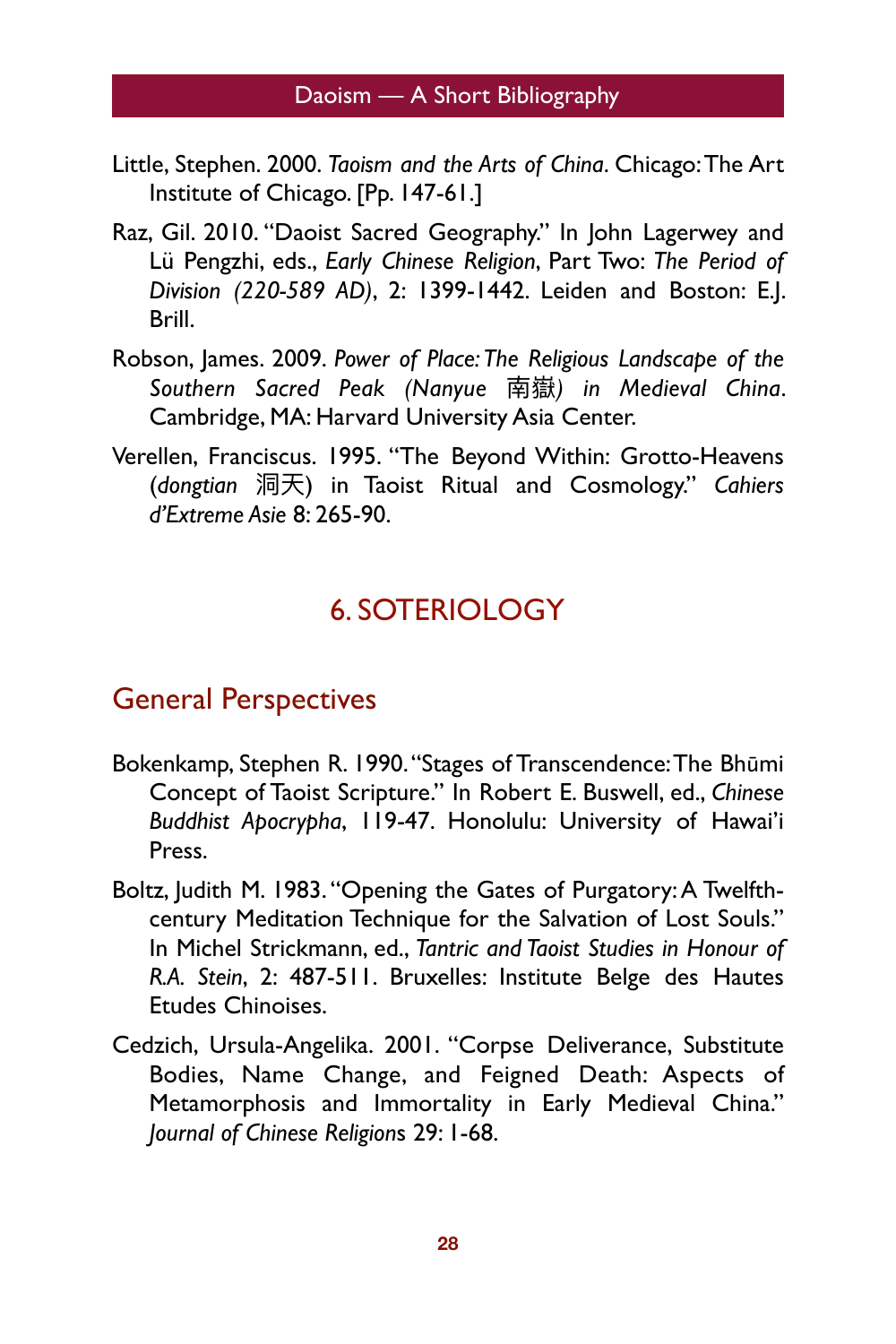- Chen, Ellen Marie. 1973. "Is there a Doctrine of Physical Immortality in the Tao Te Ching?" *History of Religions* 12: 231-47.
- Lagerwey, John. 1987 and 2005. "Chen-jen." In Mircea Eliade, ed., *The Encyclopedia of Religion*, first edition, 3: 231-33; Lindsay Jones, ed., second edition, 9: 958-60. New York and London: Macmillan.
- Penny, Benjamin. 2000. "Immortality and Transcendence." In Livia Kohn, ed., *Daoism Handbook*, 109-33. Leiden: E.J. Brill.
- Poo, Mu-Chou. 2005. "Afterlife: Chinese Concepts." In Lindsay Jones, ed., *The Encyclopedia of Religion*, second edition, 1: 169-72. New York and London: Macmillan.
- Pregadio, Fabrizio. 2004. "The Notion of 'Form' and the Ways of Liberation in Daoism." *Cahiers d'Extrême-Asie* 14: 95–130.
- Puett, Michael. 2004. "The Ascension of the Spirit: Toward a Cultural History of Self-Divinization Movements in Early China." In John Jagerwey, ed., *Religion and Chinese Society*, 1: 193-222. Hong Kong: Chinese University Press and Paris: École Française d'Extrême-Orient.
- Robinet, Isabelle. 1979. "Metamorphosis and Deliverance from the Corpse in Taoism." *History of Religions* 19: 37-70.
- Robinet, Isabelle. 1986. "The Taoist Immortal: Jesters of Light and Shadow, Heaven and Earth." *Journal of Chinese Religions* 13-14: 87-105.
- Seidel, Anna. 1987. "Afterlife: Chinese Concepts." In Mircea Eliade, ed., *The Encyclopedia of Religion*, 1: 124-27. New York and London: Macmillan.
- Seidel, Anna. 1987. "Post-mortem Immortality, or: the Taoist Resurrection of the Body." In S. Shaked, D. Shulman, and G. G. Stroumsa, eds., *Gilgul: Essays on Transformation, Revolution and Permanence in the History of Religions*, 223-37. Leiden: E.J. Brill.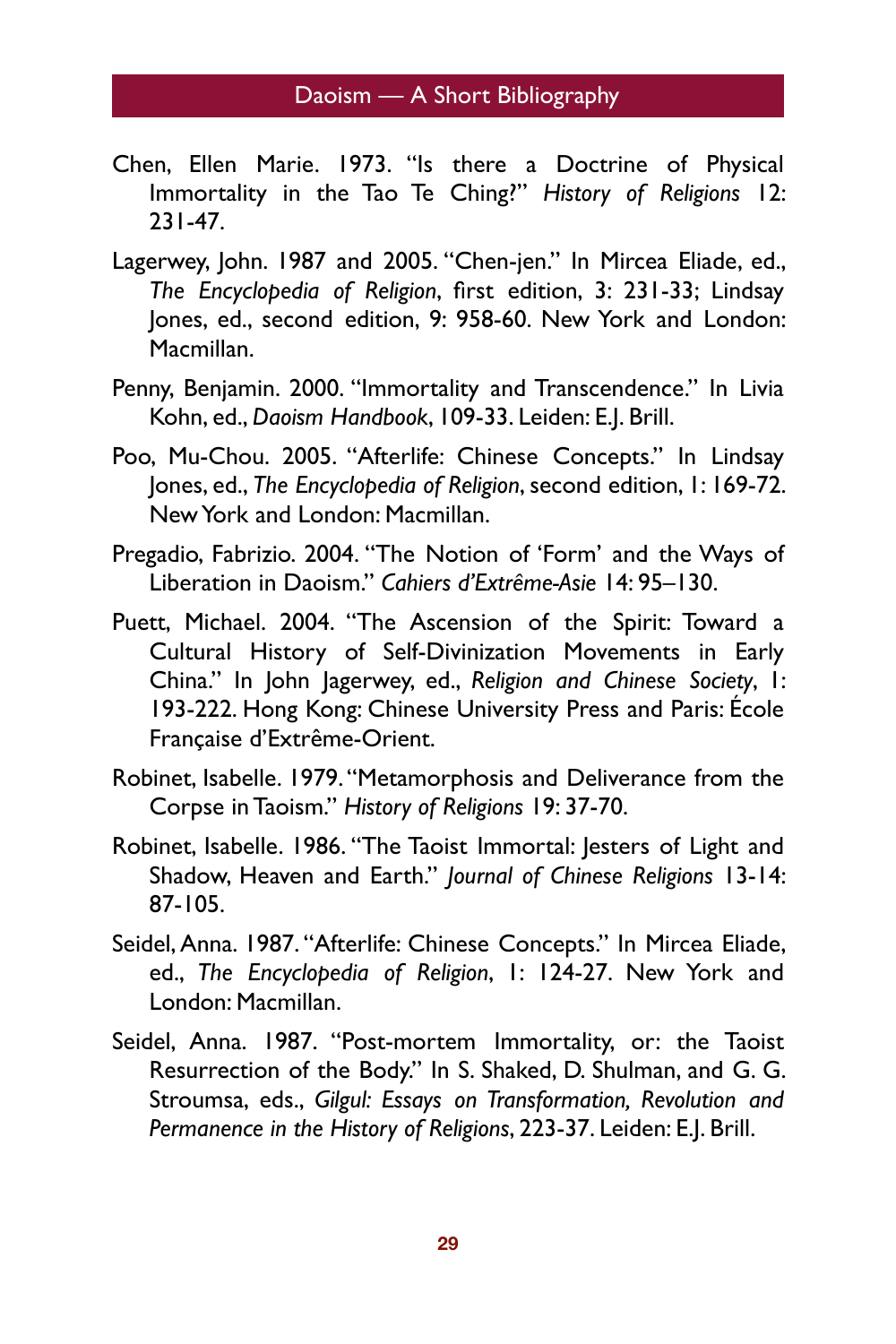#### Immortals and Hagiography

- Berkowitz, Alan J. 1996. "Record of Occultists." In Donald S. Lopez, ed., *Religions of China in Practice*, 446-70. Princeton: Princeton University Press.
- Bumbacher, Stephan Peter. 2000. *The Fragments of the Daoxue zhuan: Critical Edition, Translation and Analysis of a Medieval Collection of Daoist Biographies*. Frankfurt: Peter Lang.
- Cahill, Suzanne E. 2006. *Divine Traces of the Daoist Sisterhood: "Records of the Assembled Transcendents of the Fortified Walled city," by Du Guangting (850-933)*. Cambridge, MA: Three Pines Press.
- Campany, Robert F. 2002. *To Live as Long as Heaven and Earth: A Translation and Study of Ge Hong's* Traditions of Divine Transcendents. Berkeley: University of California Press.
- Campany, Robert F. 2009. *Making Transcendents: Ascetics and Social Memory in Early Medieval China*. Honolulu: University of Hawai'i Press.
- Kaltenmark, Max. 1953. Le Lie-sien tchouan 列仙傳 *(Biographies légendaires des Immortels taoïstes de l'antiquité).* Pékin: Université de Paris, Publications du Centre d'Études Sinologiques de Pékin.
- Katz, Paul R. 1999. *Images of the Immortal: The Cult of Lü Dongbin at the Palace of Eternal Joy*. Honolulu: University of Hawaii Press.

#### Ethics, Morals, Precepts

Bokenkamp, Stephen R. 2010. "Imagining Community: Family Values and Morality in the Lingbao Scriptures." In Alan K.L. Chan and Yuet-Keung Lo, eds., *Philosophy and Religion in Early Medieval China*, 203-26. Albany: State University of New York Press.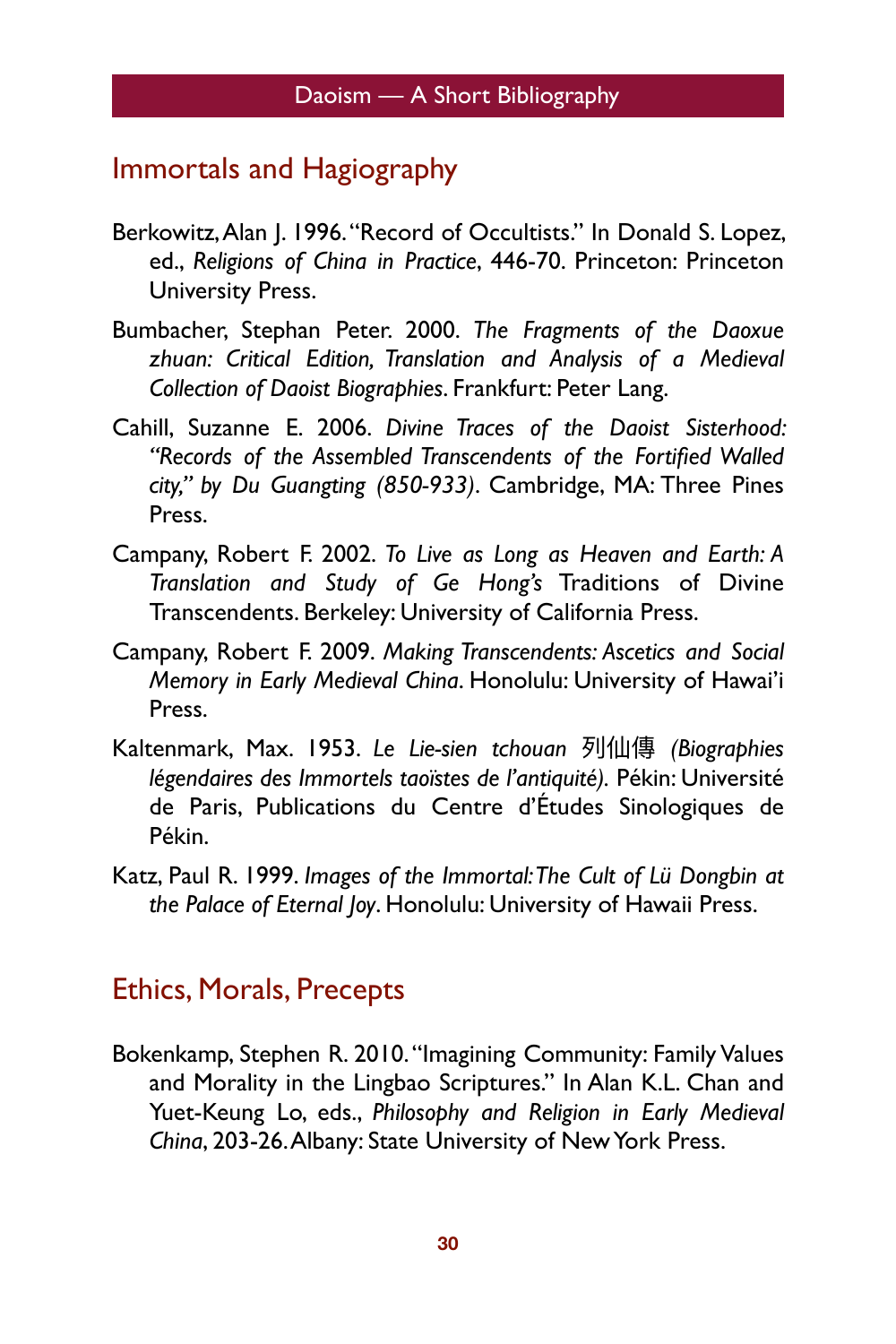- Csikszentmihalyi, Mark. 2009. "Ethics and Self-Cultivation Practice in Early China." In John Lagerwey and Marc Kalinowski, eds., *Early Chinese Religion*, Part One: *Shang through Han (1250 BC– 220 AD)*, 519-42. Leiden and Boston: E.J. Brill.
- Hendrischke, Barbara. 1991. "The Concept of Inherited Evil in the *Taiping jing*." *East Asian History* 2: 1-30.
- Kleeman, Terry. 1991. "Taoist Ethics." In John Carman and Mark Juergensmayer, eds., *A Bibliographic Guide to the Comparative Study of Ethics*, 162-95. Cambridge: Cambridge University Press.
- Kohn, Livia. 2004. *Cosmos and Community: The Ethical Dimension of Daoism*. Cambridge, MA: Three Pines Press.
- Lagerwey, John. 2007. "Evil and Its Treatment in Early Taoism." In Jerald D. Gort, Henry Jansen, and Hendrik M. Vroom, eds., *Probing the Depths of Evil and Good: Multireligious Views and Case Studies*, 73-86. Amsterdam: Editions Rodopi.
- Lai, Chi-Tim. 2010. "Illness, Healing, and Morality in Early Heavenly Master Daoism." In Alan K.L. Chan and Yuet-Keung Lo, eds., *Philosophy and Religion in Early Medieval China*, 173-201. Albany: State University of New York Press.
- Mollier, Christine. 2006. "Visions of Evil: Demonology and Orthodoxy in Early Daoism." In Benjamin Penny, ed., *Daoism in History: Essays in Honour of Liu Ts'un-yan*, 74-100. London and New York: Routledge.
- Schipper, Kristofer. 2001. "Daoist Ecology: The Inner Transformation. A Study of the Precepts of the Early Daoist Ecclesia." In Norman J. Girardot, James Miller, and Liu Xiaogan, eds., *Daoism and Ecology: Ways within a Cosmic Landscape*, 79-93. Cambridge, MA: Center for the Study of World Religions, Harvard University Press.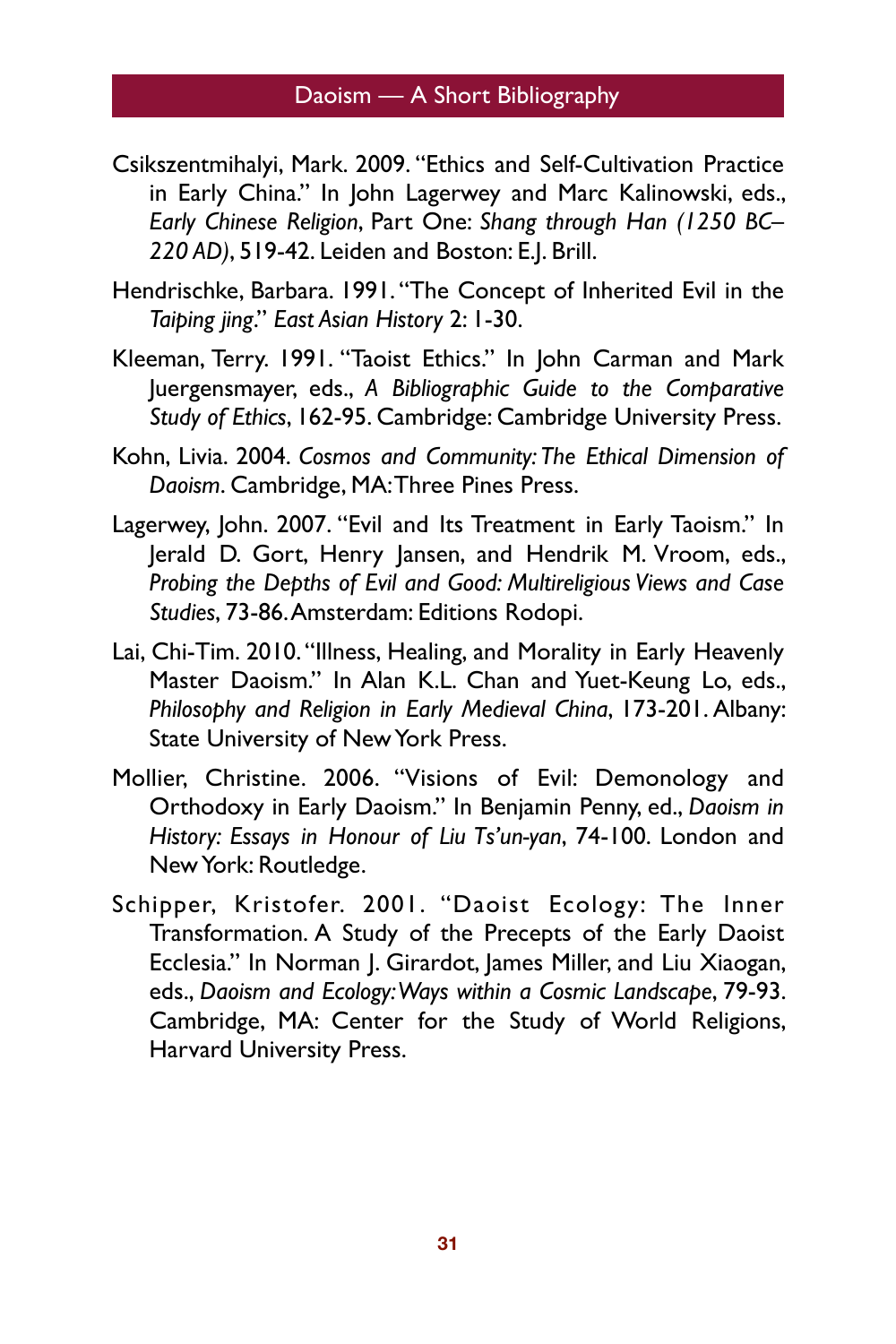#### 7. VIEWS OF THE HUMAN BEING

- Despeux, Catherine. 1996. "Le corps, champ spatio-temporel, souche d'identité." *L'Homme* 137: 87-118.
- Despeux, Catherine. 2005. "Visual Representations of the Body in Chinese Medical and Daoist Texts from the Song to the Qing Period (Tenth to Nineteenth Century)." *Asian Medicine: Tradition and Modernity* 1: 10-52.
- Huang, Shih-shan Susan. 2010, 2011. "Daoist Imagery of Body and Cosmos." Part 1: "Body Gods and Starry Travel"; part 2: "Body Worms and Internal Alchemy." *Journal of Daoist Studies* 3: 57-90; 4: 32-62.
- Ishida, Hidemi. 1989. "Body and Mind: The Chinese Perspective." In Livia Kohn, ed., *Taoist Meditation and Longevity Techniques*, 41-71. Ann Arbor: Center for Chinese Studies, University of Michigan.
- Kohn, Livia. 1991. "Taoist Visions of the Body." *Journal of Chinese Philosophy* 18: 227-52.
- Lévi, Jean. 1989. "The Body: The Daoists' Coat of Arms." In Michel Feher et al., eds., *Fragments for a History of the Human Body*, 105–26. New York: Zone.
- Lewis, Mark Ed. 2006. *The Construction of Space in Early China*. State University of New York Press. [Chapter 1: "The Human Body."]
- Neswald, Sara Elaine. 2009. "Internal Landscapes." In Livia Kohn and Robin R. Wang, eds., *Internal Alchemy: Self, Society, and the Quest for Immortality*, 27-52. Cambridge, MA: Three Pines Press.
- Pregadio, Fabrizio. Forthcoming. "The Alchemical Body in Daoism." In Manuel Vasquez and Vasudha Narayana, eds., *The Wiley-Blackwell Companion to Material Religion*. Hoboken, NJ: Wiley-Blackwell.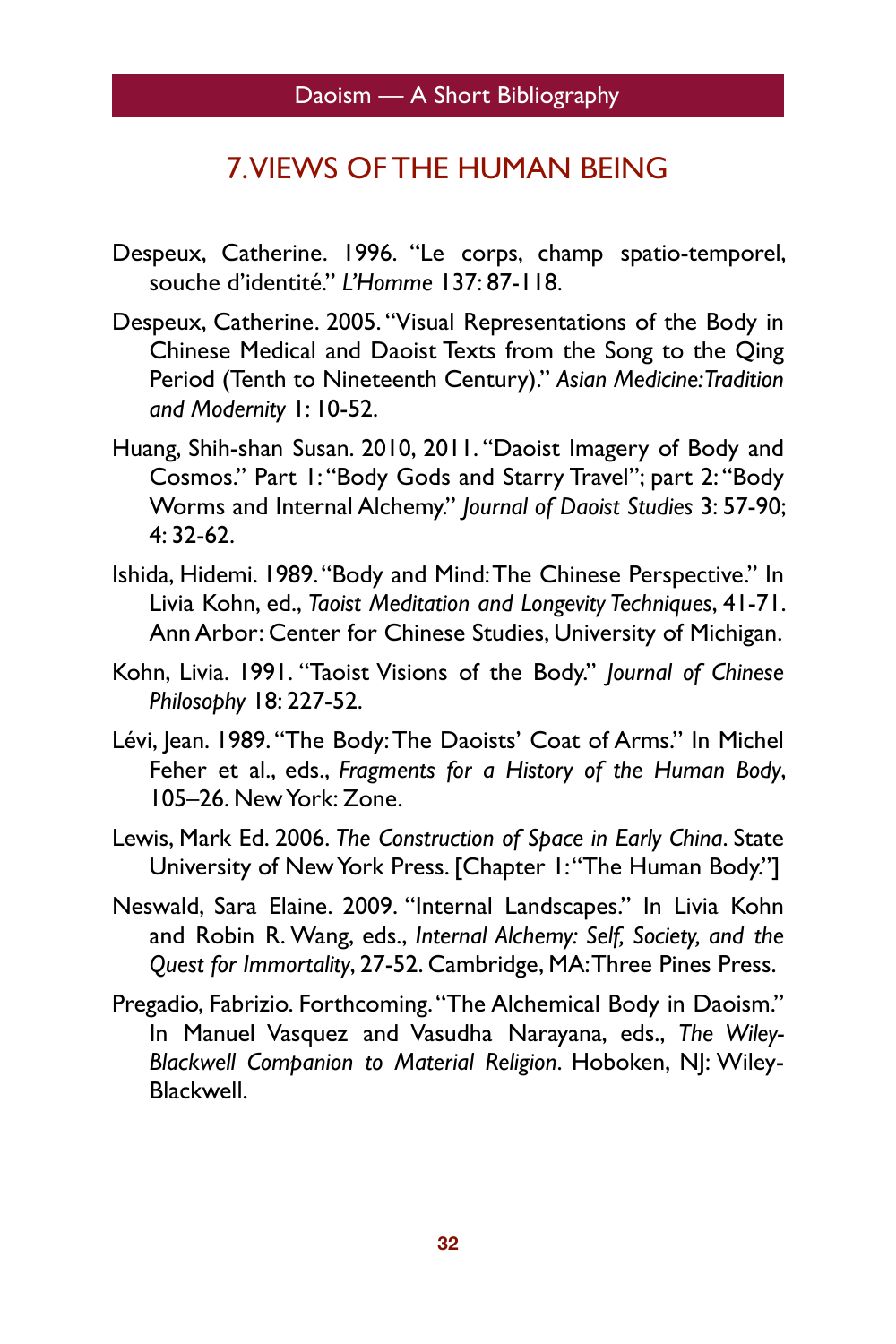- Saso, Michael. 1997. "The Taoist Body and Cosmic Prayer." In Sarah Coakley, ed., *Religion and the Body*, 231-47. Cambridge: Cambridge University Press.
- Schipper, Kristofer. 1978. "The Taoist Body." *History of Religions* 17: 355-81.
- Schipper, Kristofer. 1993. *The Taoist Body*. Berkeley: University of California Press. Originally published as *Le corps taoïste: Corps physique, corps social* (Paris: Librairie Arthème Fayard, 1979).
- Sivin, Nathan. 1995. "State, Cosmos, and Body in the Last Three Centuries B.C." *Harvard Journal of Asiatic Studies* 55: 5-37.

## 8. "NOURISHING LIFE" (*YANGSHENG* 養生)

## General Studies

- Despeux, Catherine. 2009. "Culture de soi et pratiques d'immortalité dans la Chine antique des Royaumes combattants aux Han." In John Lagerwey, ed., *Religion et société en Chine ancienne et médiévale*, 241-75. Paris, Les Éditions du Cerf / Institute Ricci.
- Despeux, Catherine. 2009. "Pratiques bouddhiques et taoïques du IIIe au VIe siècle (221-581)." In John Lagerwey, ed., *Religion et société en Chine ancienne et médiévale*, 643-83. Paris, Les Éditions du Cerf / Institute Ricci.
- Engelhardt, Ute. 2000. "Longevity Techniques and Chinese Medicine." In Livia Kohn, ed., *Daoism Handbook*, 74-108. Leiden: E.J. Brill.
- Eskildsen, Stephen. 1998. *Asceticism in Early Taoist Religion*. Albany: State University of New York Press.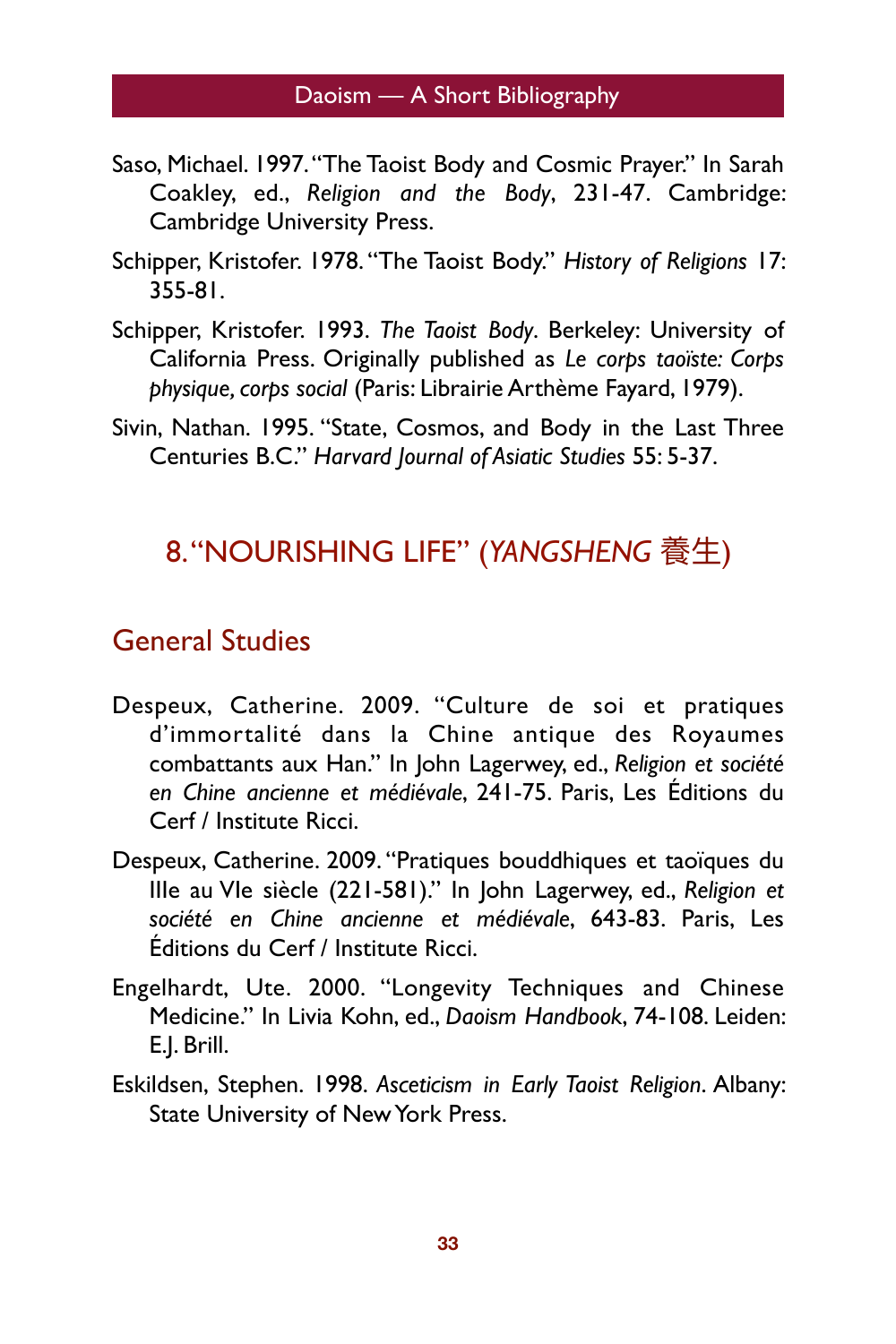- Harper, Donald J. 1998. *Early Chinese Medical Literature: The Mawangdui Medical Manuscripts*. London and New York: Kegan Paul International.
- Kohn, Livia, ed. 1989. *Taoist Meditation and Longevity Techniques*. Ann Arbor: Center for Chinese Studies, University of Michigan.
- Kohn, Livia. 2012. *A Sourcebook in Chinese Longevity*. St. Petersburg, FL: Three Pines Press.
- Maspero, Henri. 1981. *Taoism and Chinese Religion*. Amherst: The University of Massachusetts Press. [Pp. 443-554. This section originally published as "Les procédés de nourrir le principe vital dans la religion taoïste ancienne," *Journal Asiatique*, 229 (1937): 177-252, 353-430.]

#### *Yangsheng* Practices

- Campany, Robert F. 2005. "The Meanings of Cuisines of Transcendence in Late Classical and Early Medieval China." *T'oung Pao* 91: 1-57.
- Despeux, Catherine. 1981. *Taiki k'uan: Technique de combat, technique de longue vie*. Paris: Guy Trédaniel.
- Despeux, Catherine. 1989. "Gymnastics: The Ancient Tradition." In Livia Kohn, ed., *Taoist Meditation and Longevity Techniques*, 225-61. Ann Arbor: Center for Chinese Studies, University of Michigan.
- Engelhardt, Ute. 1989. "Qi for Life: Longevity in the Tang." In Livia Kohn, ed., *Taoist Meditation and Longevity Techniques*, 263-96. Ann Arbor: Center for Chinese Studies, University of Michigan.
- Kohn, Livia. 2008. *Chinese Healing Exercises: The Tradition of Daoyin*. Honolulu: University of Hawai'i Press.
- Kohn, Livia. 2012. *A Source Book in Chinese Longevity*. Dunedin, FL: Three Pines Press.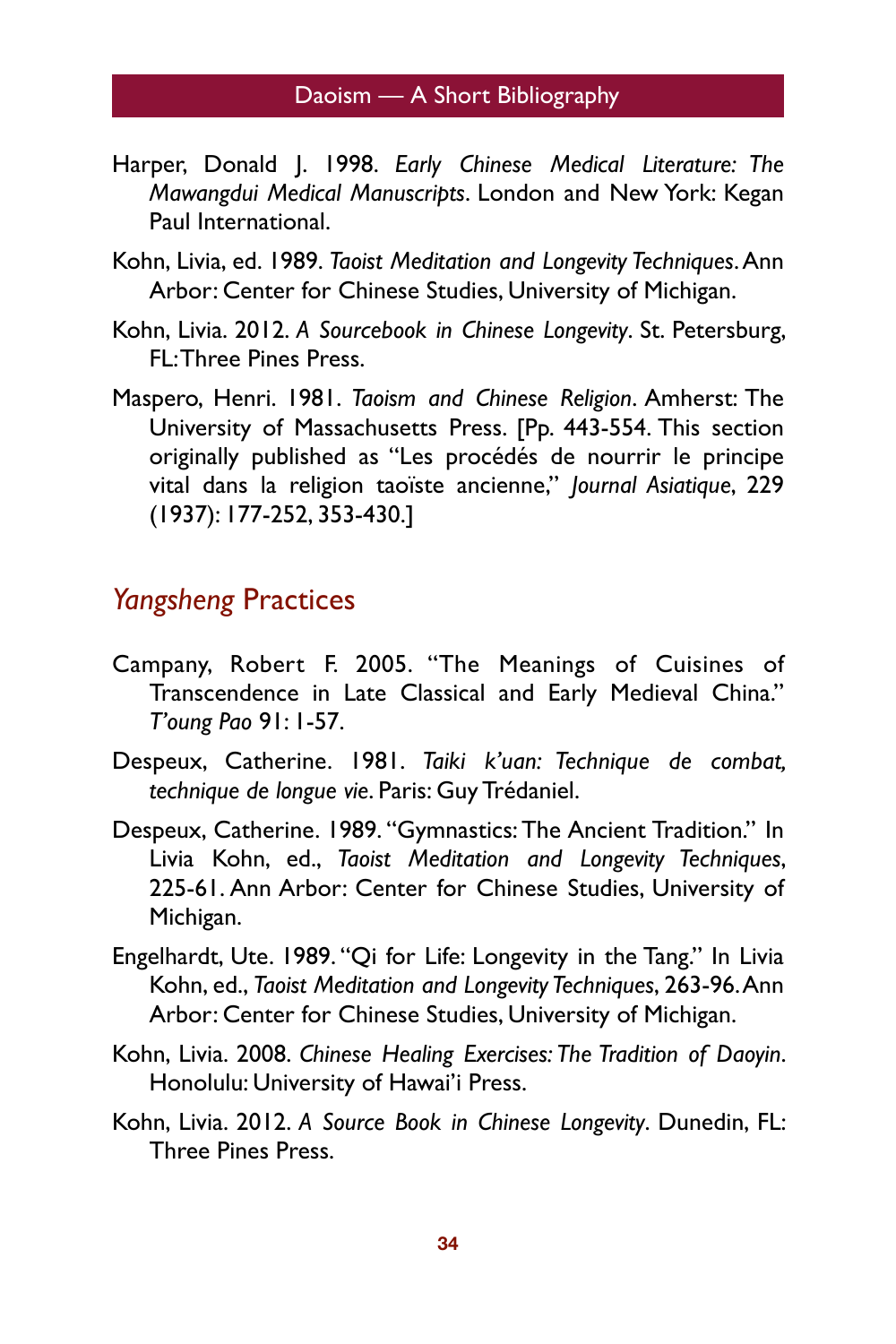- Miura Kunio. 1989. "The Revival of Qi: Qigong in Contemporary China." In Livia Kohn, ed., *Taoist Meditation and Longevity Techniques*, 331-62. Ann Arbor: Center for Chinese Studies, University of Michigan.
- Palmer, David A. 2006. *Qigong Fever: Body, Science, and Utopia in China*. New York: Columbia University Press.
- Raz, Gil. 2008. "The Way of the Yellow and the Red: Re-examining the Sexual Initiation Rite of Celestial Master Daoism." *Nan Nü* 10: 86-120.
- Raz, Gil. 2013. "Imbibing the Universe: Methods of Ingesting the Five Sprouts." *Asian Medicine: Tradition and Modernity* 7: 65-100.

## 9. MEDITATION

#### Inner Gods

- Lagerwey, John. 2004. "Deux écrits taoïstes anciens." *Cahiers d'Extrême-Asie* 14: 139-171.
- Pregadio, Fabrizio. 2005. "Early Daoist Meditation and the Origins of Inner Alchemy." In Benjamin Penny, ed., *Daoist Books and Daoist Histories: Essays in Honour of Emeritus Professor Liu Ts'unyan*.
- Puett, Michael. 2010. "Becoming Laozi: Cultivating and Visualizing Spirits in Early Medieval China." *Asia Major*, Third Series, 23: 223-52.
- Robinet, Isabelle. 1993. *Taoist Meditation: The Mao-shan Tradition of Great Purity*. Albany: State University of New York Press. [Chapter 2.]
- Schipper, Kristofer. 1993. *The Taoist Body*. Berkeley: University of California Press. [Chapters 6 and 8.]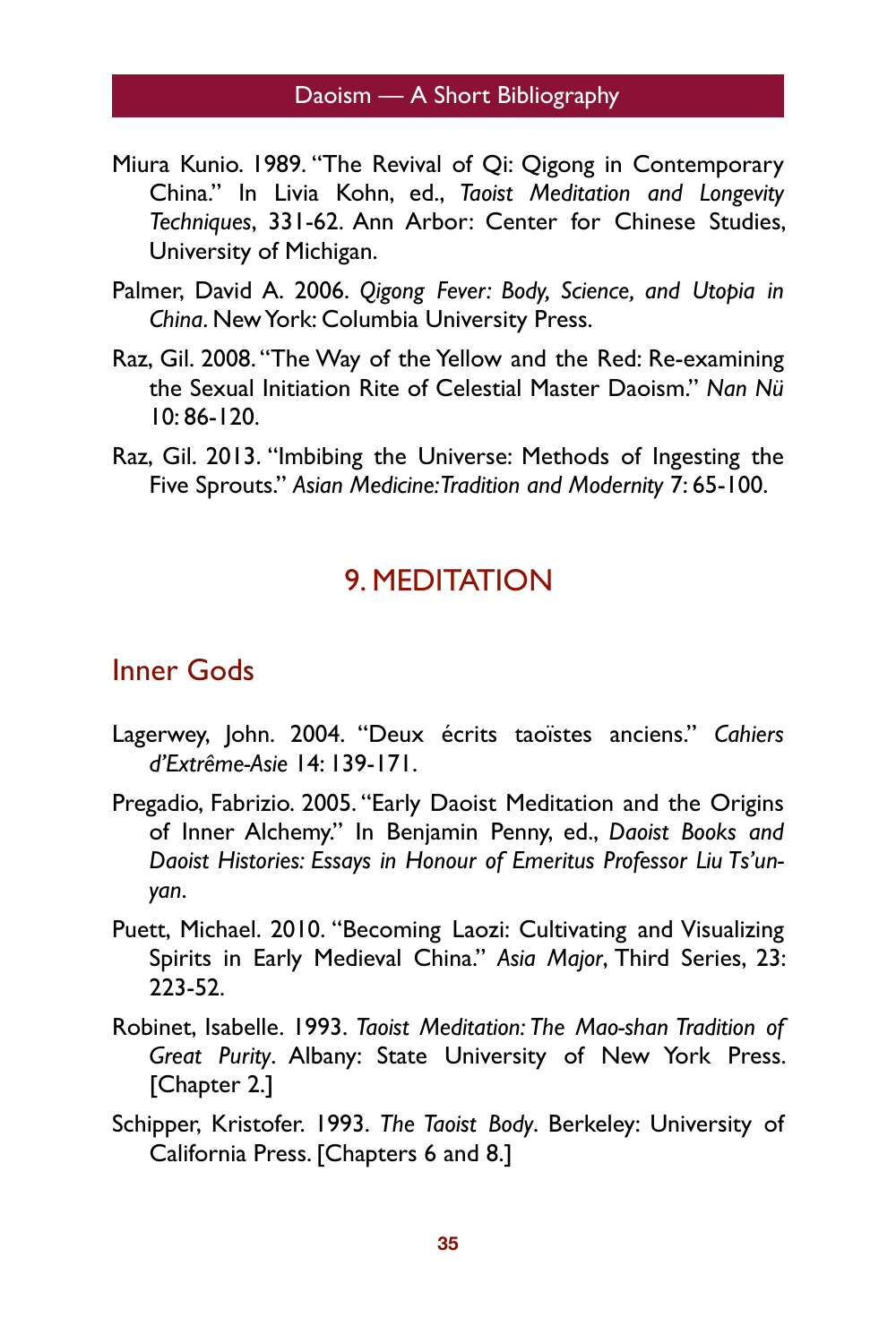Schipper, Kristofer. 1995. "The Inner World of the *Laozi zhongjing*." In Huang Chun-chieh and Erik Zürcher, eds., *Time and Space in Chinese Culture*, 114-31. Leiden: E.J. Brill.

#### Shangqing Practices

- Andersen, Poul. 1989-90. "The Practice of *Bugang.*" *Cahiers d'Extrême-Asie* 5: 15-53.
- Robinet, Isabelle. 1976. "Randonnées extatiques des taoïstes dans les astres." *Monumenta Serica* 32: 159-273.
- Robinet, Isabelle. 1989. "Visualization and Ecstatic Flight in Shangqing Taoism." In Livia Kohn, ed., *Taoist Meditation and Longevity Techniques*, 159-91. Ann Arbor: Center for Chinese Studies, The University of Michigan.
- Robinet, Isabelle. 1993. *Taoist Meditation: The Mao-shan Tradition of Great Purity*. Albany: State University of New York Press.

#### "Guarding the One" and "Guarding the Three Ones"

- Andersen, Poul. 1979. *The Method of Holding the Three Ones: A Taoist Manual of Meditation of the Fourth Century A.D*. London and Malmö: Curzon Press.
- Kohn, Livia. 1989. "Guarding the One: Concentrative Meditation in Taoism." In Livia Kohn, ed., *Taoist Meditation and Longevity Techniques*, 125-58. Ann Arbor: Center for Chinese Studies, The University of Michigan.
- Robinet, Isabelle. 1993. *Taoist Meditation: The Mao-shan Tradition of Great Purity*. Albany: State University of New York Press. [Chapter 4.]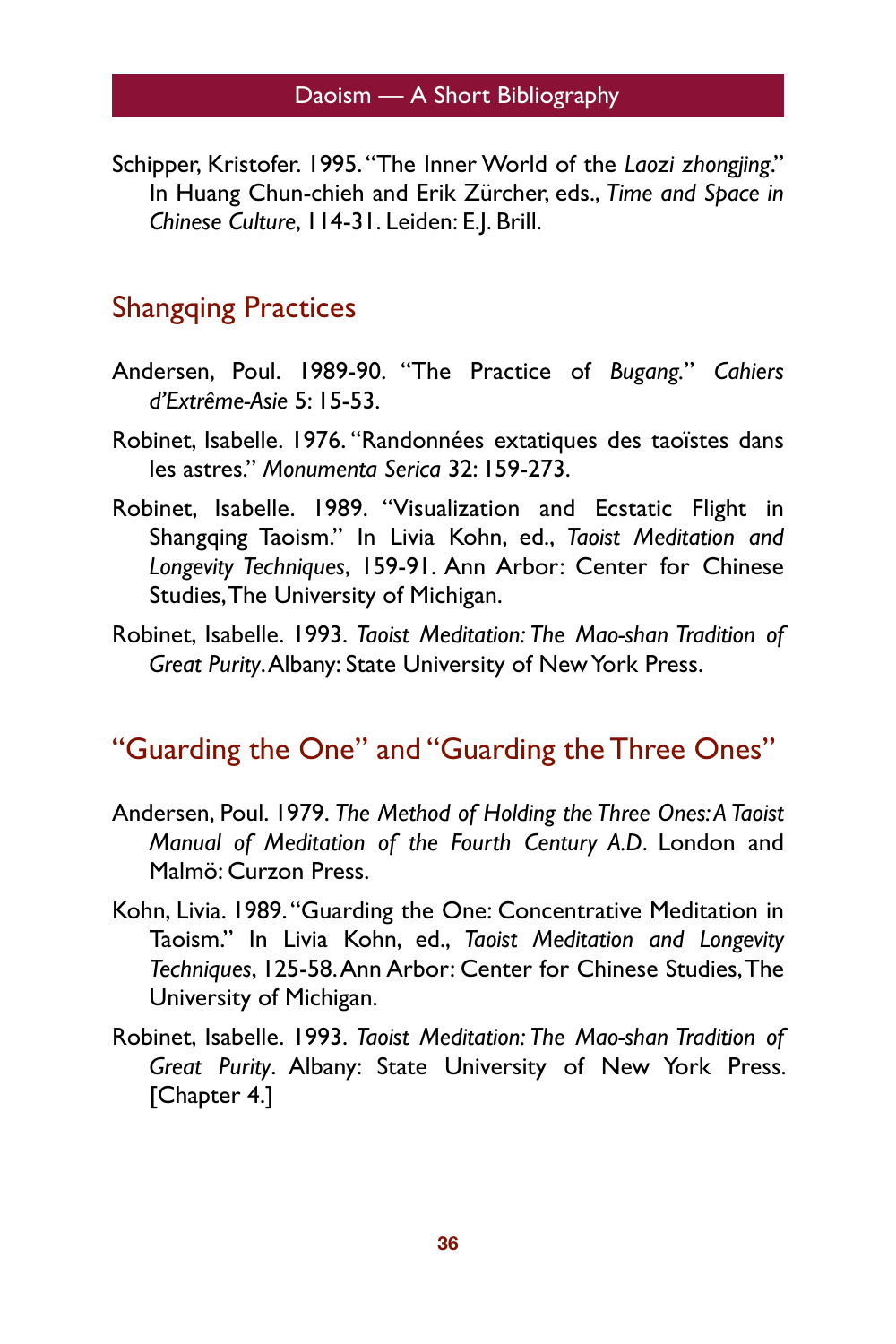# "Inner Training" (Neiye 內業) and Early Practices

- Graziani, Romain. 2009. "The Subject and the Sovereign: Exploring the Self in Early Chinese Self-Cultivation." In John Lagerwey and Marc Kalinowski, eds., *Early Chinese Religion*, Part One: *Shang through Han (1250 BC-220 AD)*, 459-517. Leiden and Boston: E.J. Brill.
- Roth, Harold D. 1996. "The Inner Cultivation Tradition of Early Daoism." In Donald S. Lopez, ed., *Religions of China in Practice*, 123-48. Princeton: Princeton University Press.
- Roth, Harold D. 1997. "Evidence for Stages of Meditation in Early Taoism." *Bulletin of the School of Oriental and African Studies* 60: 295-314.
- Roth, Harold D. 1999. *Original Tao: Inward Training (Nei-Yeh) and the Foundations of Taoist Mysticism*. Columbia University Press.

#### Concentration and Contemplation

- Kohn, Livia. 1989. "Taoist Insight Meditation: the Tang Practice of *Neiguan*." In Livia Kohn, ed., *Taoist Meditation and Longevity Techniques*, 193-224. Ann Arbor: Center for Chinese Studies, The University of Michigan.
- Kohn, Livia. 2010. *Sitting in Oblivion: The Heart of Daoist Meditation*. Dunedin, FL: Three Pines Press. [Revised and enlarged edition of *Seven Steps to the Tao: Sima Chengzhen's Zuowanglun* (Nettelal: Steyler Verlag, 1987).]
- Kohn, Livia. 1992. *Early Chinese Mysticism: Philosophy and Soteriology in the Taoist Tradition*. Princeton: Princeton University Press. [Chapter 5.]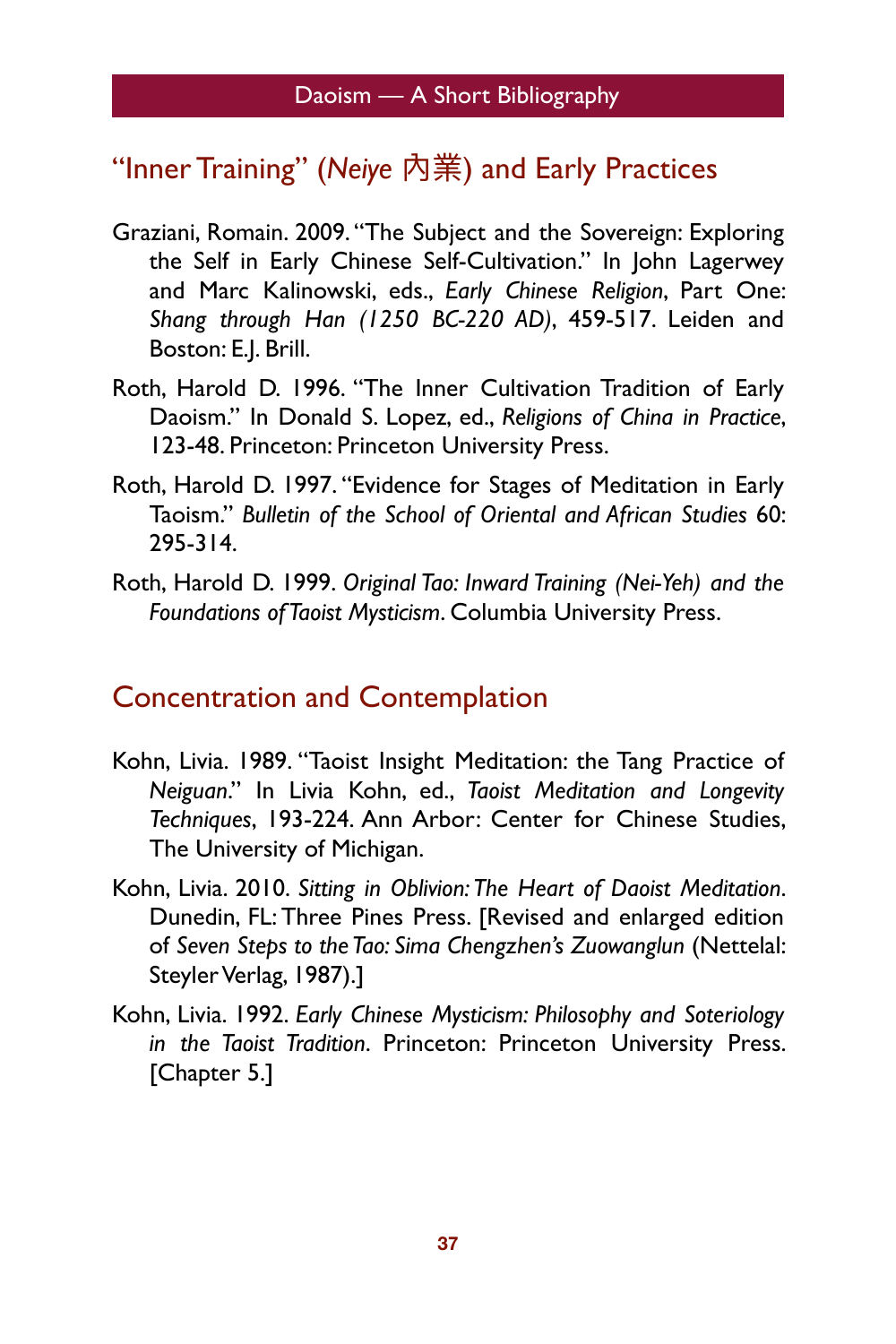# 10. ALCHEMY

## Waidan  $\sqrt[4]{\mathcal{H}}$  (External Alchemy)

- Ho Peng Yoke. 1985. *Li, Qi and Shu: An Introduction to Science and Civilization in China*. Hong Kong: Hong Kong University Press. [Pp. 171-217.]
- Ho, Peng Yoke. 2007. *Explorations in Daoism: Medicine and Alchemy in Literature*. Edited by John P.C. Moffett and Cho Sungwu. London and New Tork: Routledge.
- Needham, Joseph. 1974, 1976, 1980. *Science and Civilisation in China*. Vol. V: *Chemistry and Chemical Technology*. Parts 2-4. Cambridge: Cambridge University Press.
- Pregadio, Fabrizio. 2000. "Elixirs and Alchemy." In Livia Kohn, ed., *Daoism Handbook*, 165-95. Leiden: E.J. Brill.
- Pregadio, Fabrizio. 2006. *Great Clarity: Daoism and Alchemy in Early Medieval China*. Stanford: Stanford University Press.
- Sivin, Nathan. 1968. *Chinese Alchemy: Preliminary Studies*. Cambridge, MA: Harvard University Press.
- Sivin, Nathan. 1977. "Chinese Alchemy and the Manipulation of Time." *Isis* 67: 513-527. Repr. in Nathan Sivin, ed., *Science and Technology in East Asia. Articles from Isis, 1913-1975*, 109-122 (New York: Science History Publications, 1977).
- Sivin, Nathan. 1980. "The Theoretical Background of Elixir Alchemy." In Joseph Needham, *Science and Civilisation in China*, vol. V.2, 210-305. Cambridge: Cambridge University Press.
- Strickmann, Michel. 1979. "On the Alchemy of T'ao Hung-ching." In Holmes Welch and Anna Seidel, eds., *Facets of Taoism: Essays in Chinese Religion*, 123-92. New Haven and London: Yale University Press.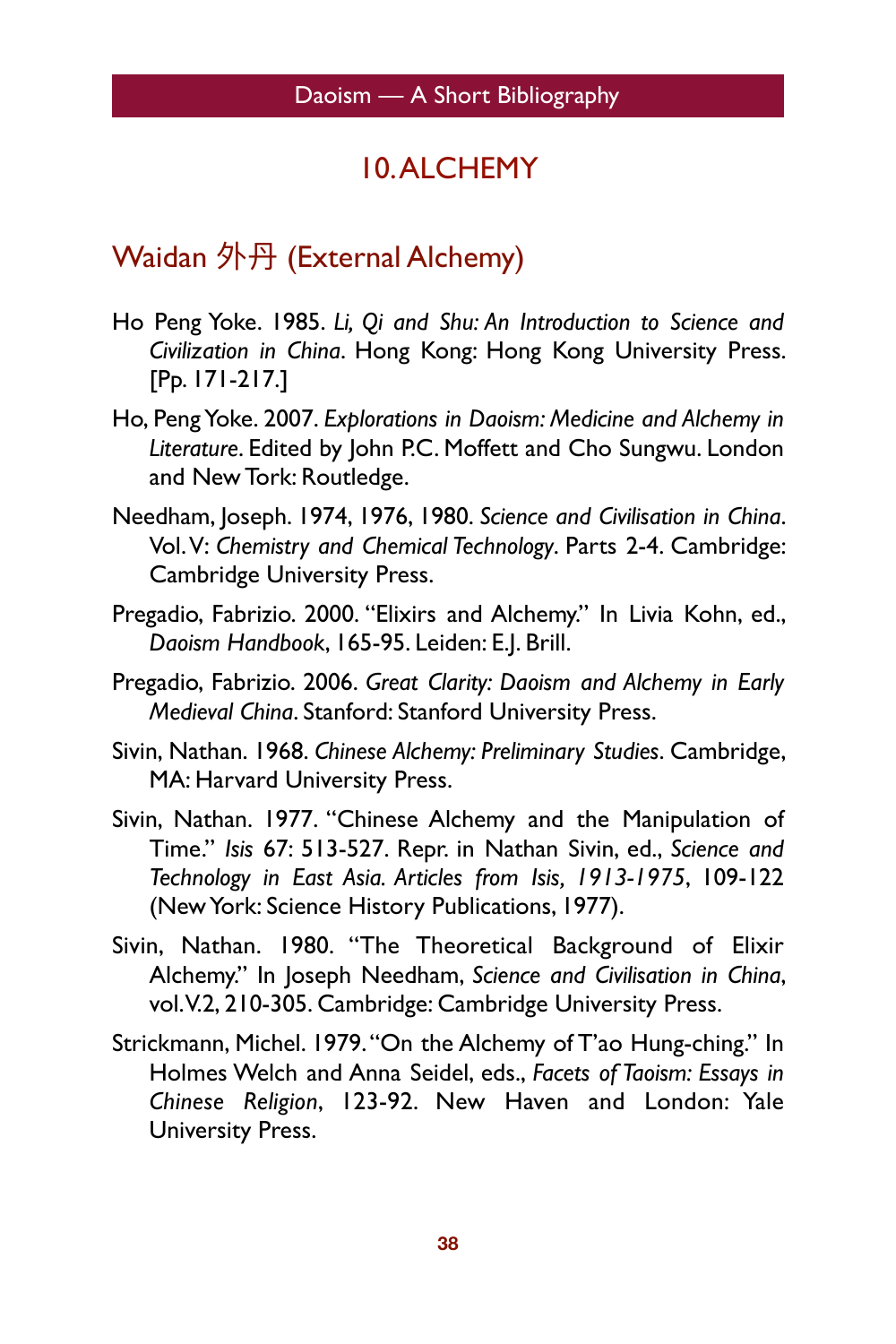Ware, James. 1966. *Alchemy, Medicine and Religion in the China of A.D. 320: The Nei P'ien of Ko Hung (Pao-p'u tzu)*. Cambridge, MA: MIT Press.

#### $N$ eidan 内丹 (Internal Alchemy)

- Baldrian-Hussein, Farzeen. 1984. *Procédés Secrets du Joyau Magique: Traité d'Alchimie Taoïste du XIe siècle*. Paris: Les Deux Océans.
- Cleary, Thomas. 1987. *Understanding Reality: A Taoist Alchemical Classic*. Honolulu: University of Hawaii Press.
- Crowe, Paul. 2012. "Nature, Motion, and Stillness: Li Daochun's Vision of the Three Teachings." *Journal of Daoist Studies* 5: 61-88.
- Crowe, Paul. 2014, "Dao Learning and the Golden Elixir: Shared Paths to Perfection." *Journal of Daoist Studies* 7: 88-116.
- Despeux, Catherine. 1979. *Zhao Bichen: Traité d'Alchimie et de Physiologie taoïste (Weisheng shenglixue mingzhi)*. Paris: Les Deux Océans.
- Despeux, Catherine. 1994. *Taoïsme et corps humain: Le Xiuzhentu*. Paris: Guy Trédaniel Editeur.
- Komjathy, Louis. 2008, 2009. "Mapping the Daoist Body." Part 1: "The *Neijing tu* in History"; part 2: "The Text of the *Neijing tu*." *Journal of Daoist Studies* 1: 67-92; 2: 64-108.
- Liu, Xun. 2009. *Daoist Modern: Innovation, Lay Practice, and the Community of Inner Alchemy in Republican Shanghai*. Cambridge, MA: Harvard University Asia Center.
- Liu Yiming [㴤Ӟก, 1734-1821]. 2013. *Cultivating the Tao: Taoism and Internal Alchemy. The Xiuzhen biannan (ca. 1798).* Translated by Fabrizio Pregadio. Mountain View, CA: Golden Elixir Press.
- Needham, Joseph. 1983. *Science and Civilisation in China*. Vol. V: *Chemistry and Chemical Technology*. Part 5: *Spagyrical Discovery*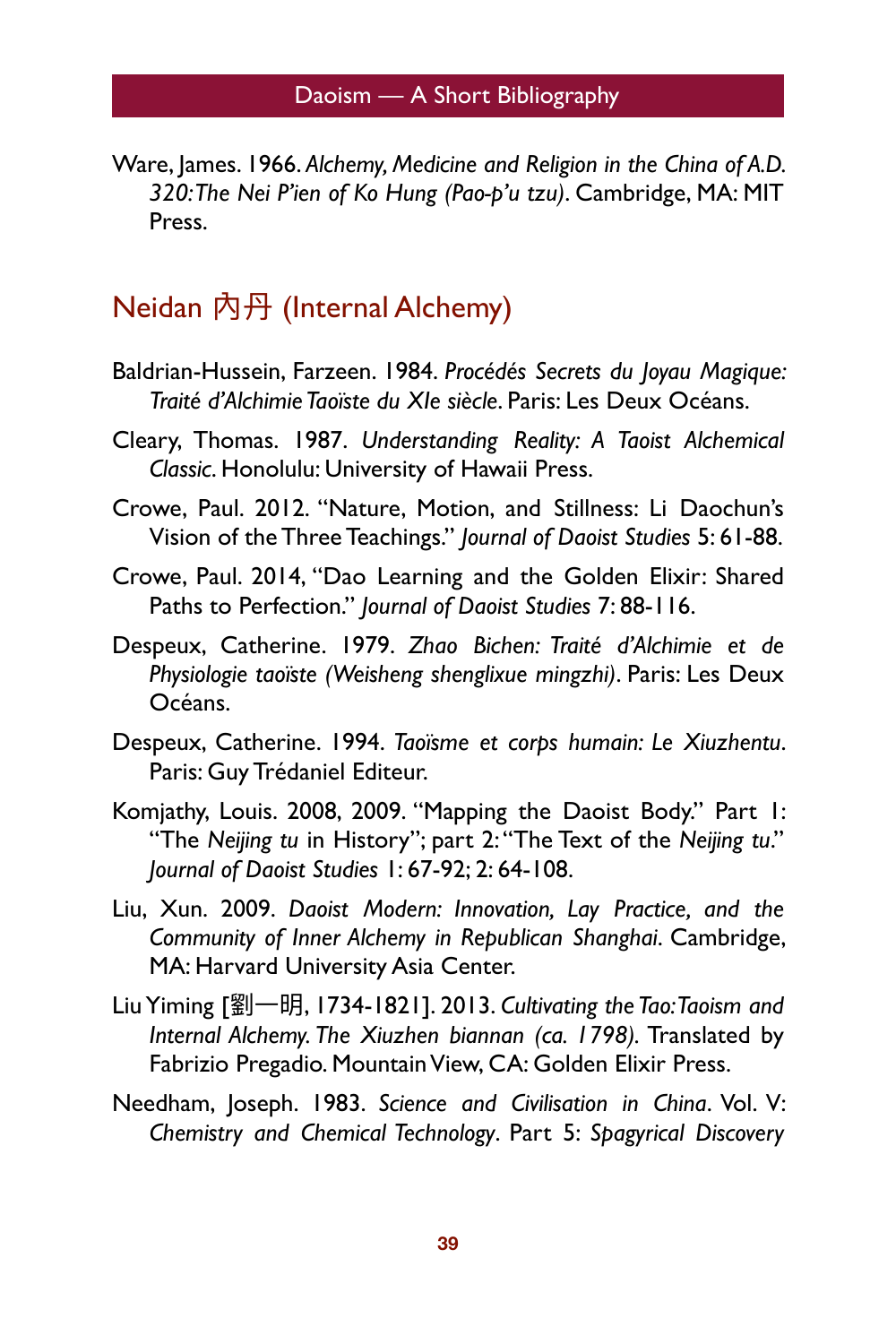*and Invention: Physiological Alchemy*. Cambridge: Cambridge University Press.

- Pregadio, Fabrizio. 2005. "Early Daoist Meditation and the Origins of Inner Alchemy." In Benjamin Penny, ed., *Daoism in History: Essays in Honour of Liu Ts'un-yan*, 121-58. London: Routledge.
- Pregadio, Fabrizio. 2011. *The Seal of the Unity of the Three: A Study and Translation of the* Cantong qi*, the Source of the Taoist Way of the Golden Elixir*. Mountian View: Golden Elixir Press.
- Pregadio, Fabrizio. 2014. "Destiny, Vital Force, or Existence? On the Meanings of Ming 命 in Daoist Internal Alchemy and Its Relation to Xing 性 or Human Nature." Daoism: Religion, *History and Society* (*Daojiao yanjiu xuebao* 螇硽Ꮈ绗䋊䁭) 6: 157-218.
- Pregadio, Fabrizio, and Lowell Skar. 2000. "Inner Alchemy (*Neidan*)." In Livia Kohn, ed., *Daoism Handbook*, 464-97. Leiden: E.J. Brill.
- Robinet, Isabelle. 1989. "Original Contributions of *Neidan* to Taoism and Chinese Thought." In Livia Kohn, ed., *Taoist Meditation and Longevity Techniques*, 297-330. Ann Arbor: Center for Chinese Studies, University of Michigan.
- Robinet, Isabelle. 1995. *Introduction à l'alchimie intérieure taoïste: De l'unité et de la multiplicité. Avec une traduction commentée des Versets de l'éveil à la Vérité.* Paris: Les Éditions du Cerf.
- Robinet, Isabelle. 2011. *The World Upside Down: Essays on Taoist Internal Alchemy*. Edited and translated by Fabrizio Pregadio. Mountain View, CA: Golden Elixir Press.
- Steavu, Dominic. 2015. "Cosmos, Body, and Gestation in Taoist Meditation." In Creation and Animation: Embryological Discourse and Reproductive Imagery in East Asian Religions, ed. Anna Andreeva and Dominic Steavu, 186-211. Leiden: E.J. Brill.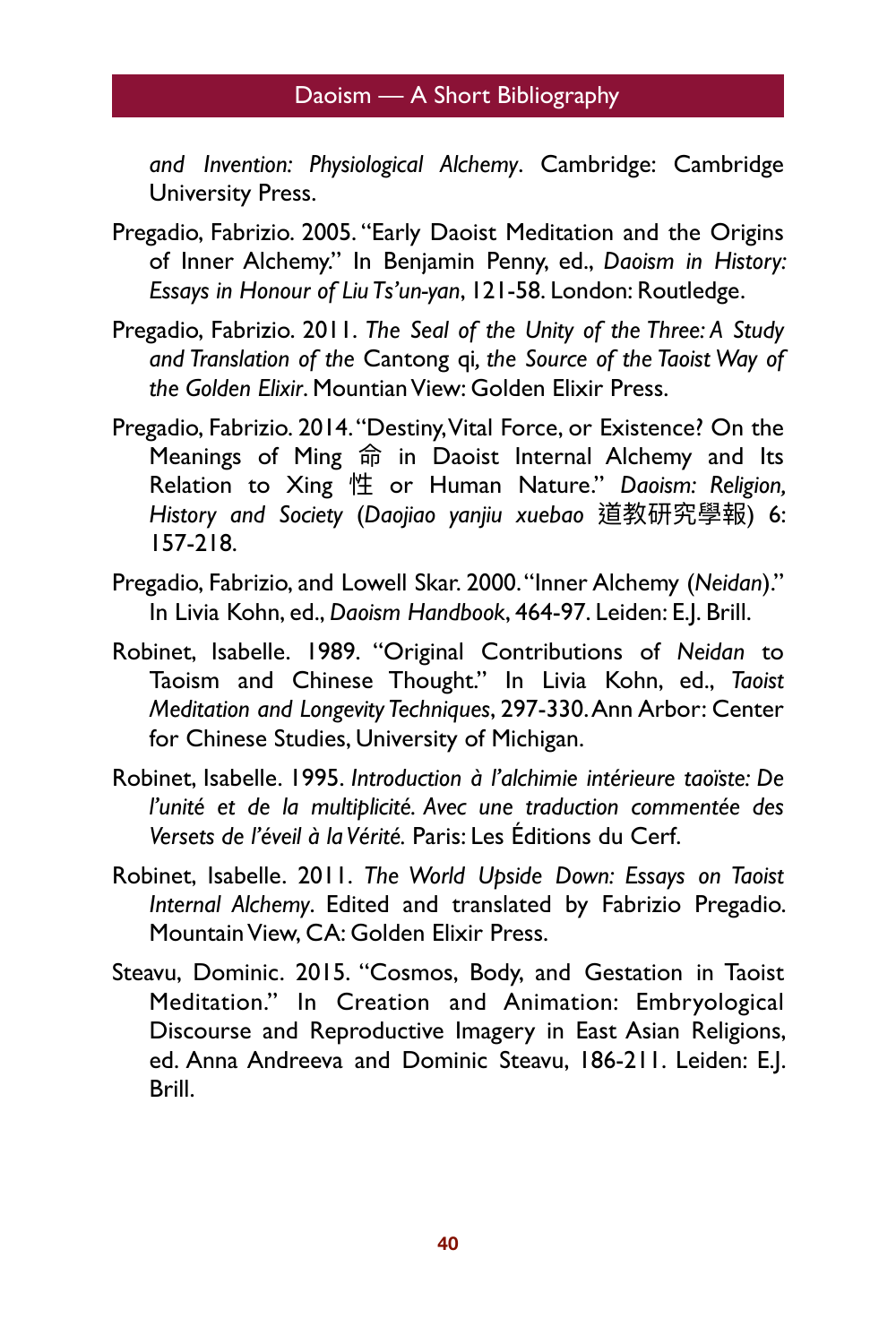- Van Enckevort, P.G.G. 2014. "The Three Treasures: An Enquiry into the Writings of Wu Shouyang." *Journal of Daoist Studies* 7: 117-45.
- Wang Mu <sup>[王沐]</sup>. 2011. *Foundations of Internal Alchemy: The Taoist Practice of Neidan*. Translated by Fabrizio Pregadio. Mountain View, CA: Golden Elixir Press. [Originally published as "*Wuzhen*  pian danfa yaozhi" 悟真篇丹法要旨 in Wuzhen pian qianjie 悟 真篇淺解 (Beijing: Zhonghua shuju, 1990).]
- Zhang, Guangbao. 2009. "History and Early Lineages." In Livia Kohn and Robin R. Wang, eds., *Internal Alchemy: Self, Society, and the Quest for Immortality*, 53-72. Cambridge, MA: Three Pines Press.

# **Ouanzhen 全真 Self-Cultivation**

- Eskildsen, Stephen E. 2004. *The Teachings and Practices of the Early Quanzhen Taoist Masters*. Albany: State University of New York Press.
- Komjathy, Louis. 2007. *Cultivating Perfection: Mysticism and Selftransformation in Early Quanzhen Daoism*. Leyden and Boston: E.J. Brill.
- Komjathy, Louis. 2013. *The Way of Complete Perfection: A Quanzhen Daoist Antholog*y. Albany: State University of New York Press.

## $N$ üdan 女丹 (Internal Alchemy for Women)

- Despeux, Catherine. 1990. *Immortelles de la Chine ancienne: Taoïsme et alchimie féminine*. Puiseaux: Pardès.
- Valussi, Elena. 2009. "Blood, Tigers, Dragons: The Physiology of Transcendence for Women." *Asian Medicine: Tradition and Modernity* 4: 46–85.